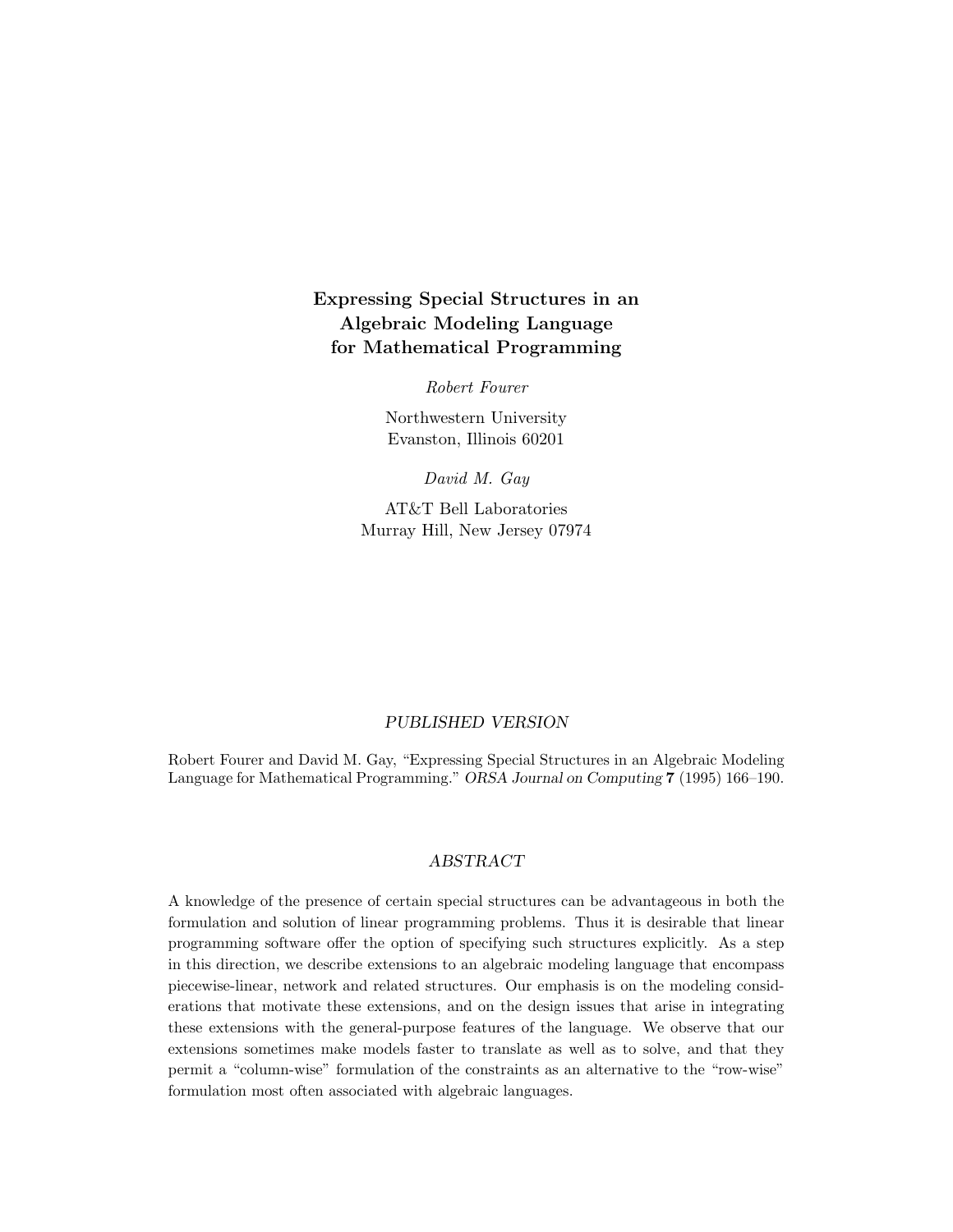# **1. Introduction**

Certain special structures play a valuable role in both the formulation and the solution of linear programs. When these structures are recognized explicitly, an LP model can be formulated in a simpler and more natural way. When these structures are communicated to correspondingly specialized algorithms, the resulting LP problems can also be solved faster.

The benefits of special structures are not always so easy to realize, however. For structured linear programs of typical size and complexity, some kind of computer software is invariably employed to bridge the gap between the modeler's conception and the algorithm's requirements. To take advantage of a structure, this software must be able to recognize the structure's presence in its input from the modeler, and must be able to communicate the structure in its output to the algorithm.

For any particular application, the necessary software can be provided by writing a "matrix generation" program that is specialized to the structure at hand; but the difficulties of debugging and maintaining such a program are well known [16]. As an alternative, numerous software systems have been specifically designed to read a modeler's LP formulation and to convert it automatically for solution. Most of these systems are intended for general-purpose linear programming, however, and so lack any facilities for dealing with structures. Other systems that do recognize structure are highly specialized to particular structures or applications.

We are thus led to consider the possibility that a general-purpose linear programming system might offer the option of specifying certain structures. The structure features of such a system would be implemented as extensions to the basic facilities for linear programming. Ideally, these extensions would be independent, in the sense that a user concerned with a certain structure would only need to learn about the extensions supporting that structure. At the same time, all extensions would be tightly integrated with the rest of the system, so that they would not burden users with too much in the way of new syntax or concepts.

As an example of how general-purpose LP software can accommodate special structures, this paper presents extensions to the AMPL mathematical programming language and translator for the purpose of handling network, piecewise-linear and related structures. The emphasis is on the modeling considerations that motivate these extensions, and on the design issues that must be resolved in adding these extensions to the general-purpose features of the language. Close attention to design is seen to be essential in providing a syntax that is natural to use, yet that achieves the goals of independence and integration stated above.

The remainder of this introduction presents a brief self-contained summary of the essential features of AMPL, and outlines the rest of the paper.

### **1.1 Essentials of AMPL**

AMPL is an *algebraic modeling language:* a computer-readable language for describing objective functions and constraints in the kind of algebraic notation that many modelers use. Languages of this kind, such as GAMS [5, 6] and MGG [40], were first developed in the 1970s, and have seen increasingly wide use in recent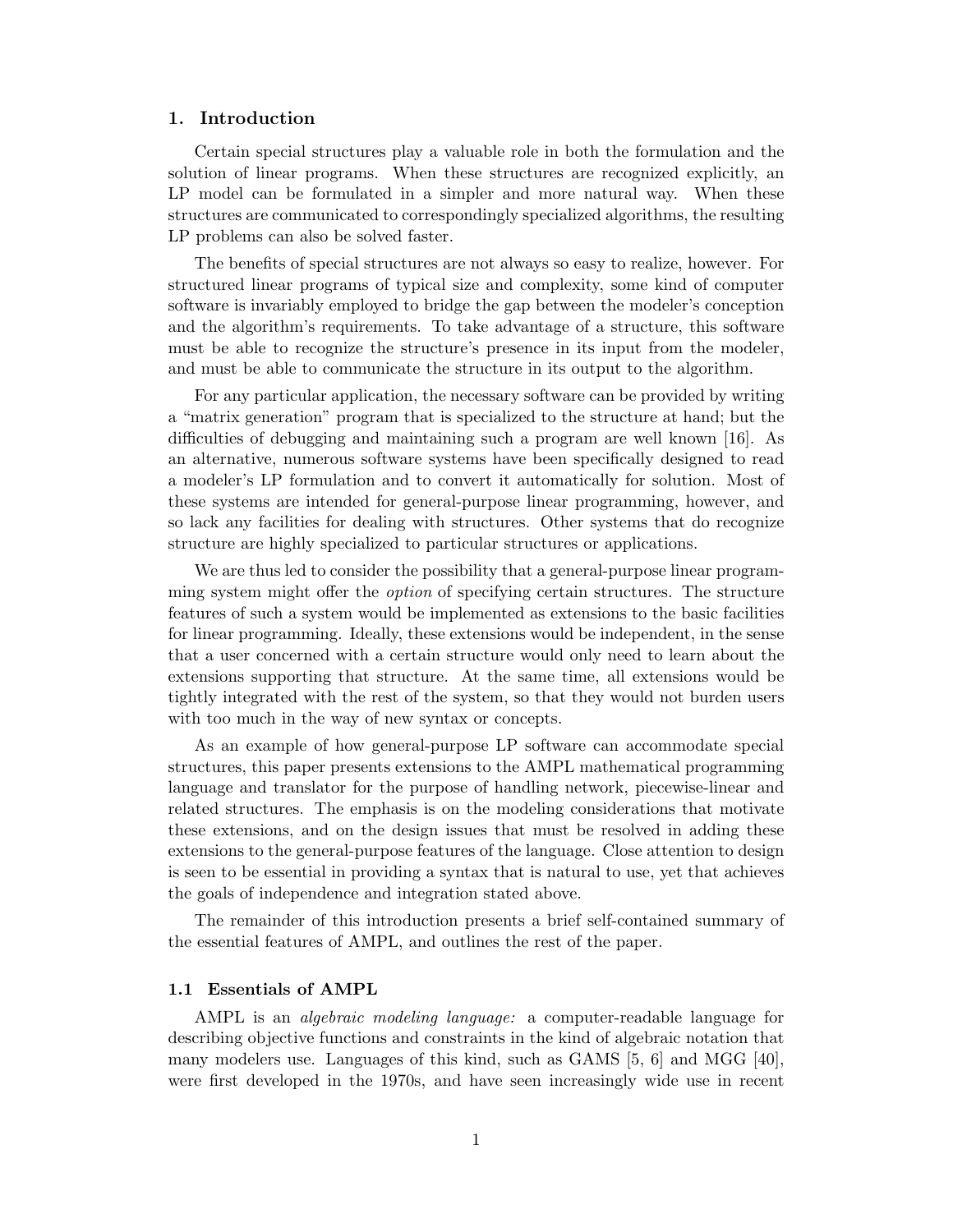$\mathcal{R}$ , a set of raw materials set R; # raw materials  $\mathcal{P}$ , a set of products set P; # products set  $P$ ; # products  $a_{ij}, i \in \mathcal{R}, j \in \mathcal{P}$ :<br>
input-output coefficients<br>  $\qquad \qquad \qquad \qquad \text{param a } \{R, P\} \geq 0;$ <br>  $\qquad \qquad \text{input-output coefficients}$ # input-output coefficients  $b_i, i \in \mathcal{R}$ : units available param b  $\{R\} > 0$ ; # units available  $c_j, j \in \mathcal{P}$ : profit per unit param c {P} > 0; # profit per unit  $u_j, j \in \mathcal{P}$ : production limit param u {P} > 0; # production limit *u<sup>j</sup>* , *j* ∈ P: production limit param u {P} > 0; # production limit  $x_j, j \in \mathcal{P}$ , with  $0 \le x_j \le u_j$ : var x {j in P} >= 0, <= u[j]; units of *j* produced  $\qquad \qquad \mid \qquad \text{# units of } j \text{ produced}$ Maximize  $\sum_{i \in \mathcal{P}} c_i x_i$ : total profit  $maximize tot: sum {j in P} c[j] * x[j];$ # total profit Subject to  $\sum_{j \in \mathcal{P}} a_{ij} x_j \leq b_i, i \in \mathcal{R}$ : *b*ject to  $\sum_{j \in \mathcal{P}} a_{ij} x_j \leq b_i, i \in \mathcal{R}$ : subj to supply {i in R}:<br>limited availability of material sum {j in P} a[i,j] \* sum  $\{j \in P\}$  a $[i,j] * x[j]$   $\leq b[i];$ # limited availability of material

**Figure 1–1.** *A simple linear program in algebraic notation.* At left is a traditional informal algebraic description; at right is an equivalent in the AMPL modeling language.

years. AMPL is notable for its particularly natural and general syntax, and for its variety of set and indexing expressions.

The AMPL language employs a standard computer character set, and permits none of the ambiguity that is tolerated in informal algebraic notation. Thus a term such as  $\sum_{j\in\mathcal{P}} a_{ij}x_j$  becomes sum {j in P} a[i,j] \* x[j], in which the subscripts of a must be separated by a comma, and the multiplication is indicated by an explicit operator. Figure 1–1 displays a linear programming model side-by-side with its equivalent in AMPL. Even in this simple case one can see the essential features of the five basic kinds of AMPL declarations: set (index set), param (parameter), var (variable), maximize or minimize (objective), and subject to (constraint).

The design of AMPL enforces a distinction between an optimization model, such as is seen in Figure 1–1, and the instances of that model that correspond to particular choices of set and parameter data. To employ AMPL in solving a particular instance, one must supply both a model and a data description, which are processed by special software—the AMPL *translator*—to produce the information required by a solver. Since the extensions described in this paper affect only the way that a model is formulated, we do not show the data description in our examples.

An earlier paper [19] has introduced the linear programming features of AMPL. Much of the same material, together with four extended examples, is presented in a technical report [18] available from the authors. The Scientific Press publishes a book [20] and software that support the complete AMPL language, including all features described in this paper, as well as extensions for nonlinear and integer programming.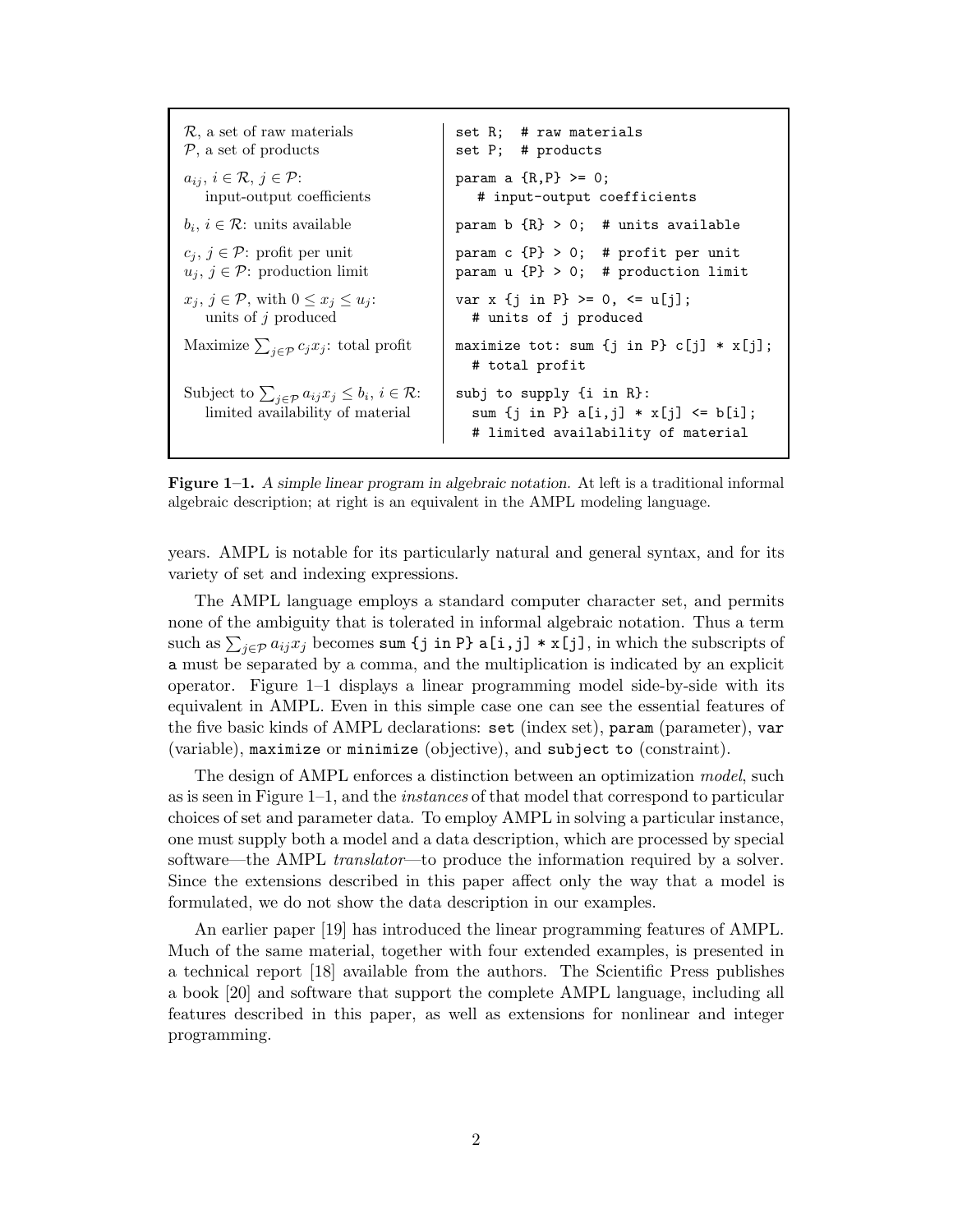# **1.2 Outline**

Section 2 considers the problem of specifying terms that are piecewise-linear in individual variables. With some effort, a modeler may transform piecewise-linear terms to linear ones by substituting special structures of auxiliary variables or constraints. We propose instead a new syntax that permits piecewise-linearities to be described directly in an AMPL model, while appropriate transformations are provided automatically by the AMPL translator.

Section 3 deals with the specification of network flow linear programs, which have a particularly distinctive constraint structure that relates directly to the arrangement of network nodes and arcs. We examine the drawbacks of specifying network constraints algebraically, and propose an alternative in which node and arc declarations specify the network directly.

Section 4 extends our analysis to more general kinds of network structures in LPs. We show that slight further extensions of AMPL suffice to permit a natural description of the network structure in three common cases: weighted flows, side constraints, and side variables.

The approach of the previous two sections is applied in Section 5 to another special structure, that of set covering problems. We then observe that the AMPL extensions for both networks and set covering can be regarded as cases in which the constraint coefficient matrix is specified "by column" rather than "by row". This leads to our final extension, which permits column-wise specification of any constraint structure.

Our concluding comments in Section 6 address some of the broader issues raised by this paper. AMPL's structure features allow people to specify a model in more than one way, by use of one or another extension; we argue that this sort of redundancy is a virtue of the design. AMPL's extensions for column-wise constraint specification go against the inherent row-wise orientation of algebraic languages; we point out that many of the strengths of an algebraic modeling language are realized regardless of how the constraints are specified.

We present statistics to show that the extensions described in this paper often allow the AMPL translator to work faster. We also argue that, when structures are specified explicitly in AMPL, certain preprocessing steps of structure-exploiting algorithms can be simplified or eliminated. Finally, we comment on several promising areas of related research, including algebraic language extensions for additional structures, and graphical interfaces for network optimization.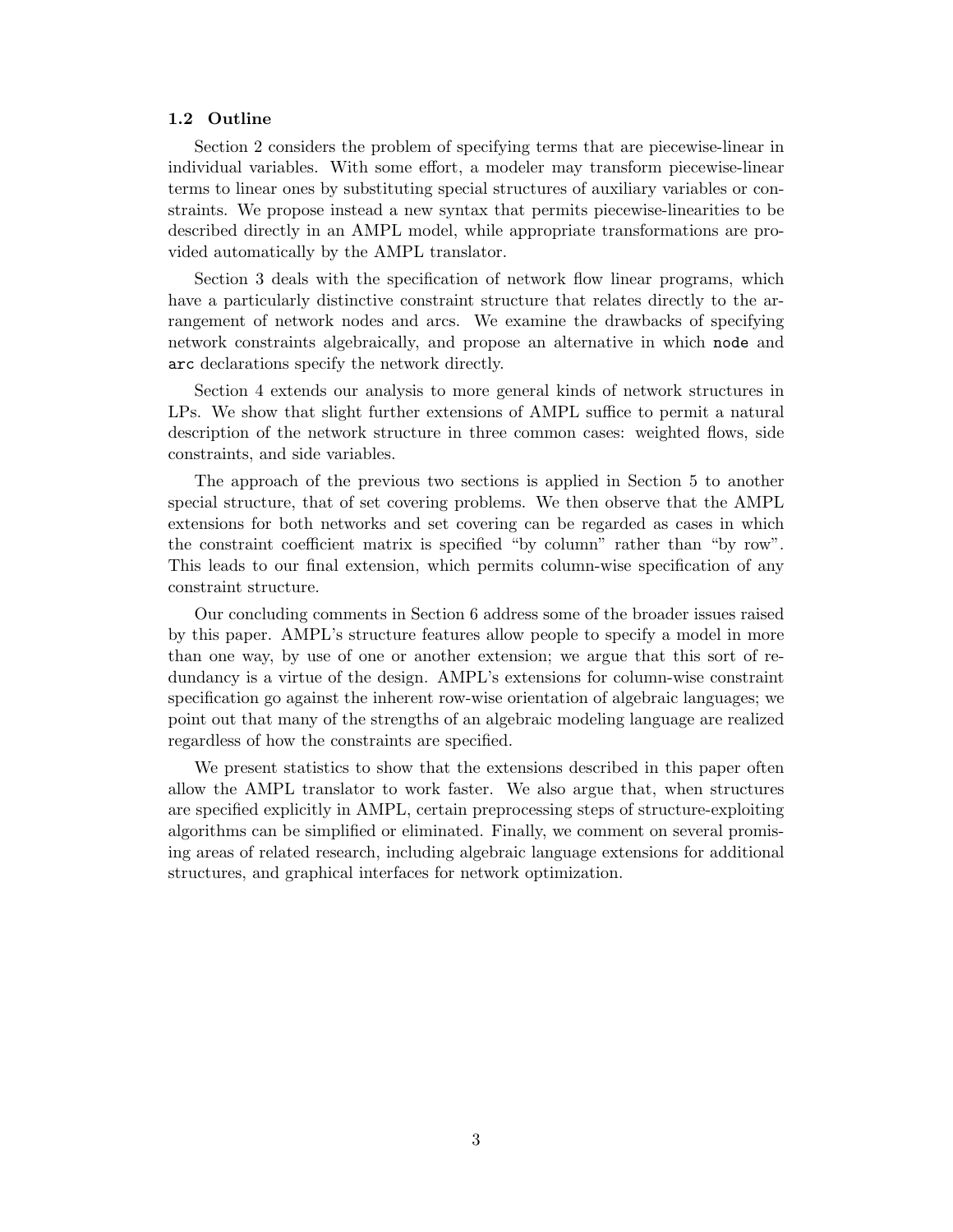# **2. Piecewise-Linear Programming Models**

A continuous function of one variable is piecewise-linear (P-L) if its domain can be partitioned into intervals on which the function is linear. The P-L functions that we consider here are defined by a finite number of intervals, but may otherwise be quite arbitrary:



The linear piece on each interval can be defined in the customary way by its *slope* and by its value at zero, or *intercept*. The boundaries of the intervals, where the slope changes, are the P-L function's breakpoints. For present purposes, we define a piecewise-linear program (or P-LP) to be the generalization of a linear program that results from using some of these P-L terms in the objective and constraints, in addition to the usual linear terms.

Piecewise-linear programs have a long history of application, dating back to the 1950's [7, 12]. They are widely used for a variety of purposes in large-scale mathematical programming: for modeling bidirectional flows, inventories/backorders, tension/compression and other "reversible" activities; for approximating nonlinearities, especially when the relevant nonlinear functions are only rough estimates to begin with; and for penalizing the deviations of objectives or constraints from desired levels.

Any P-LP can be converted, by any of several transformations, to an equivalent mathematical program in which the P-L terms are replaced by linear terms. For every linear piece, such a transformation adds a few constraints or variables (or both), including a zero-one integer variable except in special cases. The resulting linear or mixed-integer formulation is then readily expressed and solved with the help of an algebraic modeling language such as AMPL. Yet although this sort of transformation approach is sufficient in a mathematical sense, it fails to deal with two important practical considerations in piecewise-linear programming:

- People conceive of a model in its original P-L formulation, and would prefer to work with it in that form.
- Some optimization packages can employ a knowledge of the original P-L formulation to solve P-LPs much more efficiently than they can solve the equivalent linear or mixed-integer programs.

To address these issues, the AMPL language must provide a syntax for expressing P-L terms explicitly.

Whereas AMPL's linear expressions are based on standard algebraic notation, there is no commonly accepted terminology for piecewise-linear functions. We have had to invent a terminology, which is described in this section. We first explain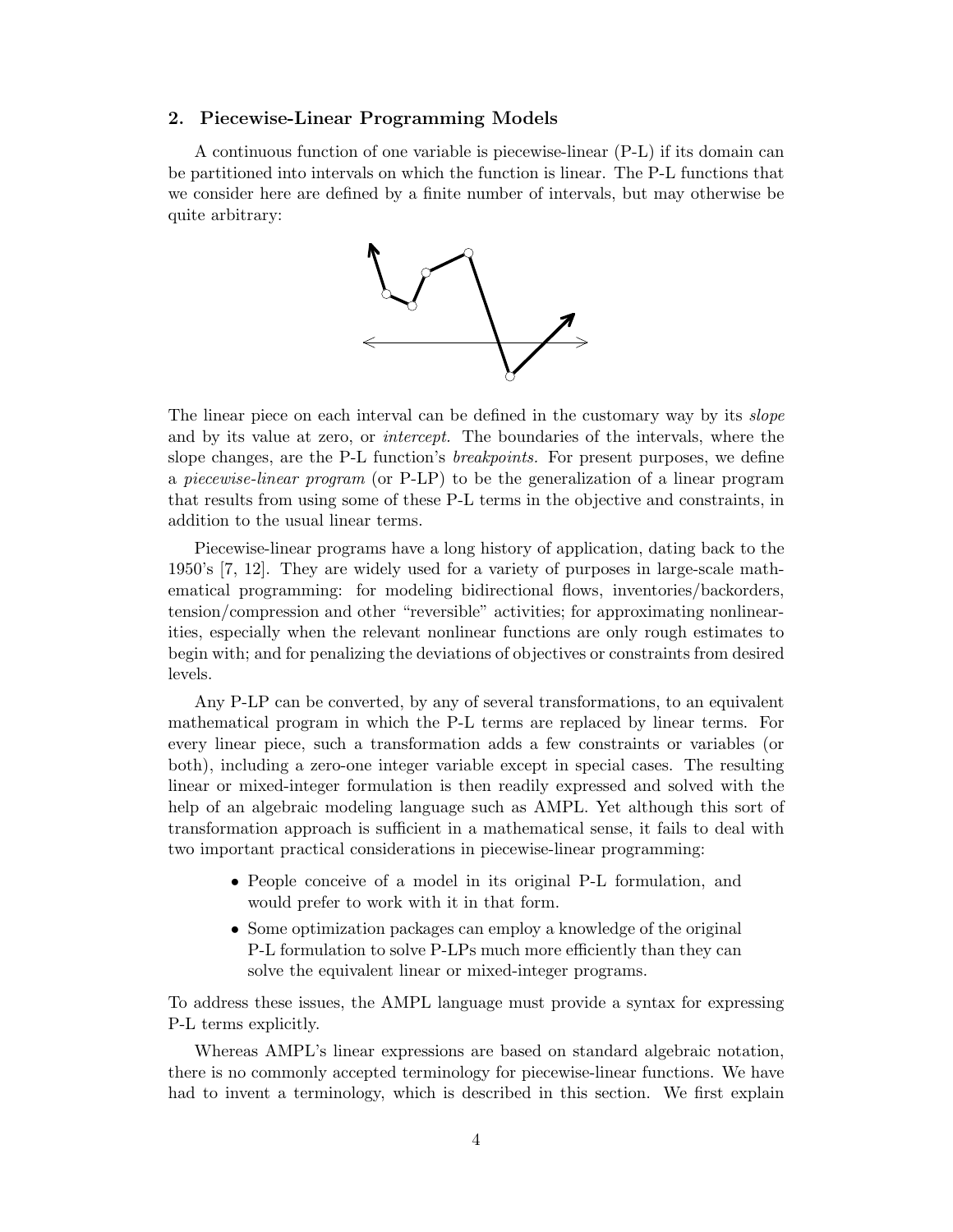the underlying motivation for our design, and then describe the specifics. Finally, we discuss the issues involved in translating piecewise-linear programs for various solvers.

### **2.1 Design requirements**

Our goal in this work was to design an AMPL expression that could concisely and clearly describe any piecewise-linear function of one variable. Before we could address the details of the syntax, we had to decide how AMPL would specify a P-L function unambiguously. Certainly we wanted to use no more information than necessary, but there are several different minimal collections of numbers that can define the same P-L function:

- 1. A list of breakpoints, and either
	- (a) the change in slope at each breakpoint, or
	- (b) the value of the function at each breakpoint.
- 2. A list of slopes, and either
	- (a) the distance between the breakpoints bounding each slope, or
	- (b) the value of the intercept associated with each slope.
- 3. A list of breakpoints and a list of slopes.

In the case of (1a), (2a) or (3), these values actually only define the P-L function up to an additive constant; the value at one arbitrary point must be given in order to fix the function. Also for (1a) it is necessary to give the value of one particular slope, and for (2a) the value of one particular breakpoint.

Any of these representations might correspond most closely to the data that are available for a given application. Thus from the standpoint of convenience and clarity we might prefer to make all five representations available in the AMPL language. From the standpoint of complexity, on the other hand, we are reluctant to add any new representations at all. Every new syntax interacts with existing features of AMPL, often raising thorny design issues that involve all aspects of language translation from parsing to coefficient generation; even when these issues can be resolved, any new feature results in a new collection of rules that users must learn. After considering these tradeoffs between convenience and complexity, we decided to initially add just one piecewise-linear representation to the AMPL language.

The syntax that we now proceed to describe is based on representation (3) above. It explicitly specifies separate slope and breakpoint sequences, with conventions to deal with the fine points: which slopes surround which breakpoints, and which function is intended among all those differing by an additive constant. We find this representation to be the clearest and most convenient for expressing common piecewise-linear terms of a few pieces, such as those employed in modeling penalties and reversible activities. Other representations may be preferable for expressing approximations to nonlinear functions, but representation (3) is reasonably convenient for that purpose as well.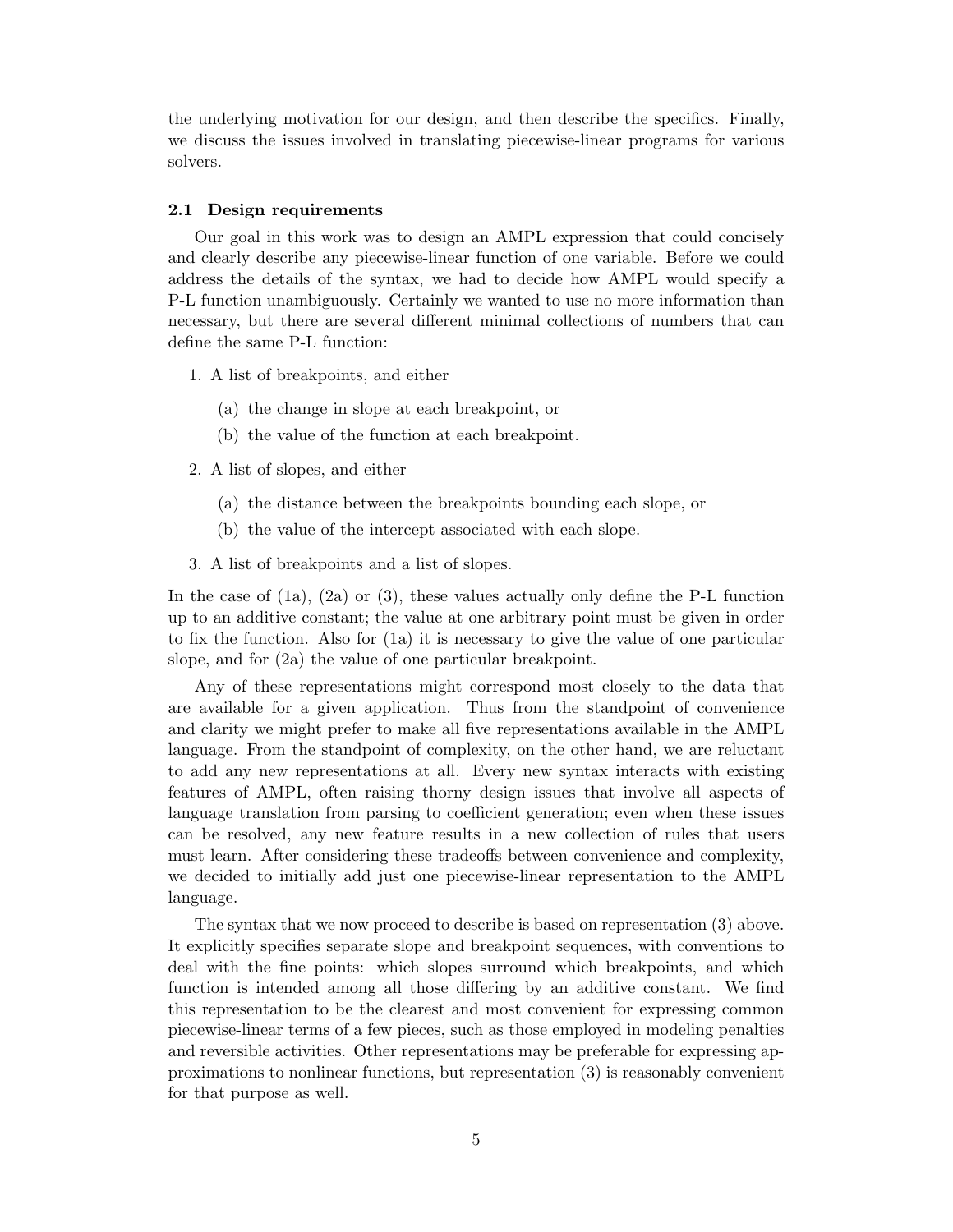# **2.2 Examples**

A piecewise-linear function is written in AMPL by use of an expression of the following form:

<< breakpoints; slopes >> variable

The components denoted breakpoints and slopes are the defining breakpoint and slope lists, whose syntax is to be described shortly. They are enclosed in << ... >> so that they comprise an entity clearly different from any of the other algebraic constructs in AMPL. The entire entity is followed by the variable to which it applies; one can think of the entity as "multiplying" the variable by several slopes, rather than by just the one slope of a linear term.

The breakpoints and slopes are given, in the simplest case, by comma-separated lists of values. AMPL adopts the conventions that

- the first slope refers to the linear piece between  $-\infty$  and the first breakpoint;
- the last slope refers to the linear piece between the last breakpoint and  $+\infty$ ; and
- the function's value at zero is zero.

Thus, for example, the absolute value function of an AMPL variable x[j] is written



since the single breakpoint is at zero, and the slopes are  $-1$  to the left and  $+1$  to the right. A more complicated instance is expressed in the same way:



In an objective function, this term would tend to penalize deviation of  $x[j]$  from the interval between 1 and 3.

Sometimes it is appealing to regard a lower bound on a variable as its first breakpoint, or an upper bound on a variable as its last breakpoint. For example, given the AMPL declarations set S and var x  $\{j \in S\}$  >= 0, an increasing cost function of the variable  $x[j]$  can be represented as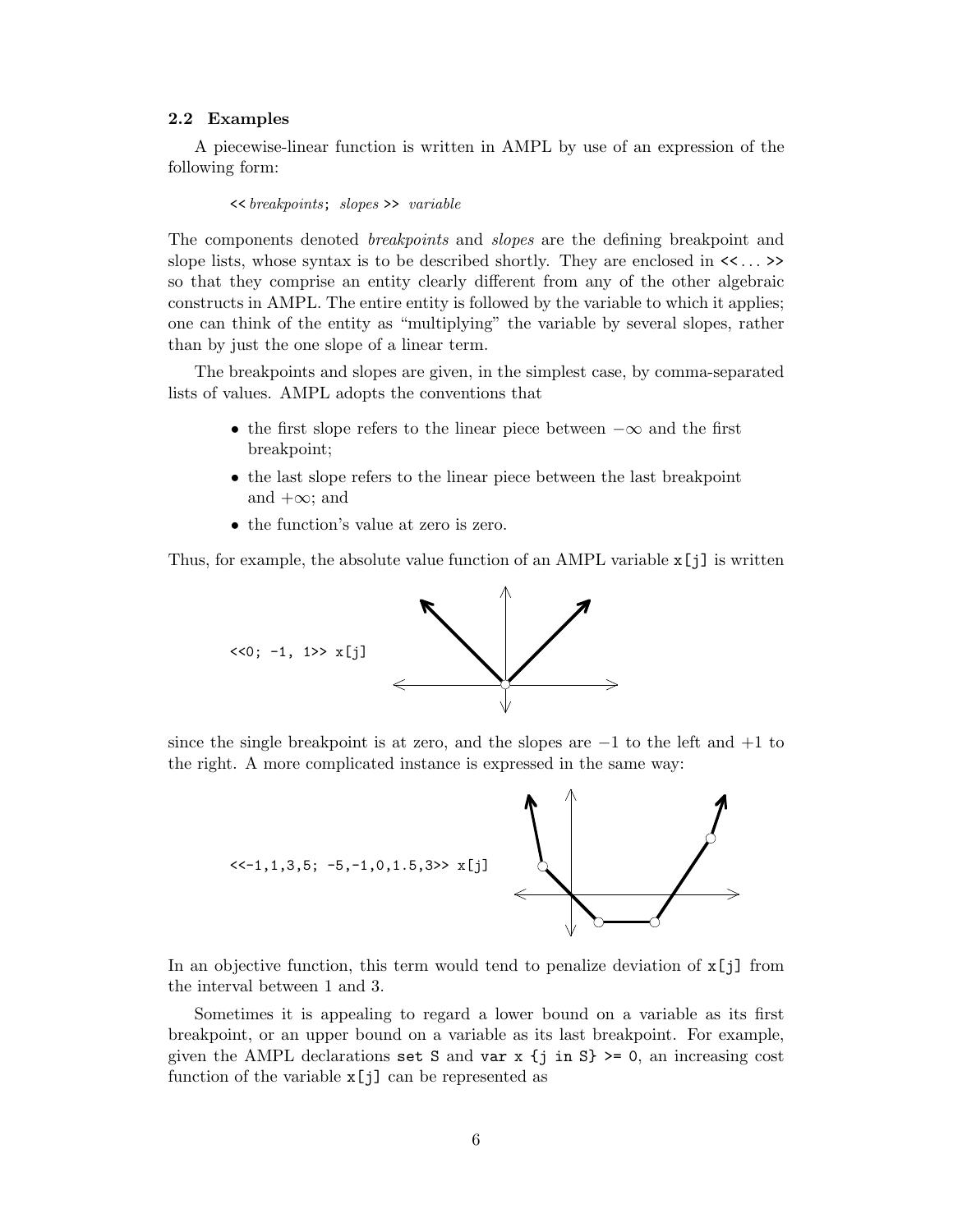

where the first "breakpoint" of zero is really just the lower bound on  $\mathbf{x}[i]$ . We did consider allowing the first or last item in a breakpoint list to represent a bound; but then, in cases of just one bound as above, there would be an equal number of breakpoints and slopes, so that an additional convention would be necessary to indicate whether the first breakpoint was intended to come before or after the first slope. We chose instead to keep the syntax simple by requiring bounds to be defined as part of a variable's declaration (or possibly by means of explicit constraints) while only "interior" breakpoints are listed in a P-L expression.

Multiplication of a P-L term has the effect of multiplying all its slopes. Thus,



is the same as the convex function  $\langle 0; -0.25, 0.75 \rangle$  x[j]. On the other hand, multiplication by a negative number,



gives a concave function that could just as well be written  $-\langle 0; -1, 3 \rangle \times [1]$  or  $<<0$ ; 1, -3>>  $x[j]$ .

The slopes and breakpoints need not be literal numbers as in the above examples. They could just as well be any AMPL expressions. However, these examples do exhibit a fixed number of slopes and breakpoints. This is no limitation when the terms are simple functions such as absolute values; but in other cases, such as where the terms represent penalties or convex increasing costs, it can be desirable to let the number of linear pieces be itself a function of the data. AMPL already provides for data-dependent collections of many other kinds, by allowing model entities to be indexed over sets. Thus it is natural to allow indexed slope and breakpoint series as well.

As an example, we could let npce be an AMPL parameter that specifies the number of linear pieces in a piecewise-linear function of  $x[j]$ . Then we could define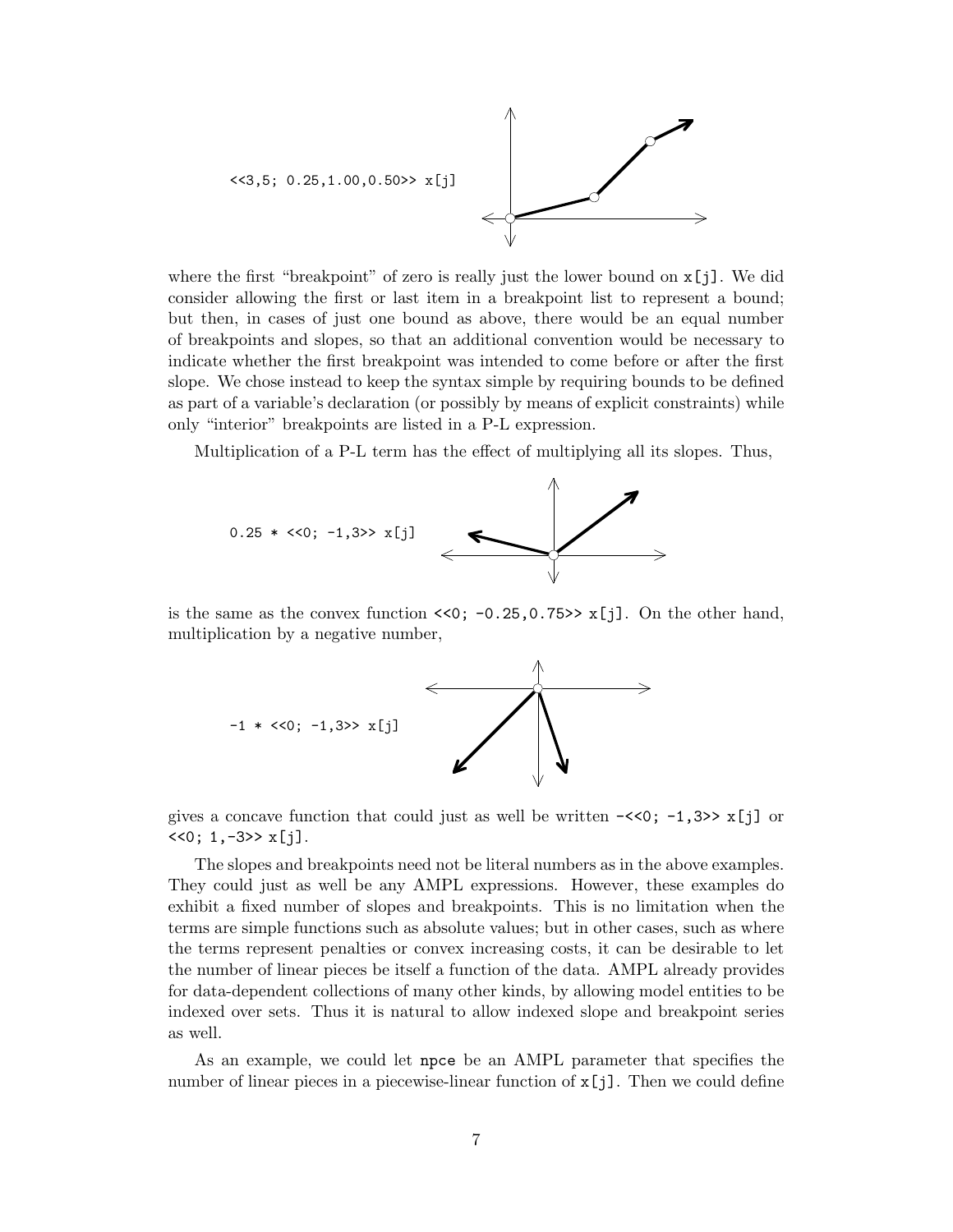parameter arrays such that  $bkp[k]$  and  $slp[k]$  are the kth breakpoint and slope values, respectively:

```
param npce integer > 1;
param bkp {1..npce-1};
param slp {1..npce};
```
Our expression for a piecewise-linear term having these breakpoints and slopes is as follows:

```
\lt\lt\{k \text{ in } 1..\text{npce-1}\} bkp[k]; \{k \text{ in } 1..\text{npce}\} slp[k]>> x[j]
```
The construct  $\{k \text{ in } 1..\text{ }n \text{,} k=1\}$  is an AMPL indexing expression, such as might be used elsewhere in the model to declare an indexed collections of parameters or to describe an indexed sum. Here it serves to indicate that the breakpoints are bkp[1],  $bkp[2], \ldots, bkp[npec-1];$  the number of breakpoints clearly depends on the value for npce that is supplied as data. Analogous comments apply to the slopes.

The indexed breakpoint and slope notation is readily applied to more intricate cases, in which P-L functions of the variables  $x[j]$  may have different values of the breakpoints and slopes for each j, or even different numbers of breakpoints and slopes for each j. As an example, suppose that the variables  $\mathbf{x}[i]$  are indexed over some set S; we index npce over S, and index bkp and slp over both S and the number of pieces:

```
set S;
var x {S};
param npce {S} integer > 1;
param bkp \{j \text{ in } S, 1 \ldots \text{ }[j-1]\};
param slp \{j \in S, 1..npce[j]\};minimize cost:
     sum \{j \in S\} <<\{k \in I \ldots npce[j]-1\} bkp[j,k];
                       {k in 1.npe[j]} slp[j,k] >> x[j];
```
In the objective, the term for  $x[j]$  has npce[j] pieces. The breakpoints in order are  $bkp[j,1],\ldots,bkp[j,npce[j]-1]$ , and the corresponding slopes are  $slp[j,1],$  $...,$  slp $[j,$ npce $[j]$ ].

A "piecewise-linear" function whose form depends on the data may turn out to have only one piece, in which case AMPL properly interprets it as a linear function. For instance, in the preceding illustration, if npce[j] takes the value 1 for some j then the set 1..npce [j]-1 is empty, and no breakpoints  $\text{bkp}[j,k]$  are defined. The P-L term involving  $x[j]$  is interpreted as a linear term having the one slope slp[j,1] everywhere.

Two complete examples are exhibited in the appendices. STRUC is a structural design model that uses simple two-piece terms (Appendix C). SCORE is an equationfitting model for credit scoring, in which the number and value of the breakpoints and slopes depend in various ways on the problem data (Appendix B).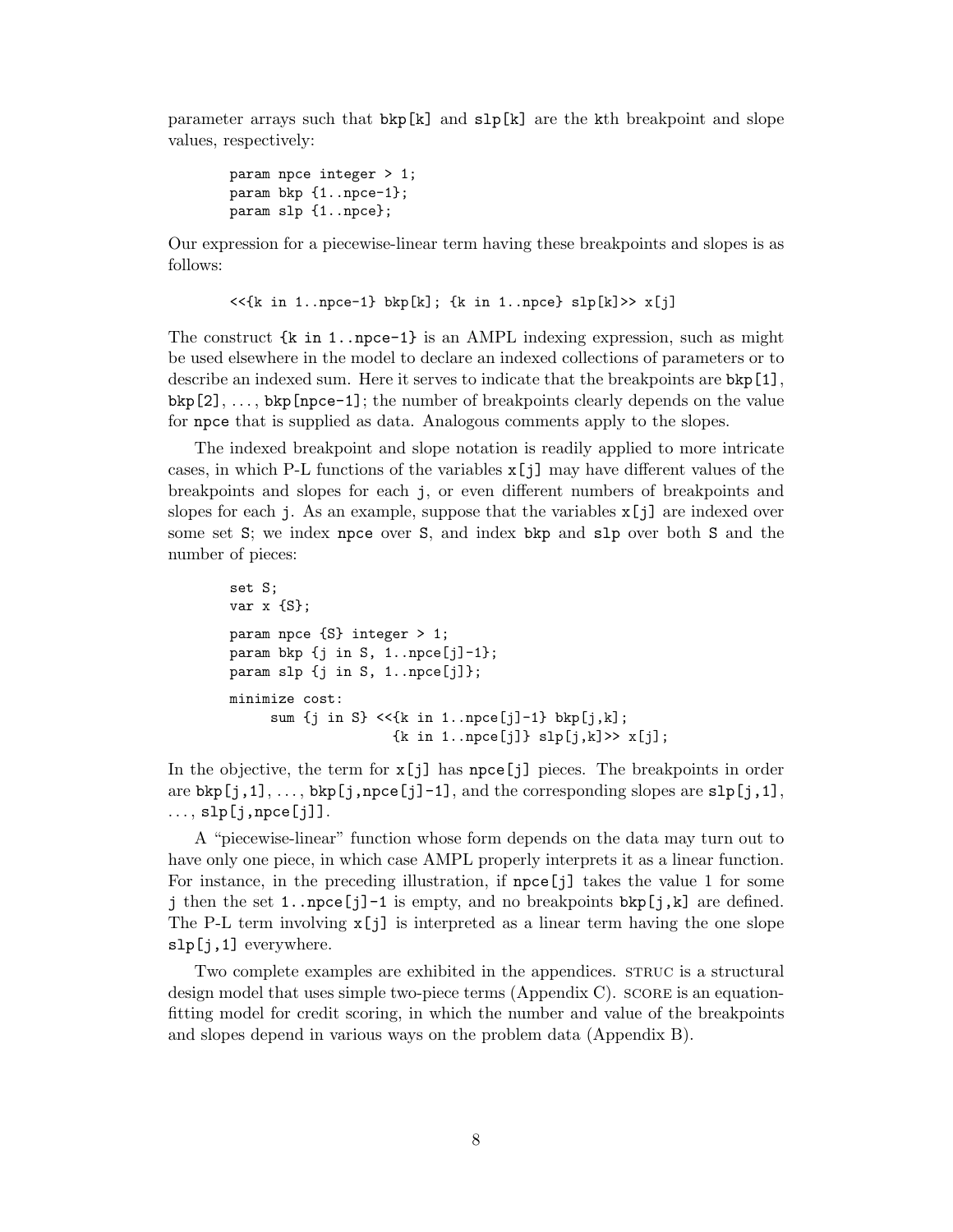# **2.3 General form**

The general AMPL syntax for a piecewise-linear term is

 $\langle kpt1, bkt2, \ldots; slope1, slope2, \ldots \rangle$  variable

where each of the items  $bkpt1$ ,  $bkpt2$ , ... and  $slope2$ ,  $slope2$ , ... has one of the forms

expr {indexing} expr

The expr must be an AMPL expression that evaluates to a number. The optional indexing must specify an ordered AMPL set: either a set entirely of numbers (as in our examples) or a set that has been defined to be ordered (by specifying ordered or circular in its declaration). Any indexed item is expanded to a sequence of numbers by taking each member of the set in order, substituting it into *expr*, and evaluating the result. After all expansions are made, the breakpoints must be nondecreasing, and the number of slopes must be one more than the number of breakpoints.

Not all piecewise-linear functions of interest are zero at zero, as the AMPL convention assumes. If it is desired to have a P-L function evaluate to other than zero at zero, one may simply add a constant term, observing that

 $const\text{-}expr$  + <<  $bkpt1$ ,  $bkpt2$ , ...;  $slope1$ ,  $slope2$ , ... >>  $variable$ 

has the value of *const-expr* at zero. A P-L function's value at zero is sometimes of no particular significance, however, especially when the variable is bounded away from zero. The function's value may instead be known to be zero at the first or last breakpoint, or (for penalty functions) at a breakpoint where the value is smallest; as a result, the modeler may be forced to construct a messy const-expr to adjust the function to the proper level. For convenience in these situations, AMPL also recognizes the more general notation

 $\langle$  bkpt1, bkpt2, ...; slope1, slope2, ... >> (variable, const-expr)

which is interpreted as before, except that *const-expr* gives a value of *variable* at which the function is zero.

### **2.4 Translation issues**

An AMPL user typically issues commands to read a model and data from files, and to choose a solver which may be an implementation of one algorithm or a package of algorithms such as MINOS [38], CPLEX [9] or OSL [29]. Upon receiving a subsequent solve command, the AMPL translator generates a particular instance of the model, writes it to a file in a compact format, and passes control to a driver for the chosen solver. The driver reads the newly-created file, translates the instance to the solver's internal data structure, and invokes an appropriate algorithm. At the completion of the algorithm, the driver also translates the optimal solution back to a file that AMPL can read.

The AMPL translator can deal with P-L functions most straightforwardly by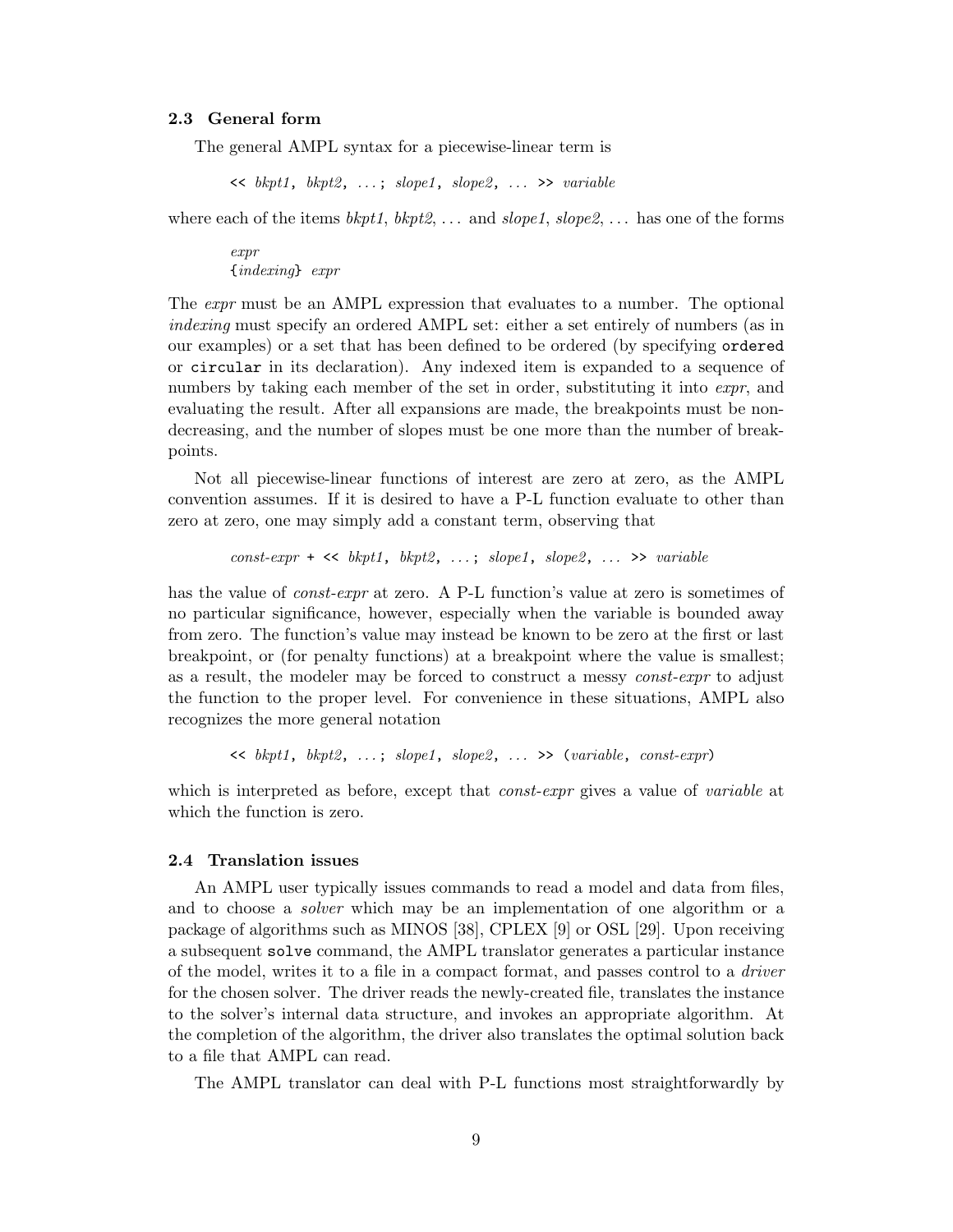writing a description of each such function's slope and breakpoint structure to the generated file. This would be the right approach for a solver such as CPLP [14, 23] that can handle some kinds of P-L functions directly, through the use of an algorithm that has been adapted to solve piecewise-linear problems in an efficient way.

For the many solvers that cannot operate directly on P-L functions, some kind of transformation to a linear program is necessary. Because this is such a common situation, we have built the transformation logic directly into the AMPL translator, rather than duplicating it in the drivers for numerous solvers. The transformation is turned on or off by use of AMPL's option command; it is on by default in the current implementation.

A piecewise-linear program can be transformed to an equivalent linear program, provided that certain conditions are met [1]. In the objective, all P-L terms must be convex (if minimizing) or concave (if maximizing). In the constraints, P-L terms are limited to the following situations:

- convex on the left-hand side of  $a \leq$  constraint, or the right-hand side of  $a \geq$  constraint; or
- concave on the left-hand side of  $a \geq$  constraint, or the right-hand side of  $a \leq$  constraint.

A P-L term is readily identified as convex or concave through its slope sequence, which is increasing for a convex function and decreasing for a concave one. Of the several available transformations (surveyed in [17]), AMPL employs the so-called ∆-form [10], which replaces each P-L term by a linear combination of bounded auxiliary variables. The coefficients of these variables correspond to slopes, and their bounds correspond to differences between breakpoints.

When the above conditions are not satisfied, the transformation must be to some kind of integer linear program. For this purpose it is most convenient to use the Λ-form transformation [12], which replaces each P-L term by a convex combination of the function values at the breakpoints. To describe the convex combination, this transformation introduces a nonnegative auxiliary variable for each breakpoint, and a constraint that these variables sum to 1; in addition, these variables must be explicitly constrained so that at most two of them, corresponding to adjacent breakpoints, are positive in any feasible solution. Many current solvers for integer programming impose this adjacency constraint directly and efficiently, by treating the auxiliary variables as a "special ordered set of type 2" [2, 42].

To support solvers that do not implement special ordered sets, AMPL offers the option of transforming a P-LP to an equivalent mixed-integer linear program. A transformation for this purpose must introduce a zero-one integer variable as well as a continuous linear variable corresponding to each piece, and it must add constraints to enforce the appropriate relationships between adjacent variables. It can be based on either the  $\Delta$ -form [37] or the  $\Lambda$ -form [11]; AMPL employs the latter.

Because convexity and concavity depend upon an appropriate ordering of the slopes, any error in the slope data may cause these properties to be lost. As a result, AMPL may generate a difficult integer program when a transformation to a simpler linear program is expected. To prevent occurrences of this kind, AMPL's check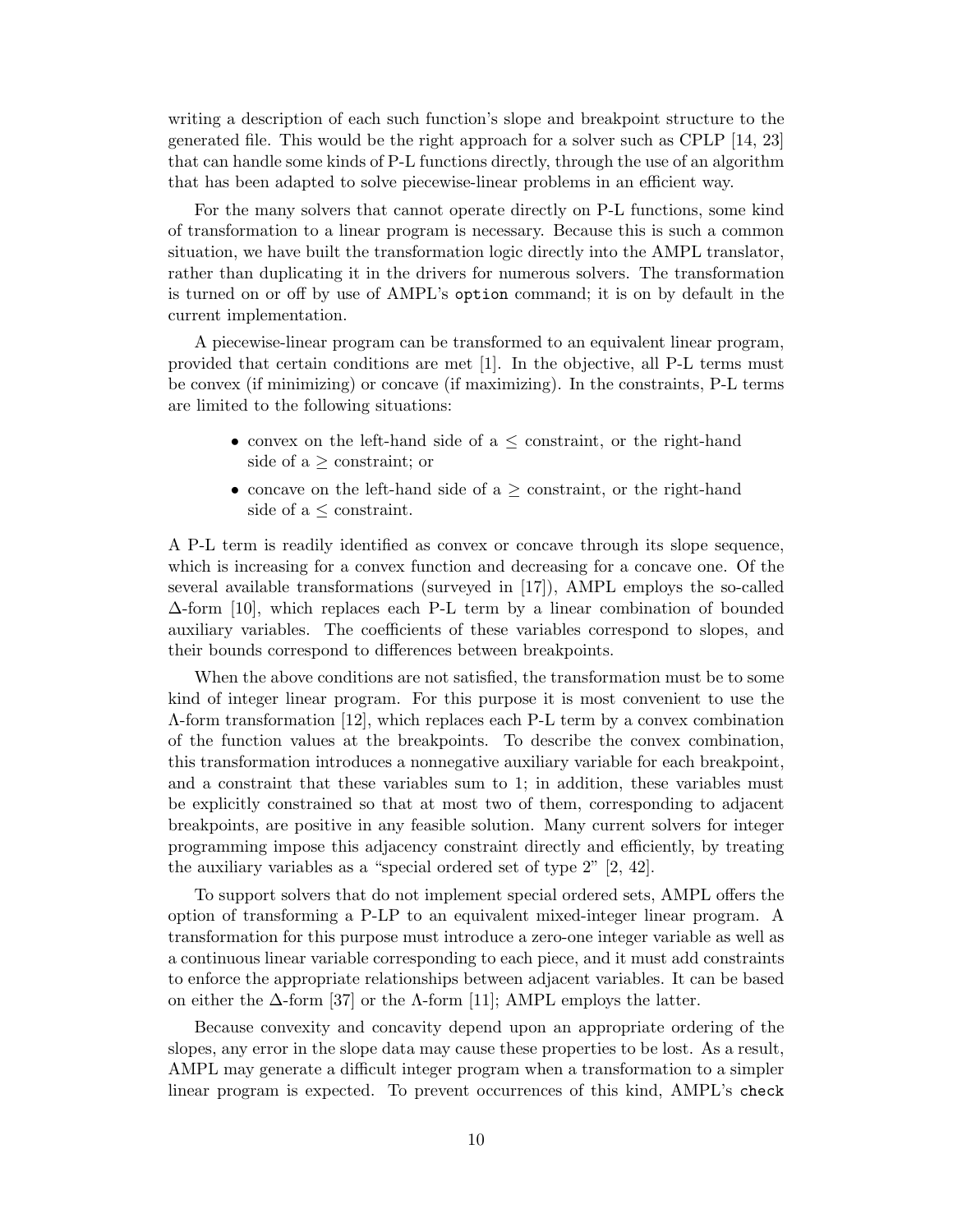statement can be used to verify that the slopes are in the expected order; in the case of the preceding example, a check for convexity could be written as

```
\texttt{check}~\{j~\texttt{in}~\texttt{S},~\texttt{k}~\texttt{in}~\texttt{1}...\texttt{pce[j]--1}\colon~\texttt{slp[j,k]}~\texttt{<=}~\texttt{slp[j,k+1]}\,;\\[1ex]
```
It is not necessary to check the breakpoints in this way, since it is an AMPL error to specify them in other than an increasing order.

AMPL's transformation strategy enables it to successfully address the two practical considerations that were cited at the beginning of this section. When a model uses AMPL's notation for piecewise-linear terms, the AMPL translator generates problem instances in the form best suited to the chosen solver. Subsequently, when the optimal solution is passed back from the solver, AMPL undoes the effects of any transformation, so that people can work with the solution in terms of the original variables and constraints.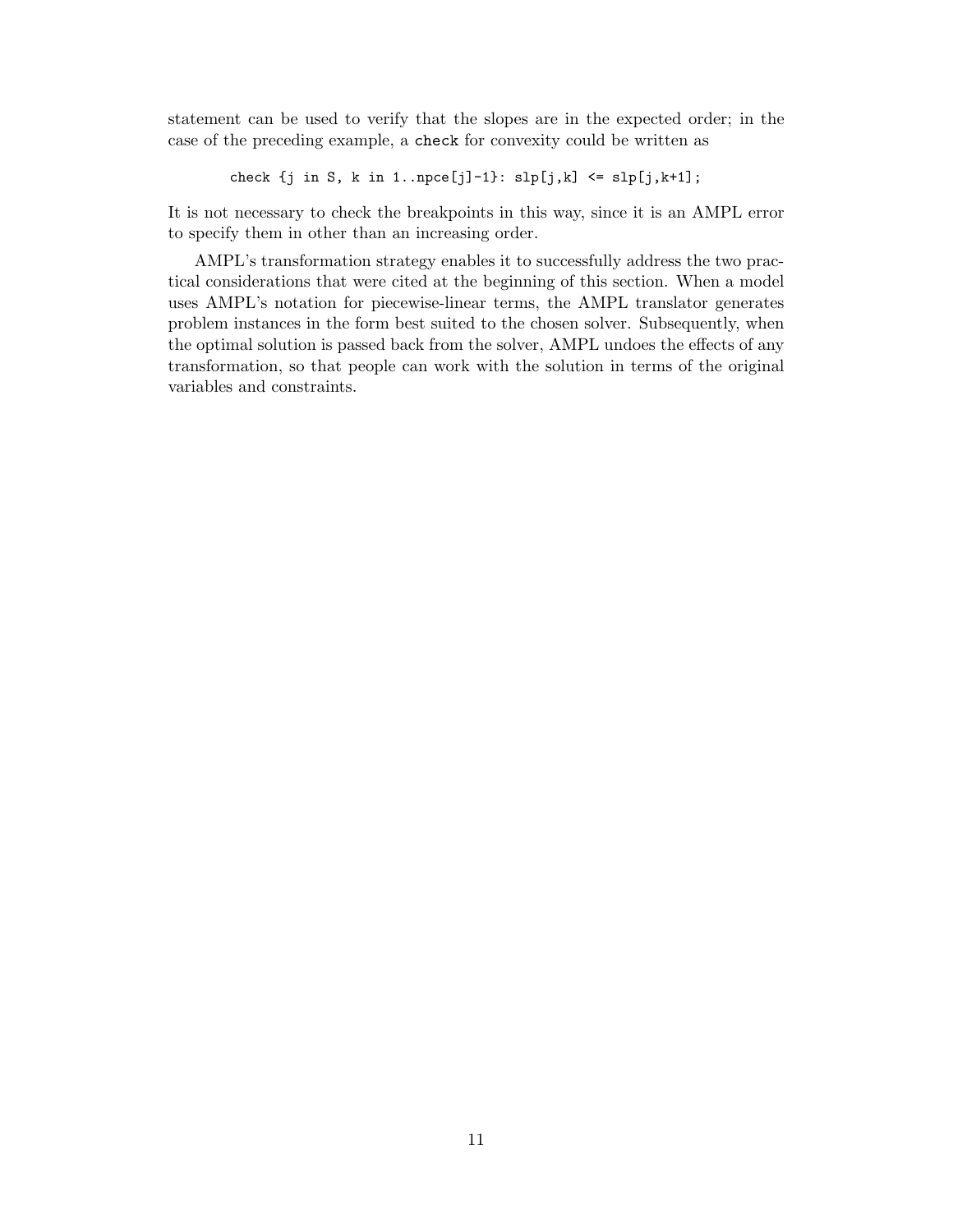### **3. Network Flow Models**

The linear network flow model is one of the best known and most important in linear programming. In its purest form, it is based on the sort of directed network exhibited in Figure 3–1, in which nodes are connected by "one-way" arcs. Some kind of entity is imagined to flow, literally or figuratively, from node to node along the arcs, so that the decision variables are the levels of these flows. The objective is to minimize or maximize some linear function of the flows; the constraints are simple bounds on the flows, and balances of flow at the nodes. Details are supplied in Chvátal [8] and many other linear programming texts.



**Figure 3–1.** *Diagram of a directed network,* in which circles represent the nodes, and arrows the arcs. For the generic model introduced in the text, a cost and bounds on the flow are associated with each arc, and a required net flow is associated with each node.

Network flow models are important because they have many varied applications, and because they are particularly easy to solve by means of specialized algorithms. Although the general-purpose features of AMPL suffice to express virtually any of these models, the resulting constraint expressions are often not as natural as we would like. Indeed, it can be hard to tell whether a model's algebraic constraints, taken together, represent a valid collection of flow balances on a network. As a result, when specialized network optimization software is used, additional checking of the model must be made outside of the language; Zenios [44] describes a comparable arrangement in conjunction with the GAMS algebraic modeling system [6].

To overcome the awkwardness of expressing network flow models in AMPL, we have added the option of declaring nodes and arcs more explicitly. We first explain the source of the awkwardness at greater length below, then detail the design of the network extensions, and finally comment on translation issues.

Other, more graphically oriented systems for expressing network models are compared to AMPL in the concluding remarks of Section 6.

#### **3.1 Design requirements**

The issues faced by our design can be illustrated through a simple generic model of minimum-cost flows on a directed network. The structure of the network is determined by a set N of nodes, and a set  $A\subseteq \mathcal{N}\times\mathcal{N}$  of arcs, such that  $(i, j) \in \mathcal{A}$ if and only if there is an arc from node *i* to node *j*. The objective is to minimize the total cost of the flows  $x_{ij}$  along all the arcs,

$$
\sum_{(i,j)\in\mathcal{A}}c_{ij}x_{ij},
$$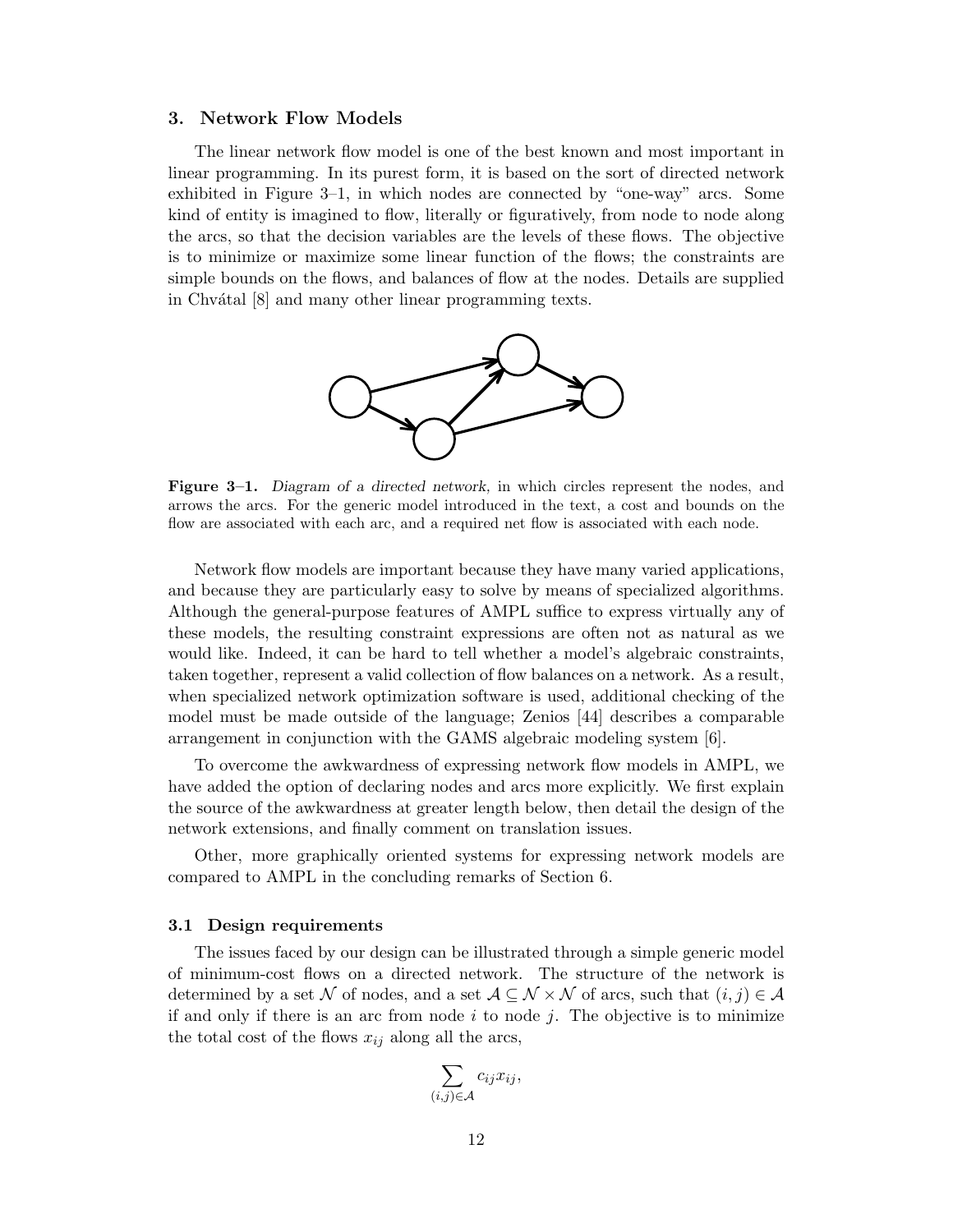subject to bounds on the flows along the arcs,

$$
l_{ij} \leq x_{ij} \leq u_{ij}, \quad (i,j) \in \mathcal{A},
$$

and balance of flow at the nodes. The latter constraints have the form

$$
\sum (\text{flows out of } i) - \sum (\text{flows into } i) = b_i, \quad i \in \mathcal{N},
$$

where  $b_i$  is the amount of flow produced at node *i* if  $b_i \geq 0$ , or  $-b_i$  is the amount consumed at node *i* if  $b_i \leq 0$ . (The special case of  $b_i = 0$  defines a pure "transshipment" node at which flow out equals flow in.)

The flow balance constraints pose the main difficulty of this model for algebraic notation. To be precise, they should be written as

$$
\sum_{j \in \mathcal{N}: (i,j) \in \mathcal{A}} x_{ij} - \sum_{j \in \mathcal{N}: (j,i) \in \mathcal{A}} x_{ji} = b_i, \quad i \in \mathcal{N},
$$

but the required indexing expressions are then so long as to be awkward. Instead we can abbreviate them, writing

$$
\sum_{(i,j)\in\mathcal{A}} x_{ij} - \sum_{(j,i)\in\mathcal{A}} x_{ji} = b_i, \quad i \in \mathcal{N}.
$$

Since this constraint is being defined for each *i*, it makes sense to interpret  $(i, j) \in A$ in this context as the set of all arcs out of *i*, and  $(j, i) \in A$  as the set of all arcs into *i*.

We will refer to the AMPL version of this model as TRANSSHIP. Its data can be declared as

```
set N;
set A within N cross N;
param b {N};
param c {A} >= 0;
param 1 {A} > = 0;param u \{ (i,j) \text{ in } A \} \geq 1[i,j];
```
The variables can then be defined, along with their bounds, by

var Flow  $\{(i,j)$  in  $A\}$  >=  $1[i,j]$ , <=  $u[i,j]$ ;

We name the variables Flow rather than x, to make the model a little clearer, and to help with the subsequent exposition. We can now easily write the objective function as

minimize Total\_Cost: sum  $\{(i,j)$  in A}  $c[i,j]$  \* Flow[i,j];

Finally, the flow balance constraints are expressed by

```
subject to Balance {i in N}:
     sum {j in N: (i,j) in A} Flow[i,j] -
     sum \{j \in N: (j,i) \in A\} Flow[j,i] = b[i];
```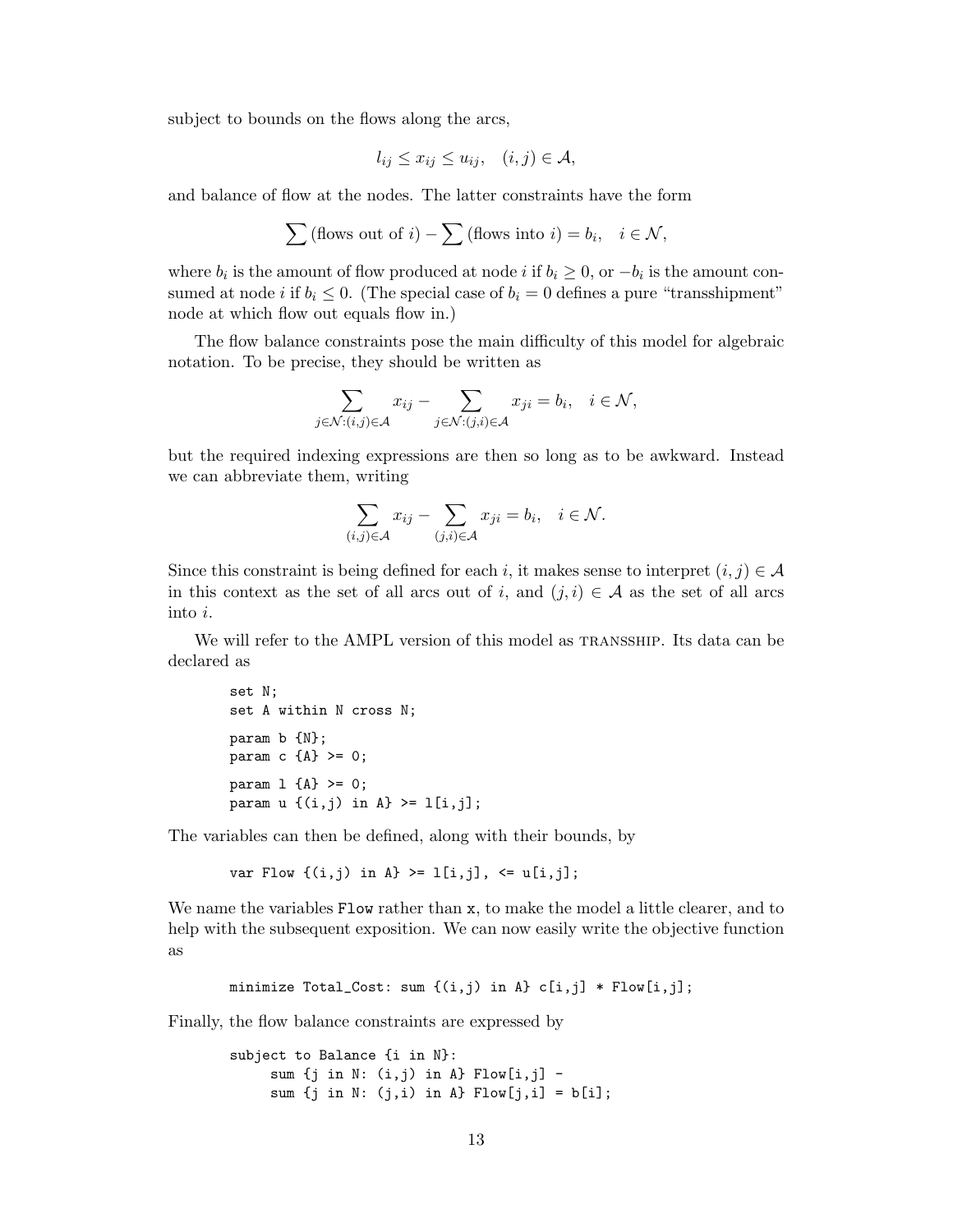or, more concisely,

```
subject to Balance {i in N}:
     sum \{(i,j) in A} Flow[i,j] - sum \{(j,i) in A} Flow[j,i] = b[i];
```
These representations of the constraints are direct transcriptions of the two algebraic alternatives formulated previously.

Whether in the language of mathematics or of AMPL, the expressions for the flow balance constraint are fundamentally unsatisfying. The idea of constraining "flow out minus flow in" is intuitively obvious, yet its algebraic equivalents are not so quickly comprehended. The problem is only worse for models of realistic complexity; as two examples, we give a planning and distribution model (DIST) in Appendix A and a scheduling model (TRAIN) in Appendix D.

Our difficulty arises from the fact that standard algebra can directly describe only variables and constraints, while the existence of nodes and arcs is an implicit property of the formulation. People tend to approach network flow problems in just the opposite way. They imagine giving an explicit definition of nodes and arcs, from which flow variables and balance constraints implicitly arise. To deal with this situation, we have designed an extension that permits AMPL to express the relevant network concepts directly.

#### **3.2 Design specifics:** node **declarations**

The network extensions to AMPL comprise two new kinds of declaration, arc and node, which take the place of the var and subject to declarations in an algebraic constraint formulation.

AMPL's node declarations name the nodes of a network, and characterize the flow balance constraints at the nodes. The arc declarations then name and define the arcs, by specifying the nodes that arcs connect, and by providing a variety of optional information associated with arcs. Since at least some of the nodes must be declared before any of the arcs, we begin by describing our design for the node declarations, and then introduce the arc declarations. A completed statement of the TRANSSHIP example using node and  $arc$  is exhibited in Figure 3–2, with the equivalent example using var and subject to placed alongside for comparison.

A node declaration names and defines a network node, or an indexed collection of nodes. Thus the transship example declares

node Balance {i in N}: net\_out = b[i];

to define a node Balance[i] for each member i of the set N. The optional part of the declaration after the colon is a description of the flow balance constraint, as we will explain shortly.

One might informally think of N above as actually being the set of nodes; but in AMPL it is just a set of objects over which the collection Balance of nodes happens to be defined. Such a distinction permits a collection of nodes to be indexed over any set that can be described in AMPL, such as a set of pairs in the train model of Appendix D: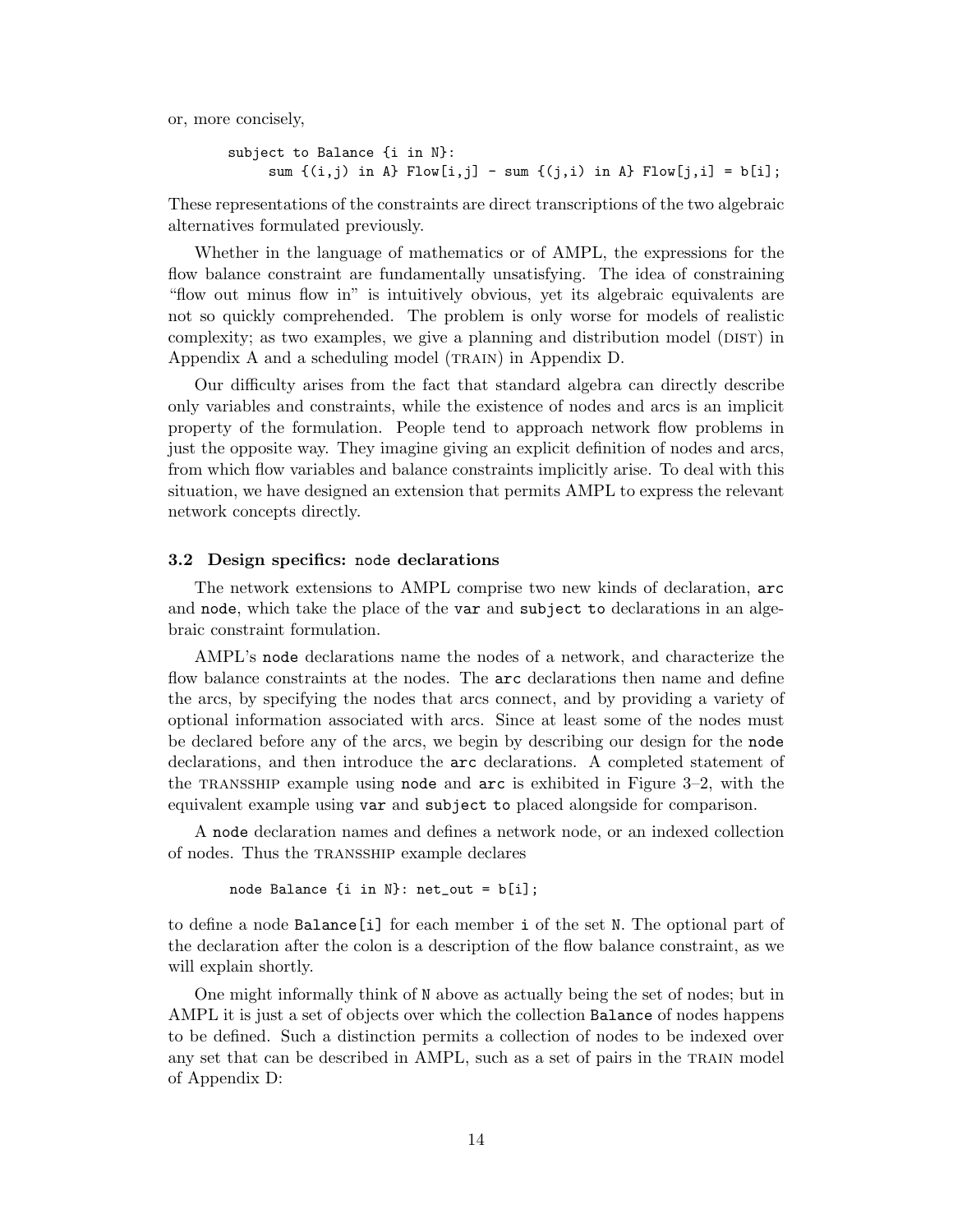```
### NODE-ARC FORMULATION ### ### ALGEBRAIC FORMULATION ###
set N; set N;
set A within N cross N; <br> set A within N cross N;
param b \{N\};<br>param c \{A\} >= 0;<br>param c \{A\} param c \{A\}param c {A} > = 0;
param 1 {A} > = 0;<br>param u {(i,j)} in A} >= 1[i,j];<br>param u {(i,j)} in
                                    param u \{(i,j) in A} >= 1[i,j];
                                    var Flow \{(i,j) in A}
                                      >= l[i,j], <= u[i,j];
minimize Total_Cost; minimize Total_Cost:
                                      sum \{(i,j) in A} c[i,j]*Flow[i,j];node Balance {i in N}:<br>net_out = b[i];<br>sum {(i,j) in A} Flow[i,j]
                                      sum (i,j) in A} Flow[i,j] -
                                      sum \{ (j,i) in A} Flow[i,i] = b[i];
arc Flow \{(i,j) in A}:
  from Balance[i], to Balance[j],
  >= l[i,j], <= u[i,j],
  obj Total_Cost c[i,j];
```
**Figure 3–2.** *Two AMPL descriptions of the* transship *model described in the text.* At the left, the node and arc extensions are employed; at right, the constraints are given in the customary algebraic way.

node N {cities,times};

This declaration specifies one node for each city at each time in the planning period.

More complicated network models have several kinds of nodes, each defined by a separate node declaration. In the DIST example of Appendix A there are in fact 7 such declarations,

```
node RT: rtmin <= net_out <= rtmax; # source of regular crews
node OT: otmin <= net_out <= otmax; # source of overtime crews
node P_RT {fact}; \qquad \qquad \qquad # regular crews at factories
node P_OT {fact}; \qquad \qquad \qquad \qquad # overtime crews at factories
node M {prd,fact}; \qquad # manufacturing locations
node D {prd,dctr}; \qquad # distribution centers
node W \{p \text{ in } prd, w \text{ in } whse\}: net_in = \text{dem}[p,w]; # warehouses
```
The first two of these define individual nodes, while the others are declarations of indexed collections. Dummy indices, such as p in prd, are not specified except (as for W) where needed in the remainder of the declaration, to characterize the balance condition at the nodes.

In the case of transship, the balance condition is described by the phrase  $net\_out = b[i]$ , which indicates that the net flow out of node Balance [i]—that is, flow out minus flow in—must equal  $\mathfrak{b}[i]$ . This is precisely the condition that was previously specified by the algebraic constraint Balance[i] in the network model, except that the outflow is represented by just the keyword net\_out, rather than by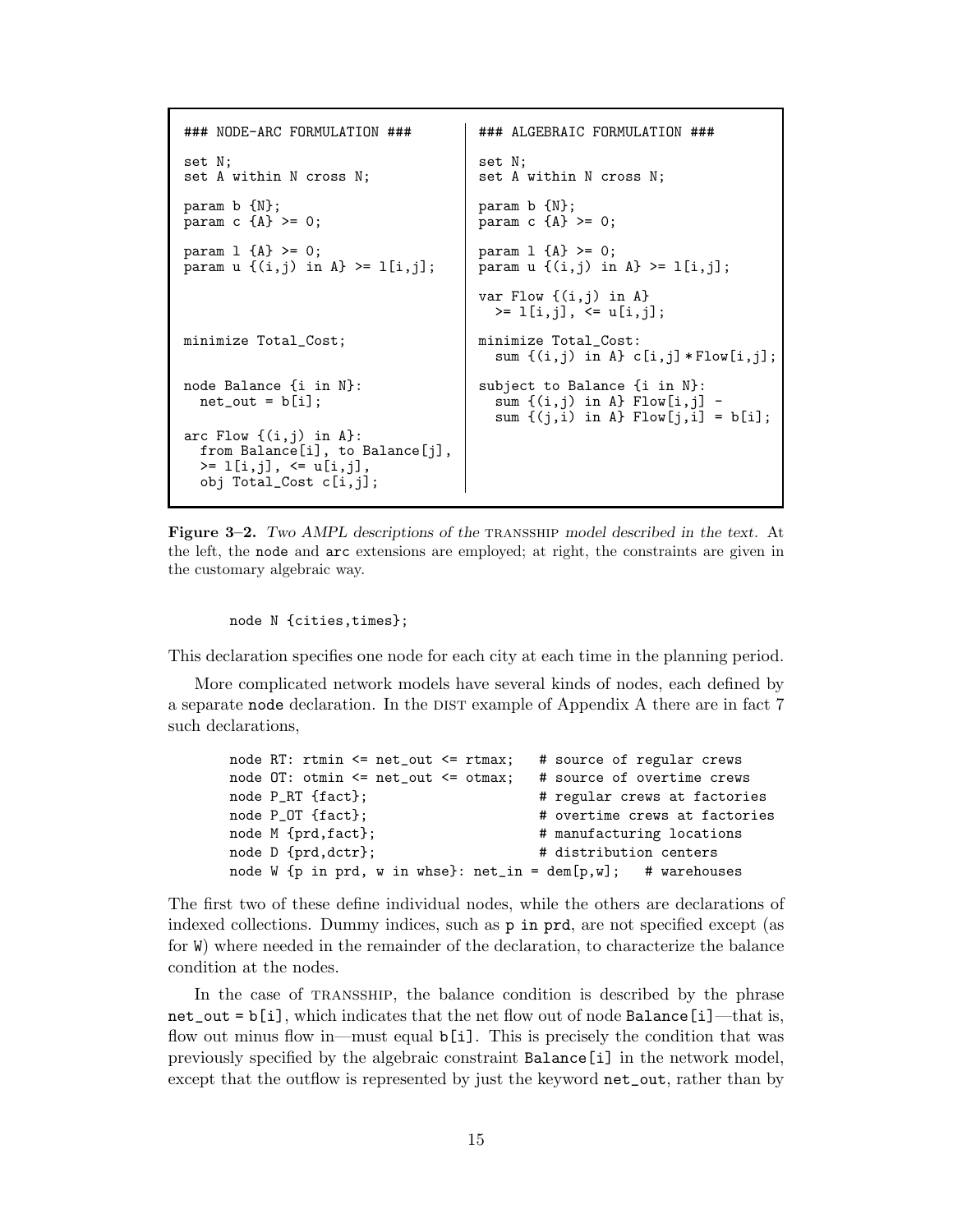the long expression sum  $\{(i,j) \text{ in } A\}$  Flow $[i,j]$  - sum  $\{(j,i) \text{ in } A\}$  Flow $[j,i]$ .

The DIST model exhibits some other possibilities. The balance condition may involve inequalities, as in the case of nodes RT and OT. When a node is a destination of flow, such as a warehouse, then it is more natural to specify the condition in terms of the net flow in; thus the condition for node  $W[p,w]$  is net\_in = dem[p,w]. A pure transshipment node can be specified by either  $net_in = 0$  or  $net-out = 0$ ; such a node is the default in AMPL, so it can be defined by giving no condition at all, as in several of the DIST declarations.

In general, the balance condition may take any of the following forms:

```
net\text{-}expr = arith\text{-}exprnet-expr <= arith-expr
net\text{-}expr \geq -arith\text{-}exprarith-expr = net-exprarith-expr \leq net-exprarith-expr \geq net-exprarith-expr \leq net-expr \leq arith-exprarith-expr \geq net-expr \geq arith-expr
```
The arith-expr may be any AMPL arithmetic expression in previously declared sets and parameters, while the *net-expr* is restricted to one of the following:

| $net_in$                                   | net_out                                     |
|--------------------------------------------|---------------------------------------------|
| $net_in + arith-expr$                      | $net\_out + arith-expr$                     |
| $arith\text{-}expr + \text{net}\text{-}in$ | $arith\text{-}expr + \text{net}\text{-}out$ |

Any balance condition written in these ways is guaranteed to be a constraint on net flow of the kind that must appear in a network linear program.

As an alternative, we could allow the balance condition to be any AMPL expression that uses net\_in or net\_out. The keywords flow\_in and flow\_out might be provided as well, to represent just the flows in or flows out. This approach does have the appeal of introducing no new syntactic rules; but it allows the modeler to specify a balance condition that is not a proper restriction on flow out minus flow in, or indeed that does not represent any kind of "balance" at all. Such an alternative would go well beyond our immediate goal of allowing network flow linear programs to be specified in an obvious way. Hence we have chosen to proceed more cautiously, by permitting only the forms of the balance condition specified above.

### **3.3 Design specifics:** arc **declarations**

An arc declaration names and defines a network arc, or an indexed collection of arcs. The arcs of the TRANSSHIP example are declared as follows:

```
arc Flow \{(i,j) in A\}:
     from Balance[i], to Balance[j],
     >= 1[i,j], \leq u[i,j], obj Total_Cost c[i,j];
```
There is one arc  $Flow[i,j]$  for each member  $(i,j)$  of the set A. This arc takes the place of the like-named variable in the algebraic model. Much as in the case of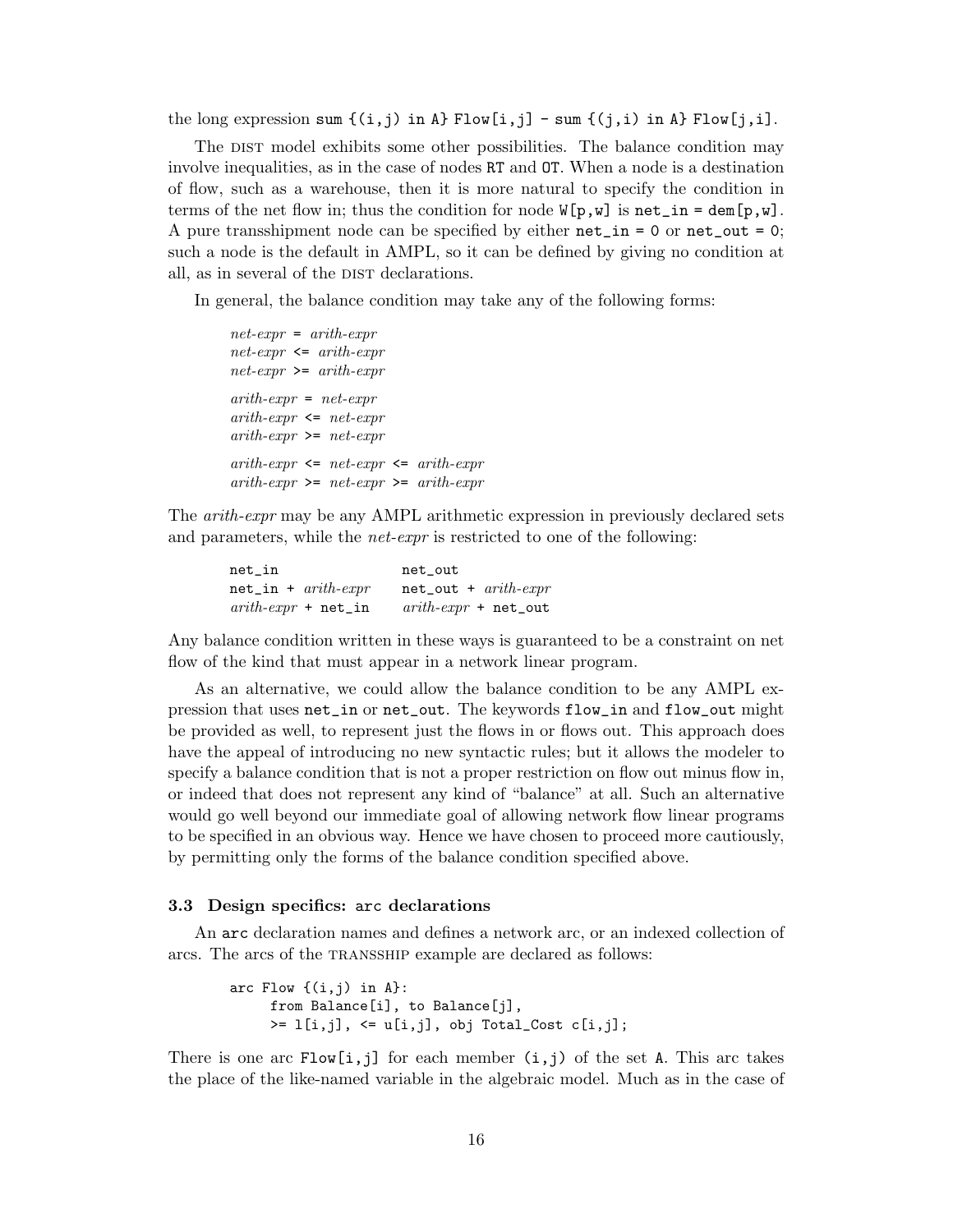the nodes, one might informally think of A as actually being the set of arcs, but in AMPL it is a set of pairs of objects over which the collection Flow of arcs happens to be indexed. More complex models have an arc declaration for each different kind of arc; in the TRAIN model, for example, two of the declarations begin:

arc U {c in cities, t in times} ... arc  $X \{ (c1, t1, c2, t2) \text{ in schedule} \}$ ...

An arc  $U[c, t]$  represents passenger cars held over in city c at time t, while an arc  $X[c1, t1, c2, t2]$  stands for cars traveling in a train from city c1 (at time t1) to city c2 (at time t2).

The body of an arc declaration consists of a series of phrases, in any convenient order. (Commas separating the phrases are optional; their only use is to make the boundaries between phrases a little more obvious.) At the least, there must be from and to phrases to show where the arc appears in the network; their general form is

from *node-name* to node-name

In TRANSSHIP, the arc  $Flow[i,j]$  is naturally declared to be from Balance[i] and to Balance[j]. More elaborate models use these phrases to establish the structure of the network. Thus within the TRAIN example, the  $U[c, t]$  arcs are from  $N[c, t]$ and to  $N[c, next(t)]$ , while the  $X[c1, t1, c2, t2]$  arcs are from  $N[c1, t1]$  and to N[c2,t2].

Other phrases specify bounds on the flow along the arc. They have the general forms

>= arith-expr  $\leftarrow$  arith-expr

In TRANSSHIP the bounds for arc Flow[i,j] are  $\geq 1$ [i,j] and  $\leq w$ [i,j]; in DIST most of the bounds are >= 0. AMPL recognizes similar phrases with the operator being = to fix certain flows, or := to suggest initial flows for algorithmic purposes.

Finally, there is a phrase for a linear objective function coefficient:

obj objective-name arith-expr

The *arith-expr* is evaluated to give the arc's contribution, per unit of flow, to the named objective's value. As in other AMPL models, the objective must be previously declared. For example, in transship, prior to the use of the objective function phrase obj Total\_Cost c[i,j], there is a declaration

minimize Total\_Cost;

Unlike other minimize or maximize declarations, this one requires no expression for the objective function. The objective coefficients are fully defined by the obj phrase in the subsequent arc declaration.

As another example, the TRAIN model declares two objectives,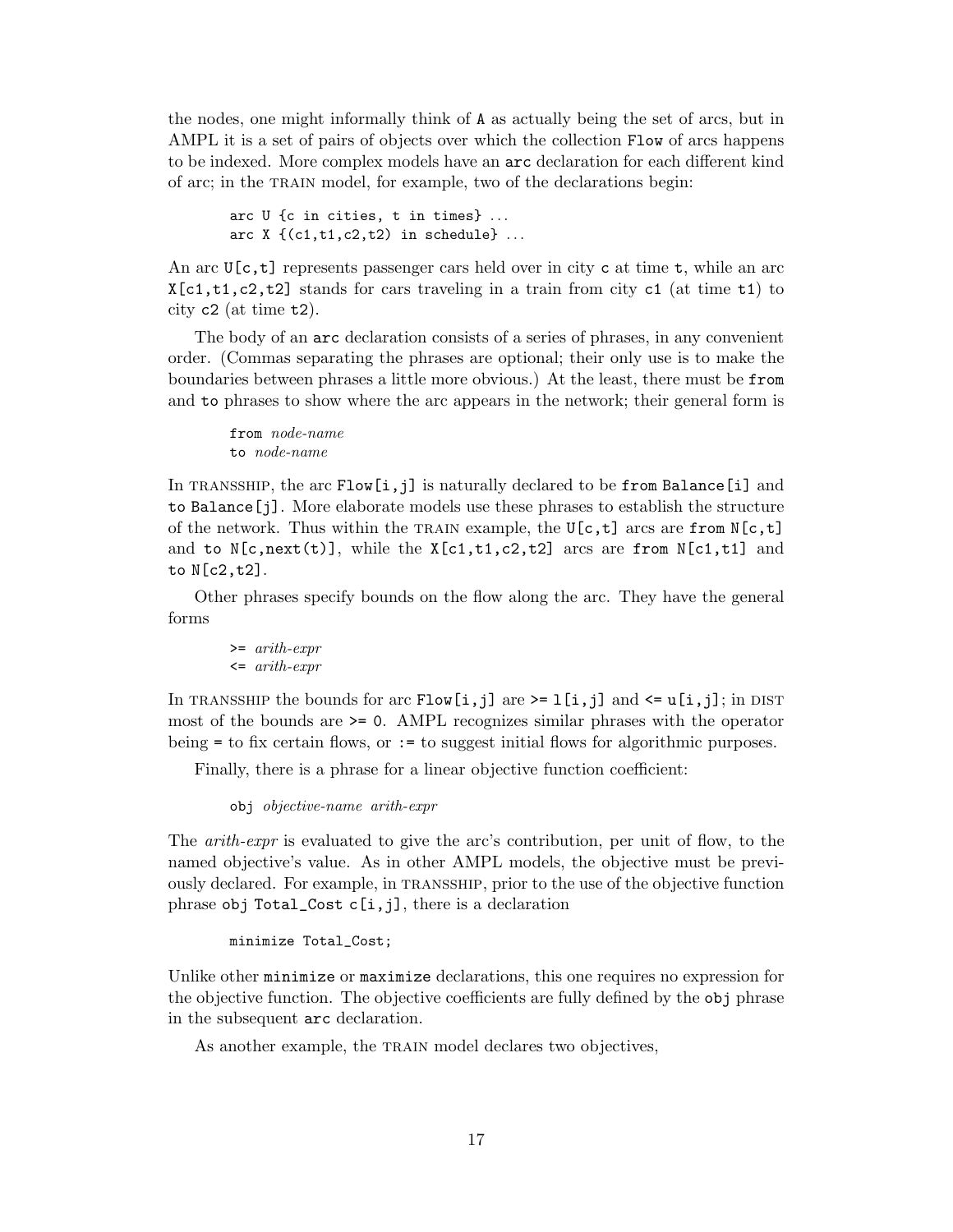minimize cars; minimize miles;

and the subsequent arc X declaration is seen to have two corresponding obj phrases:

```
obj \{ \text{if } t2 < t1 \} cars 1
obj miles distance[c1,c2]
```
The special indexing expression {if t2 < t1} causes a coefficient of 1 to be generated in the cars objective for those arcs  $X[c1, t1, c2, t2]$  that have t2 less than t1. By default, all other X arcs receive coefficients of zero in the cars objective, with the result that this objective only counts cars in trains that are still running at the end of the day. Similarly, because the arc U declaration has only a phrase for the cars objective, all U arcs are assumed to have coefficients of zero in the miles objective.

### **3.4 Design specifics: source and sink variables**

As described up to this point, AMPL's node and arc declarations conveniently describe a broad variety of models based on the kind of network exhibited in Figure 3–1. Nonzero flows in these networks are necessitated by positive lower bounds on the arcs, or by balance conditions at the nodes. The formulations may be very general as in transship, or may reflect the structure of the application as in dist and train. (The general and structured approaches to network model formulation are contrasted in greater detail in Chapter 11 of [20].)

Another class of network models is more naturally symbolized by the diagram in Figure 3–3. Here the flow into a designated source node, and the flow out of a designated sink node, are variables rather than data of the model. At least one of these variables plays a fundamental role in forcing flow through the network.



**Figure 3–3.** *Directed network with source and sink flows.* The dashed arrows at the left and right depict flow into the network and flow out of the network, respectively; either may be a variable of the associated linear program.

As an illustration, we consider a generic maximum-flow model. The objective is to maximize the flow into the source (or equivalently, the flow out of the sink), subject to conservation of flow at the nodes and bounds on the flows along the arcs. The formulation begins by specifying a set of nodes as in Figure 3–2, and by designating two specific nodes to be the source and sink:

```
set N;
param srce symbolic in N;
param sink symbolic in N, != srce;
```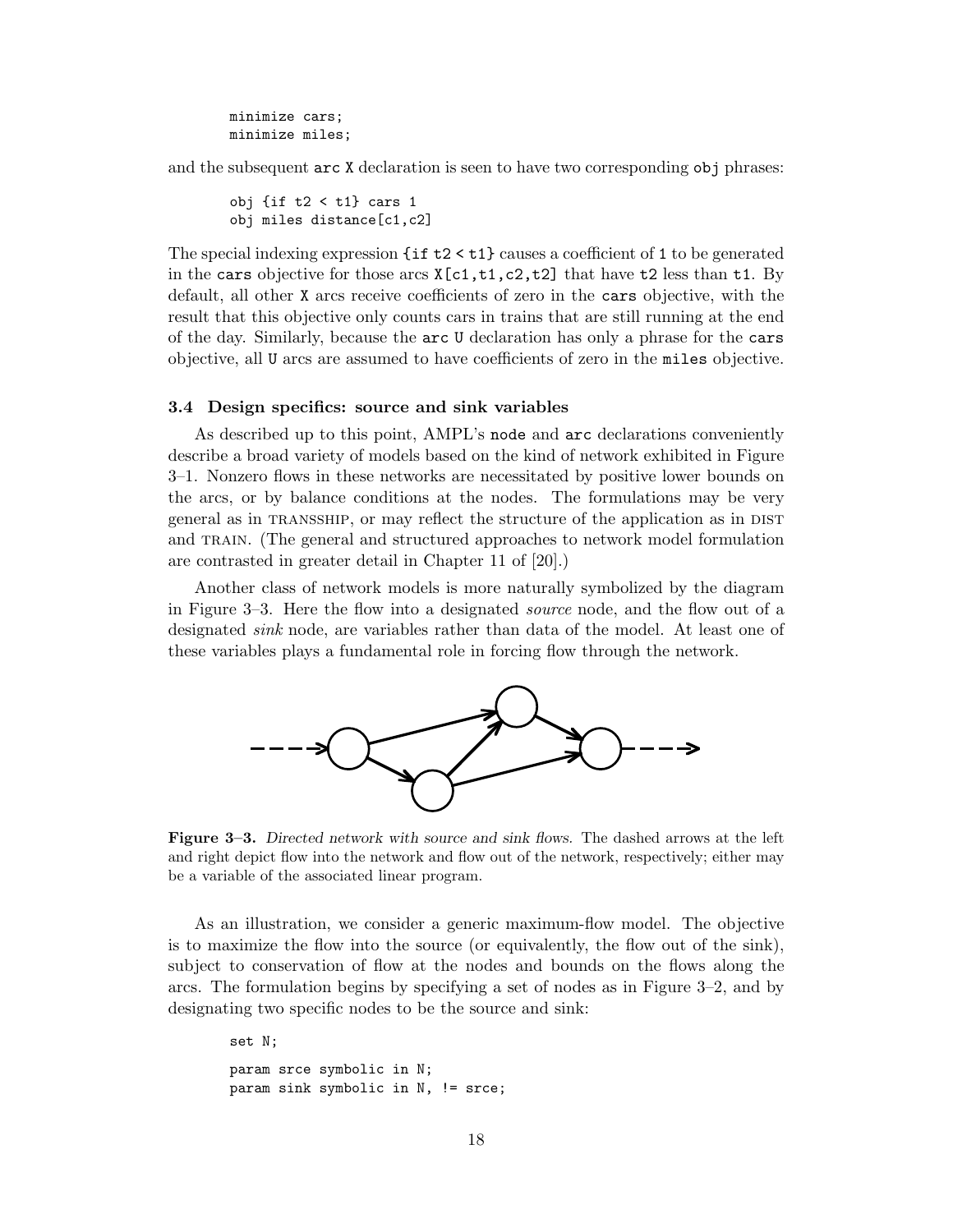The parameters srce and sink are declared symbolic to indicate that they may be any set members; by default AMPL assumes parameters to be numbers. The phrase != srce checks that the sink is not the same as the source.

As in our previous example, the arcs are indexed over a subset of N cross N. In this case, we choose to restrict the arc set a bit more, by specifying that arcs cannot be from the sink or to the source:

set A within (N diff {sink}) cross (N diff {srce});

We can now proceed to declare the bound data, the nodes, and the arcs between nodes, in much the same way as before:

```
param 1 {A} > = 0;param u \{ (i,j) \in A \} \geq 1[i,j];node Balance {i in N};
arc Flow \{(i,j) in A\}:
     from Balance[i], to Balance[j],
     >= l[i,j], <= u[i,j];
```
We specify no explicit balance condition for the nodes, since in this application the flow in equals the flow out at every node.

It remains to declare the source and sink arcs. The diagram in Figure 3–3 strongly suggests that we regard a source arc as directing flow to some node but not from any node, and a sink arc as directing flow from some node but not to any node. Thus AMPL allows for an arc declaration that contains only a to phrase or only a from phrase:

```
set N;
param srce symbolic in N;
param sink symbolic in N, != srce;
set A within (N diff {sink}) cross (N diff {srce});
param 1 \{A\} >= 0;
param u \{ (i, j) \text{ in } A \} \geq 1[i, j];node Balance {i in N};
arc Flow \{(i,j) in A}:
    from Balance[i], to Balance[j],
    >= l[i,j], <= u[i,j];
arc Flow_In >= 0, to Balance[srce];
arc Flow_Out >= 0, from Balance[sink];
maximize Total_Flow: Flow_In;
```
**Figure 3–4.** *An AMPL formulation of a maximum flow model,* using the node and arc declarations.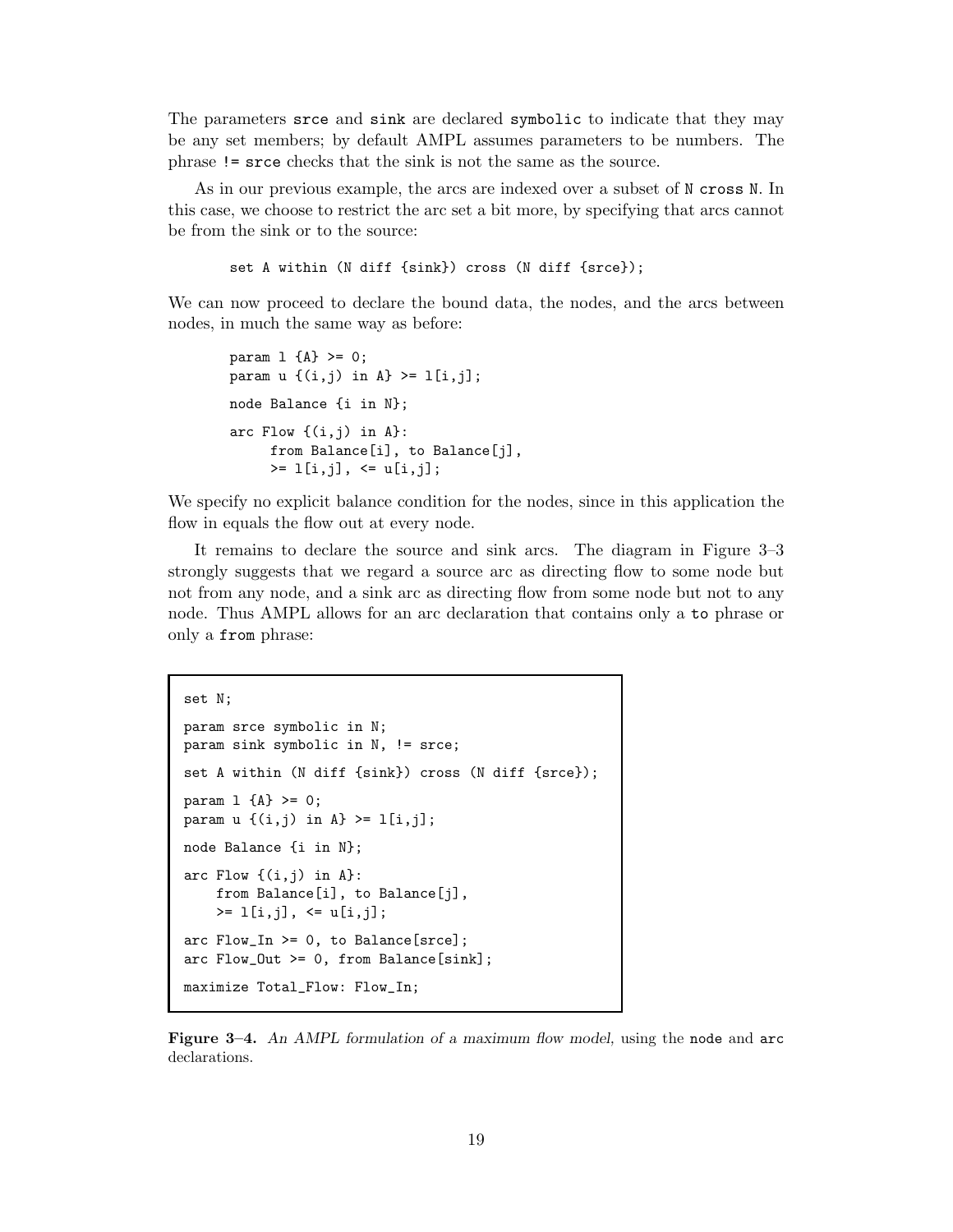arc  $Flow\_In \ge 0$ , to Balance[srce];  $arc Flow_Out \ge 0$ , from Balance[sink];

The objective is to maximize one or the other of these variables, and so is very easily specified by a conventional objective declaration at the end:

maximize Total\_Flow: Flow\_In;

Alternatively, the model could declare maximize Total\_Flow before the arc declarations, and could then specify the one term in the objective by adding the phrase obj Total\_Flow 1 to the declaration of Flow\_In.

The completed model is shown in Figure 3–4. A similar approach can be used to model maximum flow problems having a more complex structure, including any combination of multiple source and sink flows. Similar formulations are useful for other problems that can be viewed as "sending flow through the network" from one designated node to another. For example, the well-known shortest path problem is conveniently modeled by putting a cost on each arc  $Flow[i,j]$  equal to its length, and fixing the Flow\_In or Flow\_Out variable to 1.

### **3.5 Translation issues**

When a network model is processed (along with appropriate data) by the AMPL translator, each node declaration gives rise to a constraint; each arc declaration defines a variable, which is given coefficients of  $-1$  and  $+1$  in the constraints indicated by from and to phrases. The translator's output can thus be sent to any solver that recognizes linear programs. The output includes sufficient information, however, to permit drivers for such optimization packages as CPLEX [9] and OSL [29] to recognize a network linear program and to apply their much faster network optimization routines. Regardless of the algorithm applied, each driver returns an optimal solution in the AMPL standard form; AMPL's commands for examining solutions then treat arcs like any other variables, and nodes like any other constraints.

It is in fact quite easy to determine whether a linear program generated by the AMPL translator is a pure network LP, no matter what kind of declarations the model has employed. In the easiest case, any constraints that represent simple bounds are first folded into the bounds on the variables. Then each variable is checked to insure that it has at most two nonzero coefficients in the remaining constraints, consisting of at most one  $+1$  and one  $-1$ .

When the constraints are written using subject to declarations, however, the test for a pure network becomes somewhat more involved. Depending on how the model is expressed and how the translator converts AMPL declarations into a constraint matrix, some of the constraints may end up being in the form  $flow in$ flow out = constant, while others are in the form flow out – flow in = constant; some variables may as a result have two  $+1$  or two  $-1$  coefficients. Hence it may be necessary to reflect certain constraints (that is, to scale them by −1) in order to reveal the network structure. Fortunately, there exist fast and simple algorithms that find the necessary combination of reflections (or determine that none exists). We have implemented one such algorithm in our AMPL/OSL driver, and a similar algorithm is planned for introduction into the CPLEX package itself.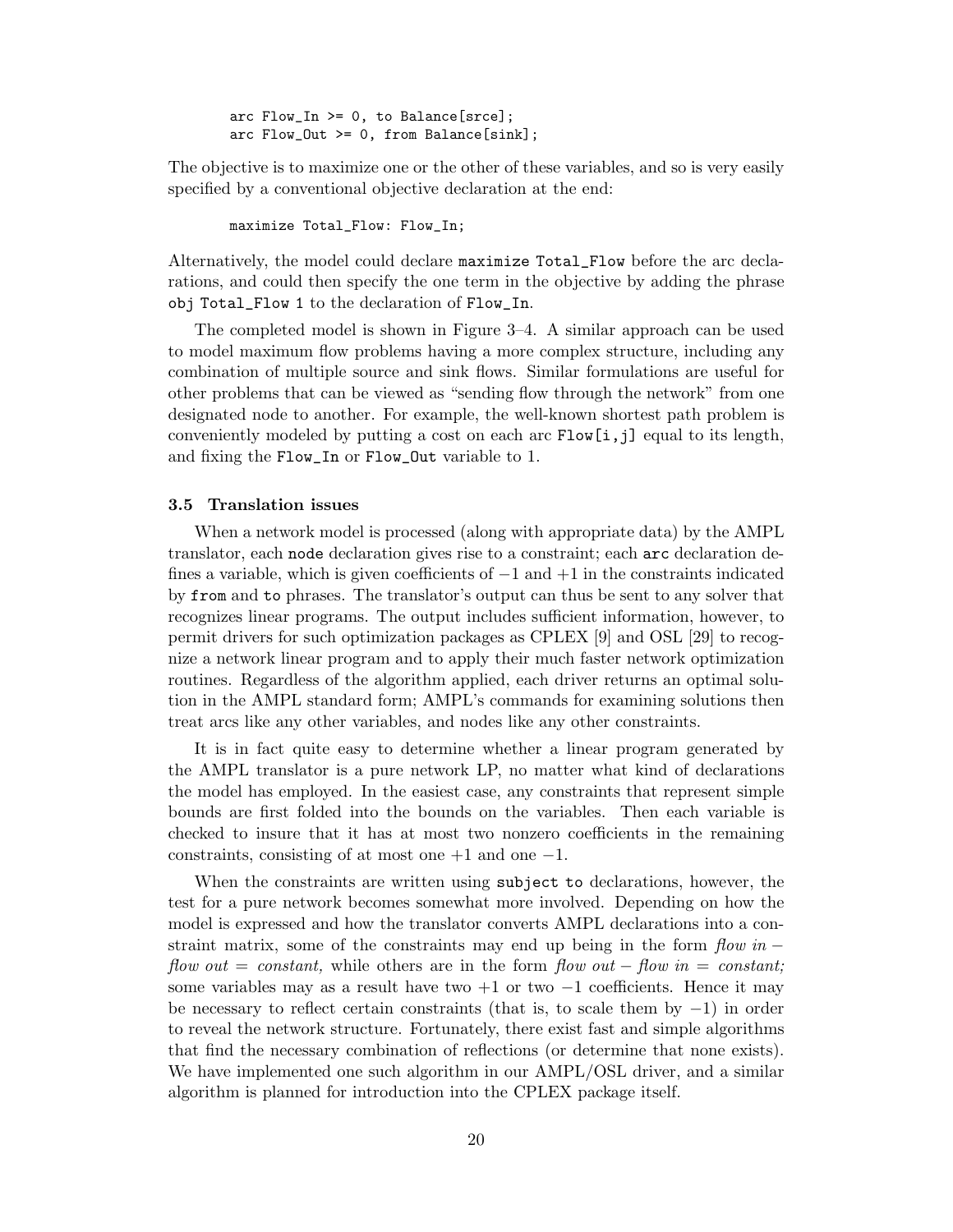The advantage of AMPL's node and arc declarations thus lies not so much in helping solvers to identify pure network flow structures, as in making network models easier for people to formulate and understand. As a secondary benefit, the use of these declarations helps to enforce the formulation of optimization problems as network flow LPs. When a model is formulated instead by use of var and subject to, it is up to the modeler to ensure that the constraints have the pure network flow structure that fast algorithms require. In the case of the DIST model, for example, our original version in [18] used an equivalent but slightly different formulation that departs from the network structure by defining certain variables to have nonzero coefficients in three different constraints.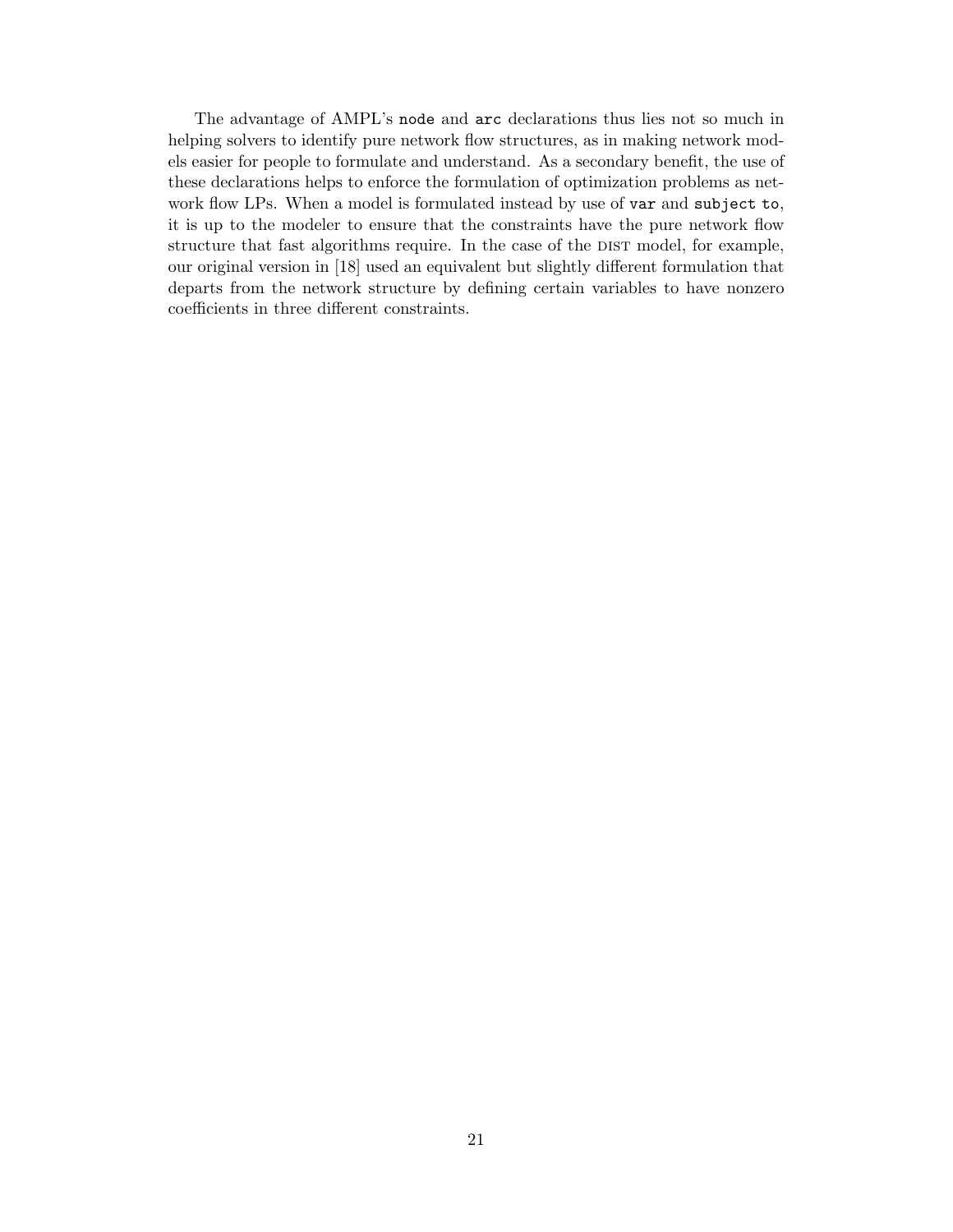# **4. Generalizations of the Network Model Features**

Many network applications diverge from the "pure" network flow formulation considered in the previous section. With only modest further extensions, however, our AMPL node and arc declarations can be used to specify several more general kinds of network.

This section describes extensions for network flow models with "multipliers" on the flows, and with extra ("side") constraints or variables.

#### **4.1 Network flows with multipliers**

The network balance-of-flow constraints may be generalized by allowing arbitrary coefficients on the flows in and out:

$$
\sum_{(i,j)\in\mathcal{A}} v_{ij}x_{ij} - \sum_{(j,i)\in\mathcal{A}} w_{ji}x_{ji} = b_i, \quad i \in \mathcal{N}.
$$

In terms of the network, one can imagine that the flow  $x_{ij}$  is from node *i* with multiplier  $v_{ij}$ , and to node *j* with multiplier  $w_{ij}$ . A pure network flow problem (as in Section 3) is just the default case in which all multipliers are 1.

AMPL supports this generalization by allowing an optional expression for the multipliers in a from or to phrase:

from node-name mult-expression to node-name mult-expression

The mult-expression can be any AMPL expression in the previously declared sets and parameters. It defaults to 1 if absent.

An example of this feature is found in the DIST model's declaration of the arcs Manu\_0T. Each arc Manu\_0T[p,f] carries a "flow" of overtime labor—measured in crew-hours—from the overtime pool at factory  $f$  (node  $P_OT[f]$ ) to the manufacturing facilities for product  $p$  at factory  $f$  (node  $M[p,f]$ ). The balance constraint at the "to" node is not in terms of crew-hours, however, but rather in 1000s of cases produced. To correct for this difference, the flow must be multiplied by  $1/\text{pt}[p,f]$ , where  $\text{pt}[p,f]$  is the previously defined parameter that represents crewhours needed to produce 1000 cases.

The declaration of Manu\_OT thus contains the phrases

from P\_OT[f] to M[p,f] (1/pt[p,f])

The multiplier at the "from" node is left at its default of 1, since that node does have a balance constraint in terms of crew-hours.

Besides changes in units, this generalization serves to model such diverse phenomena as losses incurred in transportation and interest accrued on cash flows.

#### **4.2 Side constraints**

Some network problems are constrained by more than just balance of flow at the nodes and bounded flows on the arcs. The additional "side constraints" take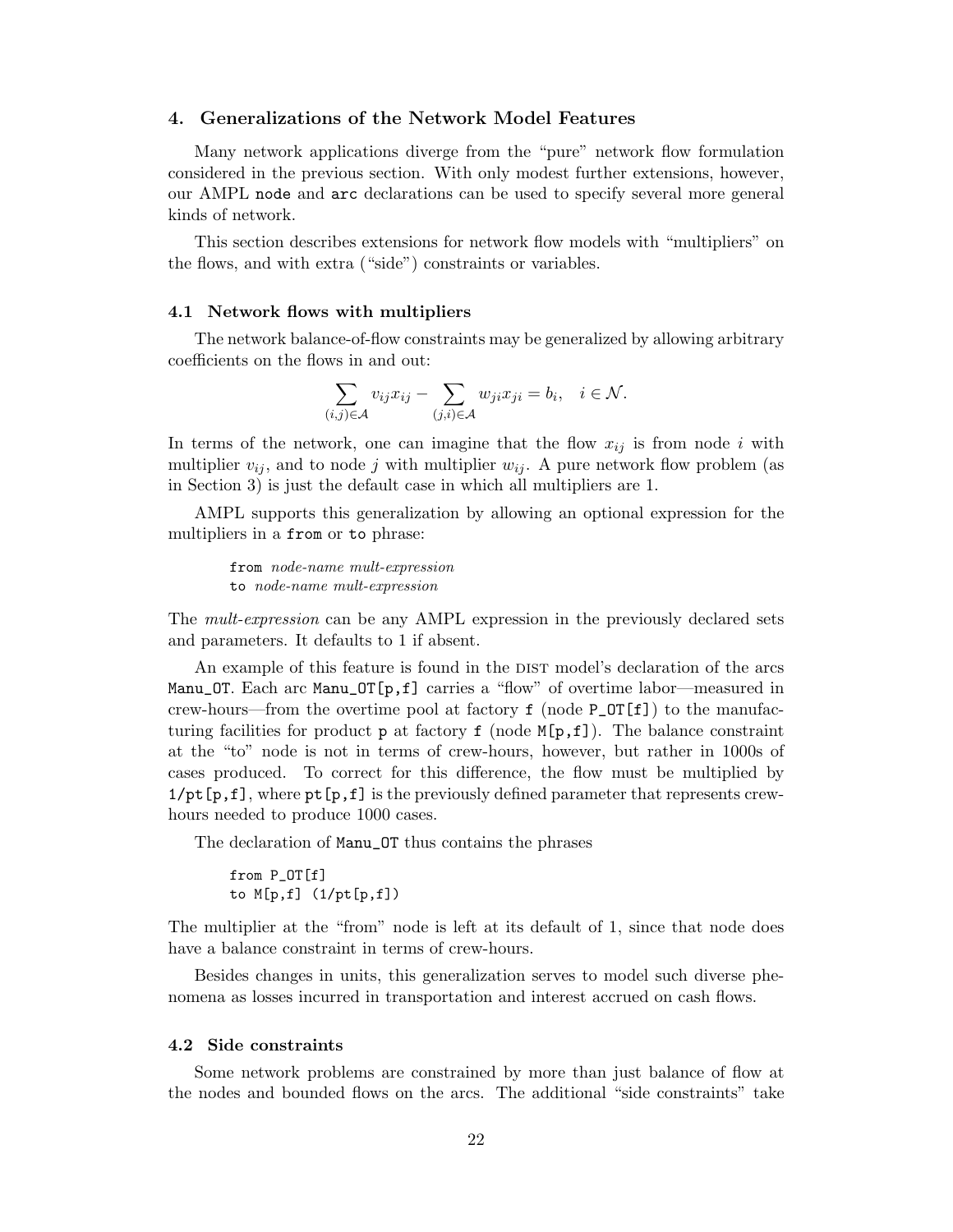```
set N;
set A within N cross N;
set P; # products
param b {N,P};
param c {A, P} >= 0;
param 1 {A, P} > = 0;param u \{ (i,j) \text{ in } A, p \text{ in } P \} \geq 1[i,j,p];param u_mult {A} >= 0;
minimize Total_Cost;
node Balance {i in N, p in P}: net_out = b[i,p];
arc Flow \{(i,j) in A, p in P}:
     from Balance[i,p], to Balance[j,p],
     >= 1[i,j,p], \leq u[i,j,p], obj Total_Cost c[i,j,p];subject to Mult {(i,j) in A}:
     sum {p \text{ in } P} Flow[i,j,p] \leq u_{\text{multi}}[i,j];
```
**Figure 4–1.** *A multicommodity flow model with side constraints.*

many forms, but in general they do not correspond to individual nodes or arcs of the network. Thus it is desirable to let an AMPL model specify arbitrary algebraic constraints in addition to the constraints implied by node and arc declarations.

The problem of multicommodity flows provides a simple example. In the network model of Section 3, we can imagine the nodes as representing locations, and the flows along the arcs as being the transportation of some product. To accommodate multiple products, we simply replicate the model so that there are separate network data, nodes and arcs for each product in some set. Instead of an arc  $Flow[i,j]$  for each  $(i, j)$  in A, for example, we may have an arc  $Flow[i, j, p]$  for each  $(i, j)$  in A and p in P.

If we carry out this replication and nothing more, we have a model that decomposes into separate pure network linear programs, one for each product. In a more likely scenario, however, total shipments of all products from location i to location j are bounded by some overall upper limit. This additional multicommodity constraint ties the different product networks together; since it simultaneously involves many disjoint arcs  $\text{Flow}[i,j,p]$  for different products p, it cannot be modeled by merely adding more nodes and arcs. Rather, we recall from Section 3 that arcs correspond to variables in the associated network linear program. We can thus use the names  $Flow[i,j,p]$  to stand for the flow variables in an algebraic description of the multicommodity restriction.

The resulting AMPL model, as seen in Figure 4–1, introduces a new parameter to represent overall shipment bounds for all  $(i, j)$  in A:

```
param u_mult {A} >= 0;
```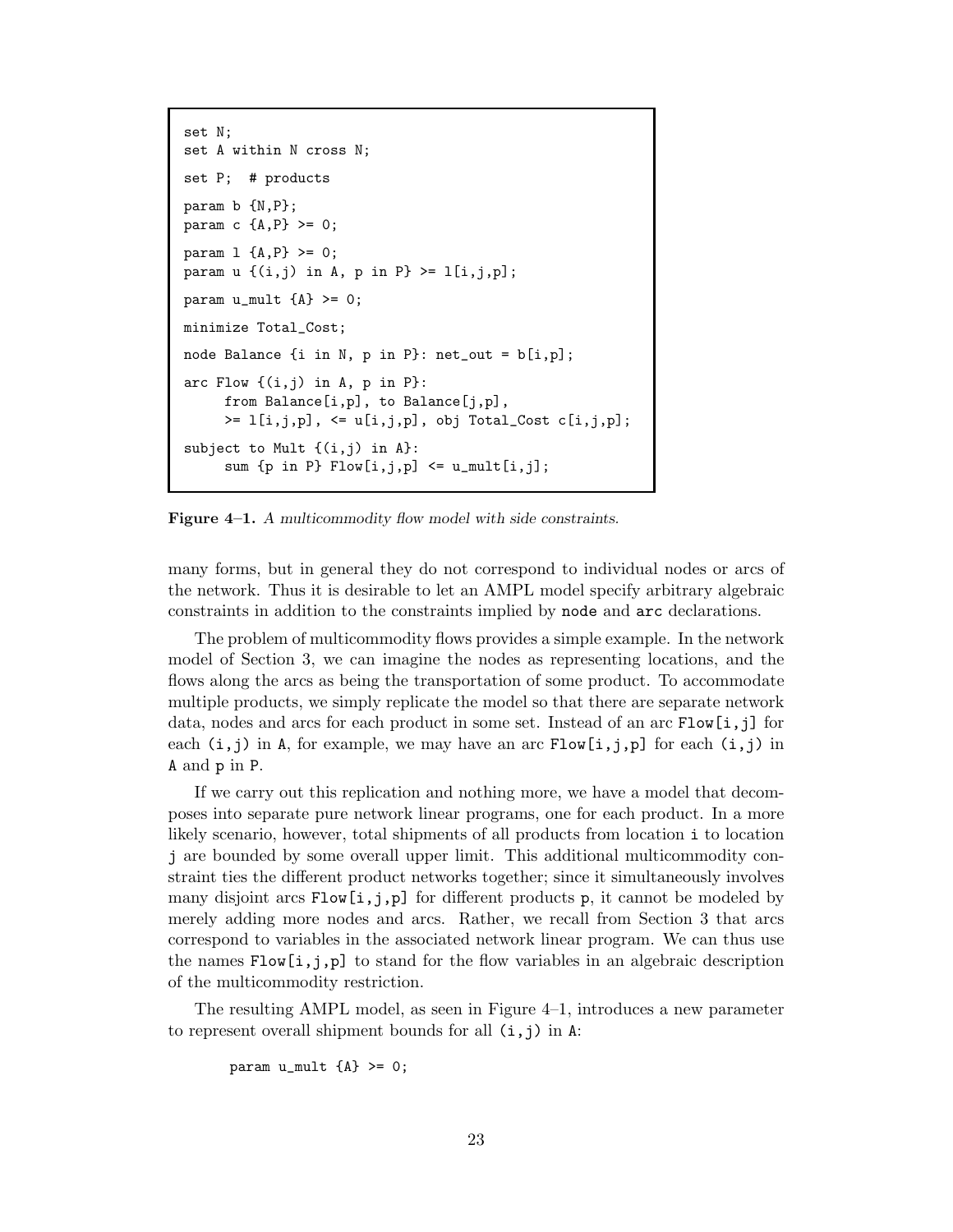The desired constraints are then written as

```
subject to Mult {(i,j) in A}:
      sum \{p \text{ in } P\} Flow[i, j, p] \leq u_{\text{mult}}[i, j];
```
The entire model now clearly appears as a network (defined by node and arc) with side constraints (defined by subject to).

This example generalizes in the obvious way. Once an entity has been defined in an arc declaration, it represents a model variable, and may be used as such in any subsequent subject to declaration.

# **4.3 Side variables**

Once we have decided that subject to can be employed in conjunction with node and arc, we can allow supplementary var declarations as well. A var declaration defines "side variables" that can be used, along with variables implicitly defined by arc declarations, in any constraint defined by use of subject to.

The side variables of some network models appear not in the side constraints, however, but as complicating terms in the balance-of-flow constraints at the nodes. Figure 4–2 shows how these variables can be handled in an obvious way within the node declarations of AMPL. This model is based on a replication of Section 3's network model, just like the previous one. The separate product networks are held together not by additional constraints, however, but by additional variables representing feedstocks that can be used at the nodes.

```
set N;
set A within N cross N;
set F; # feedstocks
set P; # products
param a {P, F} > = 0;
param u_feed {F,N} > = 0;
param b {N,P};
param c {A, P} >= 0;
param 1 \{A, P\} \ge 0;
param u \{ (i,j) \text{ in } A, p \text{ in } P \} \geq 1[i,j,p];minimize Total_Cost;
var Feed {f in F, i in N} >= 0, \leq u_feed[f,i];
node Balance {i in N, p in P}:
     net\_out = b[i,p] + sum{f in F} a[p,f] * Feed[f,i];arc Flow \{(i,j) in A, p in P}:
     from Balance[i,p], to Balance[j,p],
     >= 1[i,j,p], \leq u[i,j,p], obj Total_Cost c[i,j,p];
```
**Figure 4–2.** *A multicommodity flow model with side variables.*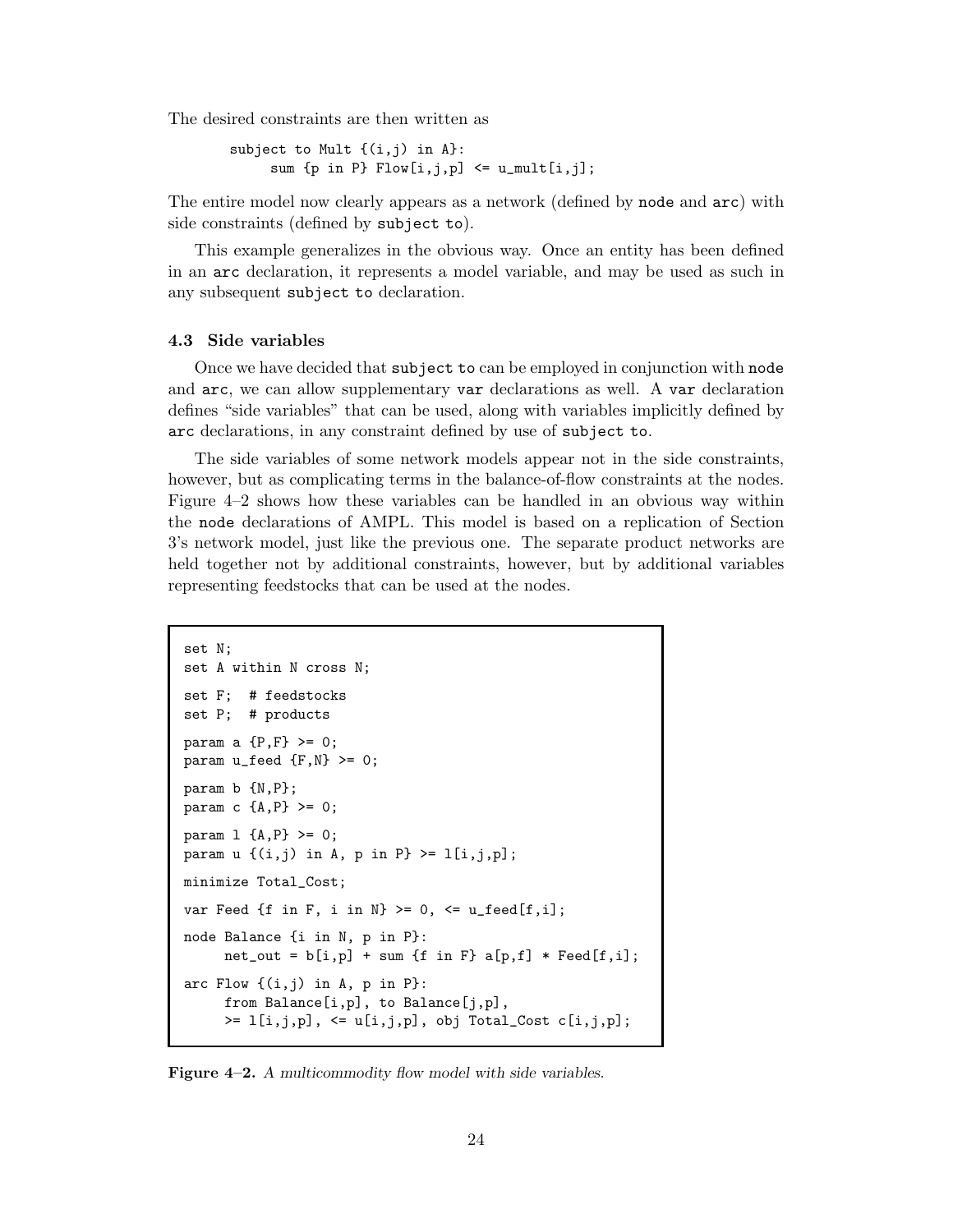The new parameter declarations in Figure 4–2 define the amount  $a[p,f]$  of product p that can be derived from one ton of feedstock f, and the limit  $u$ \_feed[f, i] on feedstock f available at location i:

```
param a {P, F} > = 0;
param u_feed {F,N} > = 0;
```
The new connecting variables Feed[f,i] represent the amount of feed f used at location i:

```
var Feed {f in F, i in N} >= 0, \leq u_feed[f,i];
```
Thus the amount of product p derived from feedstock f at location i is given by a[p,f] \* Feed[f,i]. The total of product p derived from feedstocks at location i is the sum of this quantity over all feedstocks f in F.

At the node Balance  $[i, p]$ , we want to specify that flow out minus flow in is equal to  $b[i,p]$  (as before) plus the total of product p that is derived from feedstocks at location i. Thus the AMPL node declaration must be:

```
node Balance {i in N, p in P}:
    net\_out = b[i,p] + sum{f in F} a[p,f] * Feed[f,i];
```
To permit this formulation in AMPL, we need only slightly expand our previous definition of the node declaration, to allow the use of variables in an arith-expr within the balance condition.

The arcs of this model are defined as before, using an arc declaration. In this way, the distinction between network and side variables is emphasized by the AMPL formulation.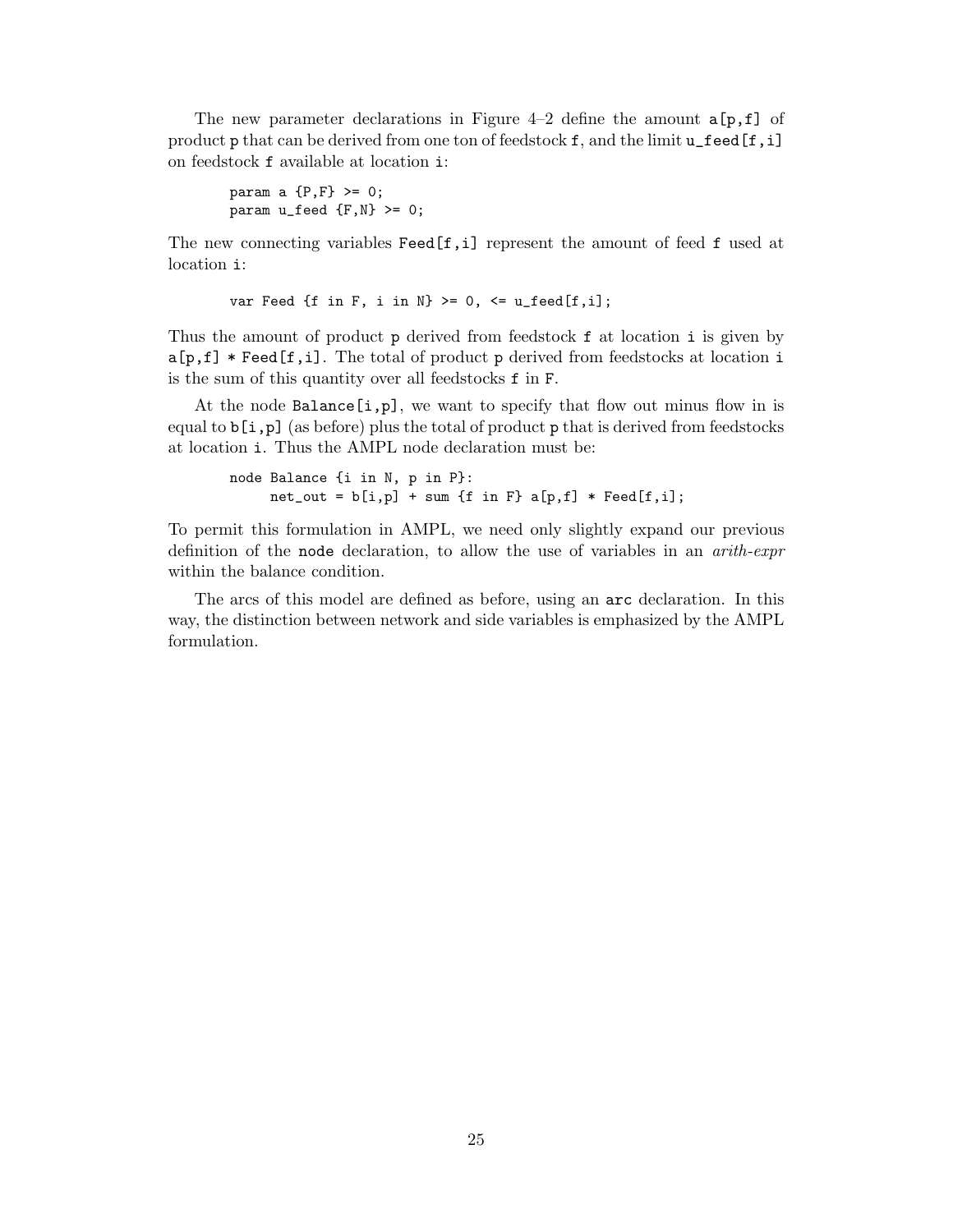### **5. Other Column-Wise Structures**

Although the AMPL network extensions can be motivated entirely by a desire to more naturally represent network flow models, they can also be viewed as a special case of an alternative "column-wise" approach to the specification of linear programs. As a result, some of the ideas of the node and arc declarations can reasonably be introduced into the var and subject to declarations as well.

In this section, we first present an extension for another special structure, that of set covering problems. We then show how all of the preceding ideas can be adapted to permit column-wise specification for linear programs of any structure.

### **5.1 Set covering**

When we tried to represent various set covering models in AMPL, we encountered much the same kinds of problems that we had with networks. Thus we have used much the same approach in devising a solution, though some important details are necessarily different.

In a simple generic set covering model, we are given subsets  $S_j \subset \mathcal{U}$  and costs  $c_j$ , for  $j = 1, \ldots, n$ . Our goal is to find the cheapest collection of subsets whose union contains all of  $U$ . This problem is readily formulated as a zero-one integer program, in which the variable  $x_j$  is 1 if and only if the subset  $S_j$  is in the desired collection:

> Minimize  $\sum_{1 \leq j \leq n} c_j x_j$ Subject to  $\sum_{1 \leq j \leq n} f_j \geq 1$ , for each  $i \in \mathcal{U}$  $x_j \in -0, 1$ <sup>"</sup>, for each  $j = 1, ..., n$

As in the network case, the summation within the main constraint seems awkward, particularly compared to the very simple original description of the model.

The awkwardness persists when the common algebraic notation is transcribed to AMPL, as shown in Figure 5–1. Moreover, the processing of this formulation is likely to be inefficient. When it comes to evaluating the summation in the constraints,

subject to complete {i in U}: sum {j in 1..n: i in S[j]} x[j] >= 1;

the condition i in  $S[j]$  must be tested for every one of the n subsets  $S[j]$ . In our implementation of an AMPL translator, these constraints are generated individually for each instance of i in U; as a result, the number of tests of the form i in S[j] that the translator must make is equal to n times the cardinality of U. Since the number of possible subsets of U grows exponentially, the size of n can easily be 100,000 or more, while values in the millions are not unknown for crew scheduling applications. As a result, this kind of AMPL model can become very expensive to translate.

To circumvent these difficulties, AMPL offers a more natural and efficient way to describe the set covering model's coefficients. A variable x[j] has nonzero coefficients of 1 in the constraints complete [i] for each i in  $S[j]$ , as well as a coefficient c[j] in the objective. The following AMPL alternative says this directly:

```
var x {j in 1..n} binary,
     cover {i in S[j]} complete[i], obj cost c[j];
```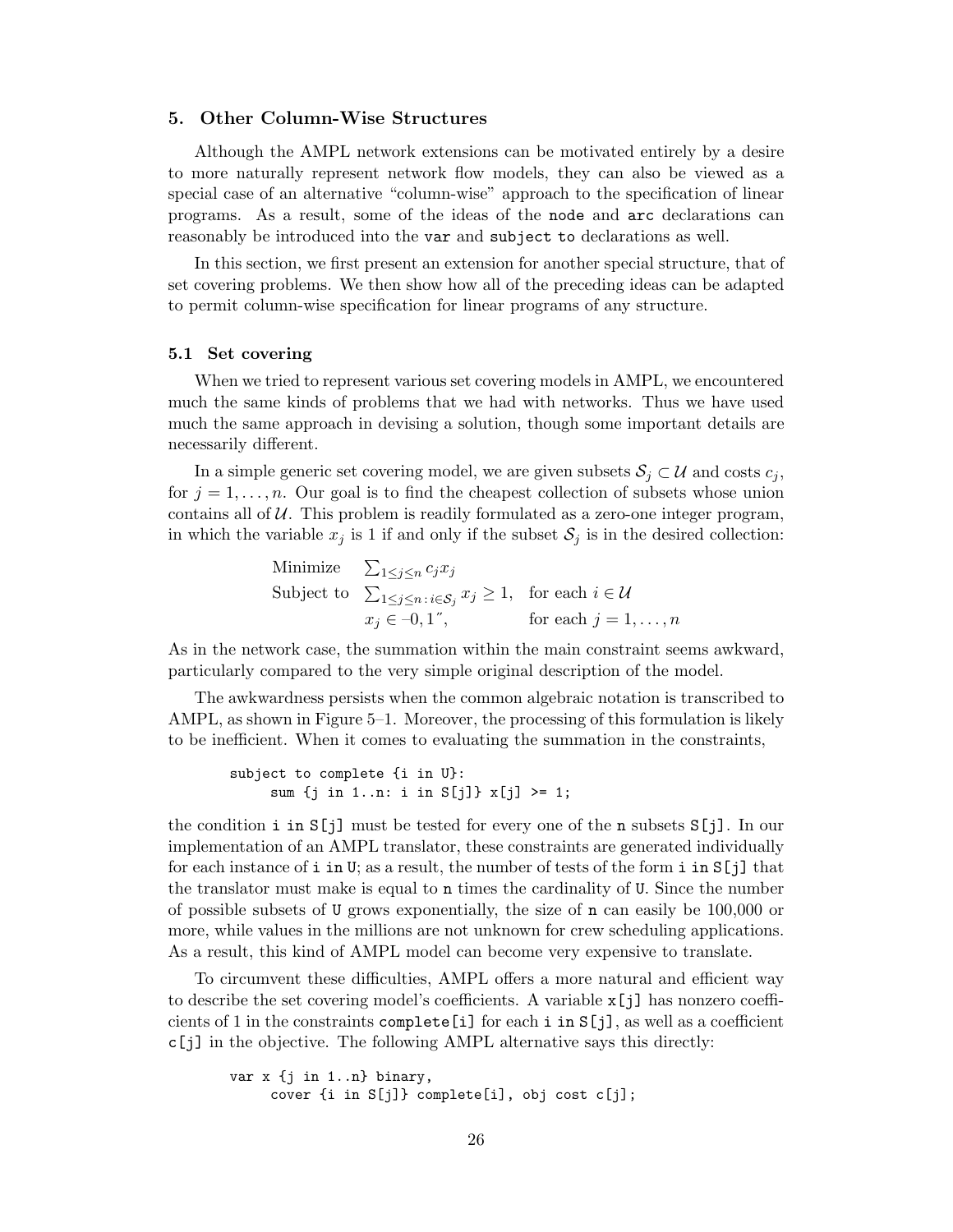```
### SET-COVERING EXTENSION ### ### ALGEBRAIC FORMULATION ###
param n > 0;<br>
param c {1..n} >= 0;<br>
param c {1..
                                       param c \{1..n\} >= 0;
set U;<br>set S {1..n} within U;<br>set S
                                       set S \{1..n\} within U;
                                       var x {1..n} binary;
minimize cost; minimize cost:
                                         sum {j in 1..n} c[j] * x[j];
subject to complete \{i \text{ in } U\}:<br>to_come >= 1;<br>sum \{j \text{ in } 1..n: i \text{ in } S[j]\}sum \{j \text{ in } 1..n: i \text{ in } S[j] \} x[j] \geq 1;var x {j in 1..n} binary,
  cover {i in S[j]} complete[i],
  obj cost c[j];
```
**Figure 5–1.** *AMPL formulations of the set-covering problem.* At left, the description uses the cover extension; at right, the covering constraints are specified in the usual algebraic way.

As in the network models that use node and arc, the objective and constraints are declared before the variables:

```
minimize cost;
subject to complete {i in U}: to_come >= 1;
```
In the constraints, the keyword to\_come is a placeholder that works much like net\_in or net\_out; it shows where the linear expression in the variables is to be placed. The complete model is exhibited in Figure 5–1 alongside its algebraic equivalent.

In var declarations generally, a cover phrase specifies nonzero coefficients within previously declared constraints. It has the forms

cover constraint-name cover {indexing} constraint-name

The first form places a coefficient of 1 in the named constraint; it is the analogue of the previously discussed to and from phrases. The second form uses  $\{indexing\}$  to specify an entire indexed collection of constraints in which a coefficient of 1 is to be placed. This feature is required by our example, because the number of coefficients of  $x[j]$  is determined by the cardinality of  $S[j]$ , which varies according to the data supplied. (By contrast, a network model has at most two coefficients per variable.)

To process this alternative AMPL formulation, the translator need only scan each subset  $S[j]$  once. This can represent a particularly great savings when n is large and each subset is just a small part of U.

# **5.2 Arbitrary column-wise formulations**

The most significant feature common to our network examples (using node and arc) and our set-covering examples (using cover) is the specification of the coeffi-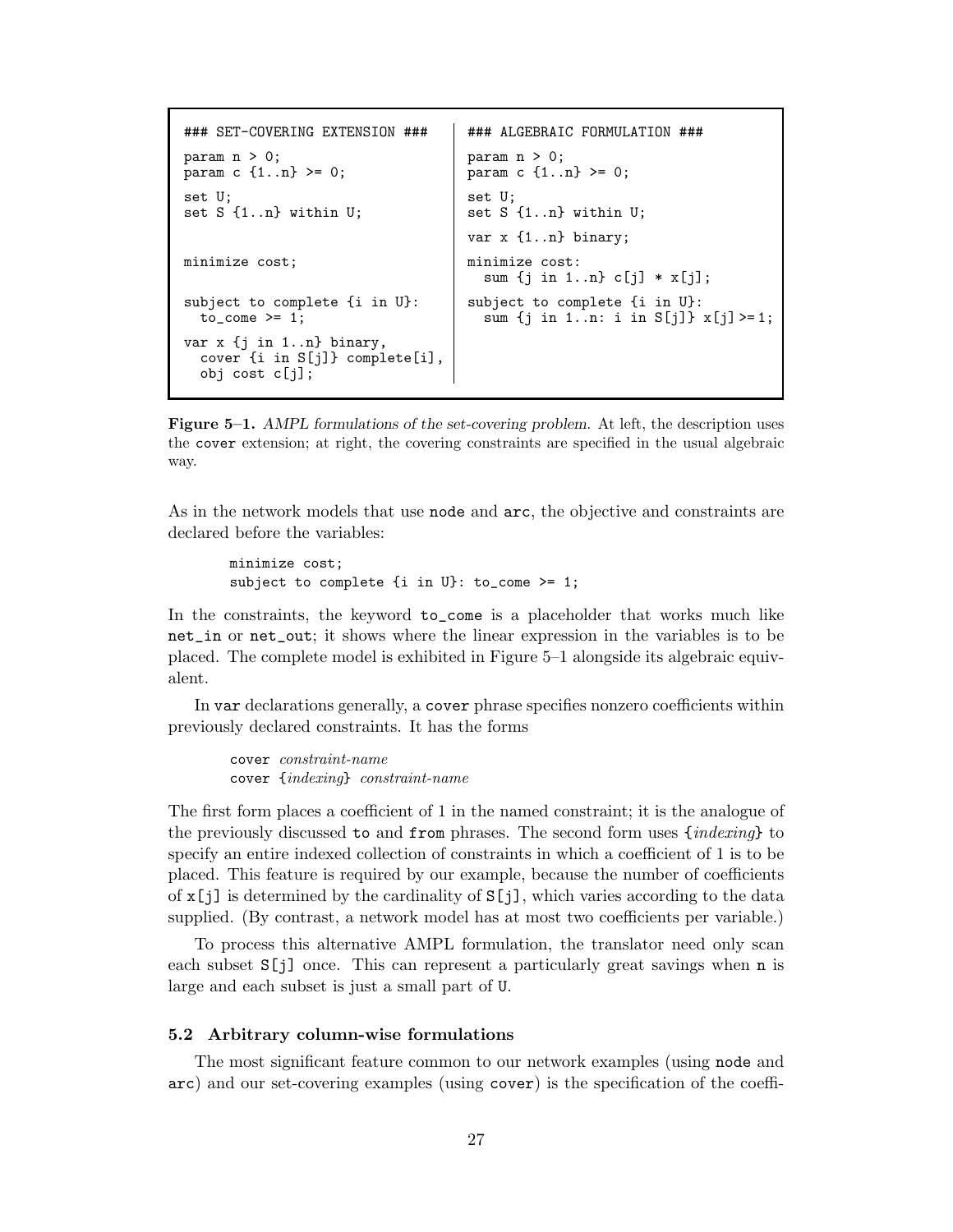cients within the declarations of the variables. In the argot of linear programming, these are column-wise formulations, since a variable's coefficients lie in one column of the constraint matrix. By contrast, a fully algebraic formulation is row-wise, specifying the coefficients within the declarations of the constraints.

Most efficient implementations of linear programming algorithms have used a data structure in which the coefficients are grouped by column. As a result, early "matrix generators" tended to encourage column-wise formulations. This view has persisted, out of habit or convenience, so that in certain applications it is still customary to view linear programs "by activity" rather than by constraint [34, 43].

Once the syntactic forms for networks and set covering have been introduced, it is only a small step to provide for column-wise specification of coefficients in general. In the same way that we allow node declarations to employ net\_in and net\_out, we allow subject to declarations to employ the placeholder to\_come within constraint expressions of the forms

```
variable-expr = arith-expr
variable\text{-}expr \leq arith\text{-}exprvariable\text{-}expr \geq -arith\text{-}exprarith-expr = variable-exprarith-expr \leq variable-exprarith-expr \geq -variable-exprarith-expr \leq variable-expr \leq arith-exprarith-expr \geq variable-expr \geq arith-expr
```
where the *variable-expr* is any of

to\_come to\_come + arith-expr  $arith-expr + to_{cone}$ 

As in the case of set covering, the keyword to\_come indicates where AMPL will place the linear terms that are to be specified in a column-wise fashion.

In subsequent var declarations, we specify the variables' coefficients by use of a coeff phrase that combines the features of the from/to and cover phrases:

coeff constraint-name value coeff {indexing} constraint-name value

The first form says that the variable has a coefficient with the given value in the named constraint. The second form is similar except that it defines a collection of coefficients, one for each member of the set specified by {indexing}.

Objectives are handled in an analogous way. A minimize or maximize declaration may use any variable-expr as above to specify an objective function, though the function consisting of to\_come alone is most common and is assumed by default. In subsequent var declarations, obj phrases specify variables' coefficients in the objectives. The syntax is exactly the same as for coeff above, except for the initial keyword obj.

Figure 5–2 shows how the simple production model of Figure 1–1 can be ex-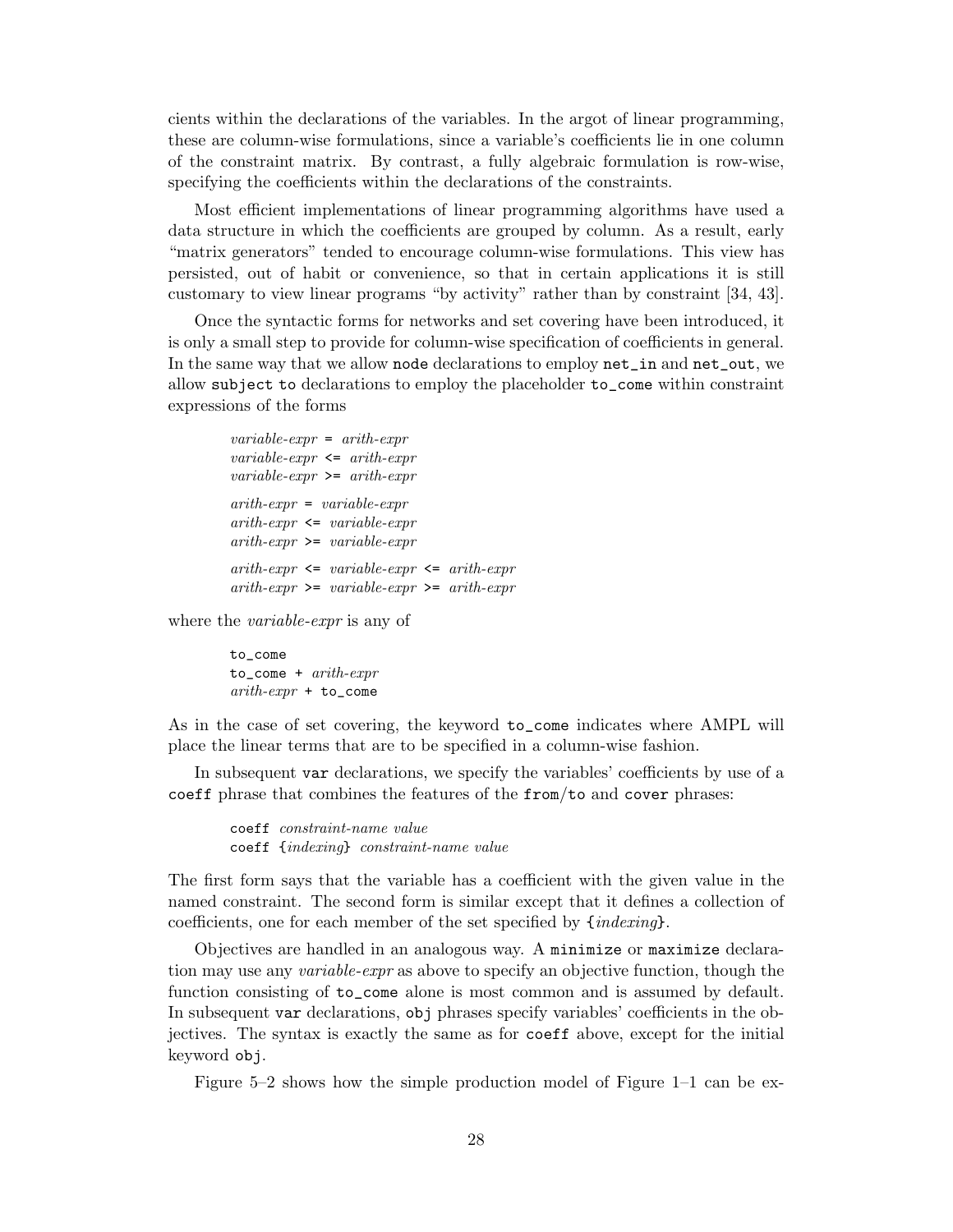```
### COLUMN-WISE FORMULATION ### ### ROW-WISE FORMULATION ###
set R; set R;
set P; set P;
param a {R, P} > 0;<br>param b {R} > 0;<br>param b {R} > 0;
param b {R} > 0;<br>param c {P} > 0;<br>param c {P} > 0;
                                  param c {P} > 0;
param u {P} > 0; param u {P} > 0;
                                  var x {j in P} >= 0, <= u[j];
maximize tot; and \begin{array}{ccc} \text{maximize} & \text{tot:} \\ \end{array}sum \{j \in P\} c[j] * x[j];subject to supply {i in R}: | subject to supply {i in R}:
 to_come >= b[i]; \qquad \qquad | sum {j in P} a[i,j] * x[j] >= b[i];
var x {j in P} >= 0, <= u[j],
 coeff {i in R} supply[i] a[i,j],
 obj tot c[j];
```
**Figure 5–2.** *Column-wise (left) and row-wise forms for a linear program in AMPL. This simple production model was introduced in Figure 1–1.*

```
set N;
set A within N cross N;
set P;
param b {N,P};
param c {A, P} >= 0;
param 1 \{A, P\} >= 0;
param u \{ (i,j) \in A, p \in P \} \geq 1[i,j,p];param u_mult {A} >= 0;
minimize Total_Cost;
node Balance {i in N, p in P}: net_out = b[i,p];
subject to Mult \{(i,j) in A}: to_come <= u_mult[i,j];
arc Flow \{(i,j) in A, p in P}:
     from Balance[i,p], to Balance[j,p],
     >= 1[i, j, p], <= u[i, j, p],coeff Mult[i,j] 1.0,
     obj Total_Cost c[i,j,p];
```
**Figure 5–3.** *An entirely column-wise formulation for the multicommodity flow model introduced in Figure 4–1.*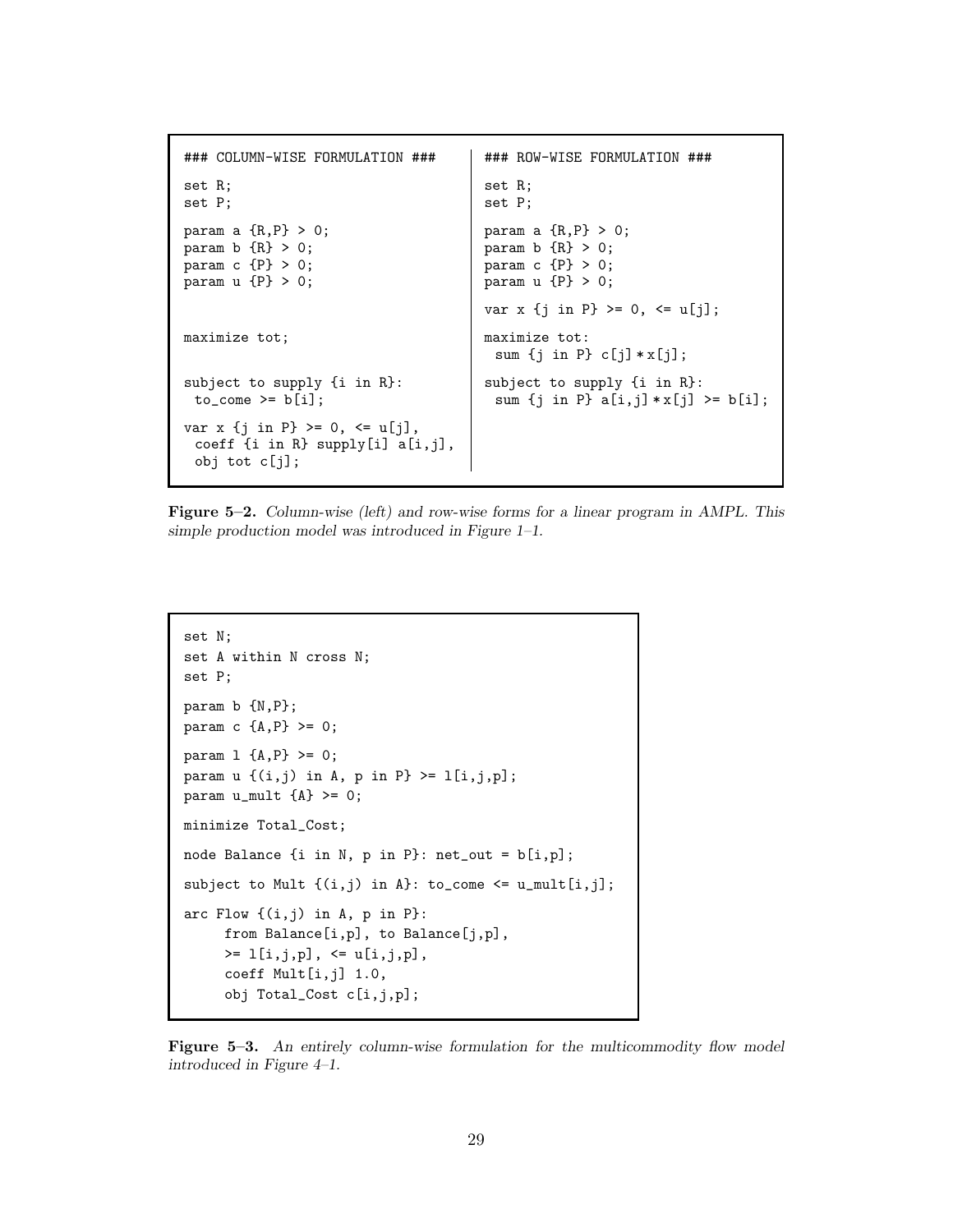pressed either row-wise or column-wise through different uses of var, maximize, and subject to. The coeff phrase can also be used within an arc declaration, to specify the coefficients in side constraints; Figure 5–3 shows how this option may be applied so as to convert the model of Figure 4–1 to an entirely column-wise formulation.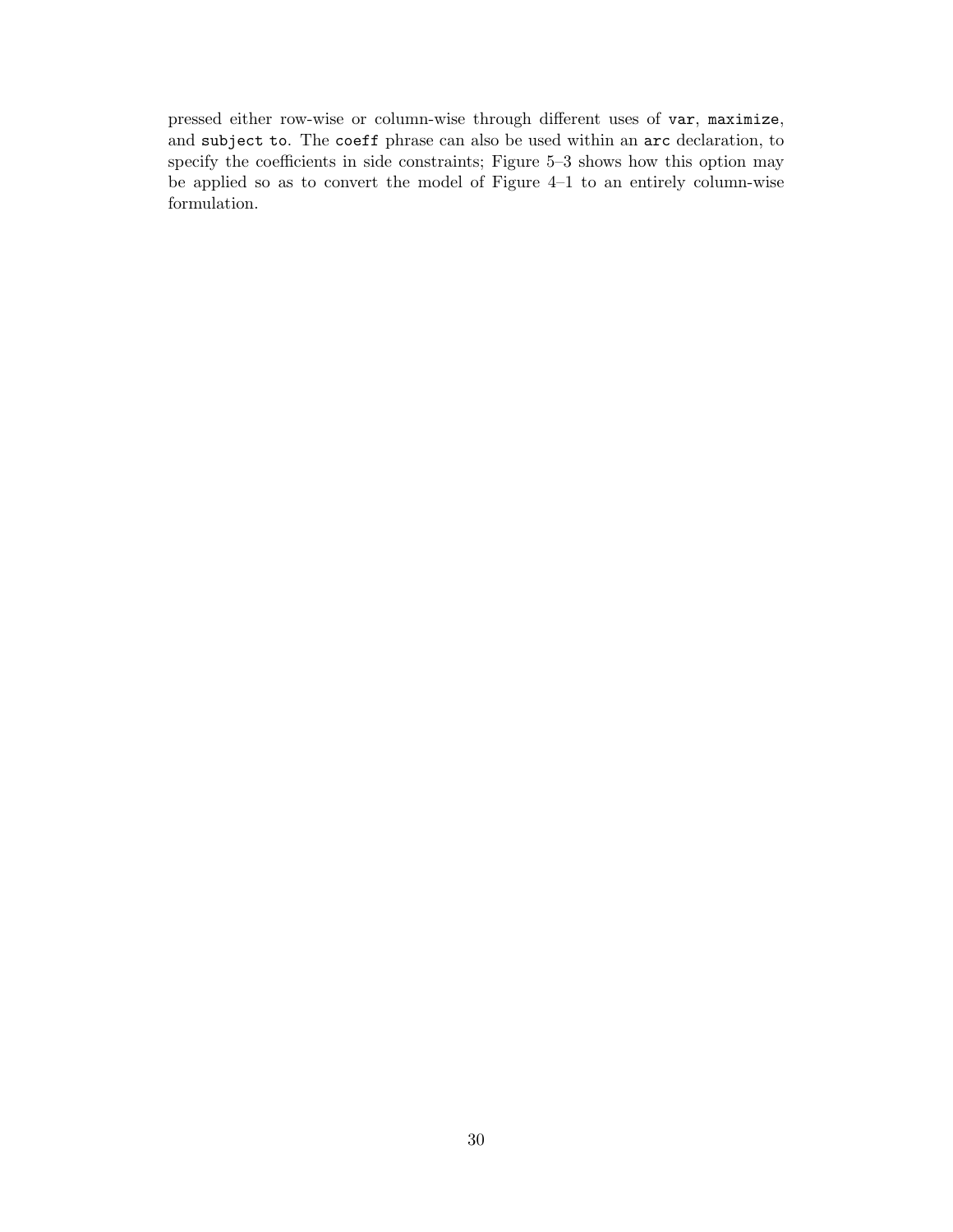# **6. Reflections and Conclusions**

To this point, our presentation has concentrated on specific design decisions motivated by the extension of AMPL to several model structures. We conclude by considering some of the broader issues raised by our designs.

We assert that AMPL's structure extensions add valuable "redundancies" to the language, and permit the benefits of algebraic notation to be enjoyed even when the objective and constraints are not specified in a conventional algebraic way. We then summarize the various efficiencies that the extensions make possible in translation and solution of models. Finally, we indicate some likely directions of future work on modeling languages and systems for structured optimization problems.

# **6.1 Redundancy in the language design**

In the preceding discussion of column-wise coefficient specification, we observed that an obj phrase places coefficients within objective functions in just the same way that a coeff phrase places coefficients within constraints, using the same syntax except for the initial keyword. Evidently the obj phrase is redundant, in that the coeff phrase could just as well serve the same purpose. AMPL enforces a distinction, however, for two reasons: to promote the readability of var declarations, and to allow for some additional error-checking. This approach is consistent with an earlier and more fundamental AMPL design decision, to syntactically distinguish the declarations of objectives from the declarations of constraints. It is possible to design a language that uses the same syntax for both, as in the case of GAMS [6].

The cover phrase is a similar case of redundancy. Its role is to provide a convenient, suggestive and reliable way of specifying coefficients equal to 1.

The special network syntaxes of Section 3 are also redundant in a sense. The node and arc declarations could be subsumed by subject to and var; the effect of the from and to phrases could be accomplished by coeff; and the net\_in and net\_out keywords could be replaced by to\_come. In this situation, however, the special syntax is particularly advantageous. It permits the AMPL model to more closely correspond to people's common notions of a network linear programming formulation, and ensures that every instance generated by the model translator has the proper network coefficient structure.

As this discussion suggests, there are many redundancies built into AMPL, only some of which are introduced by the extensions described in this paper. Examples of others have been cited in our analysis of fundamental language features [19]. In each case, some degree of naturalness and error-checking has been achieved, at some loss of simplicity and generality. We have sought to limit redundancies to cases in which this tradeoff is reasonably favorable.

### **6.2 Benefits of an algebraic language**

Algebraic notation and modeling languages are most often associated with a rowwise specification of the constraint coefficient matrix, simply because they are most often used to express a constraint-by-constraint formulation. The discussions in [34] and [43] are representative of this view. As our examples have shown, however,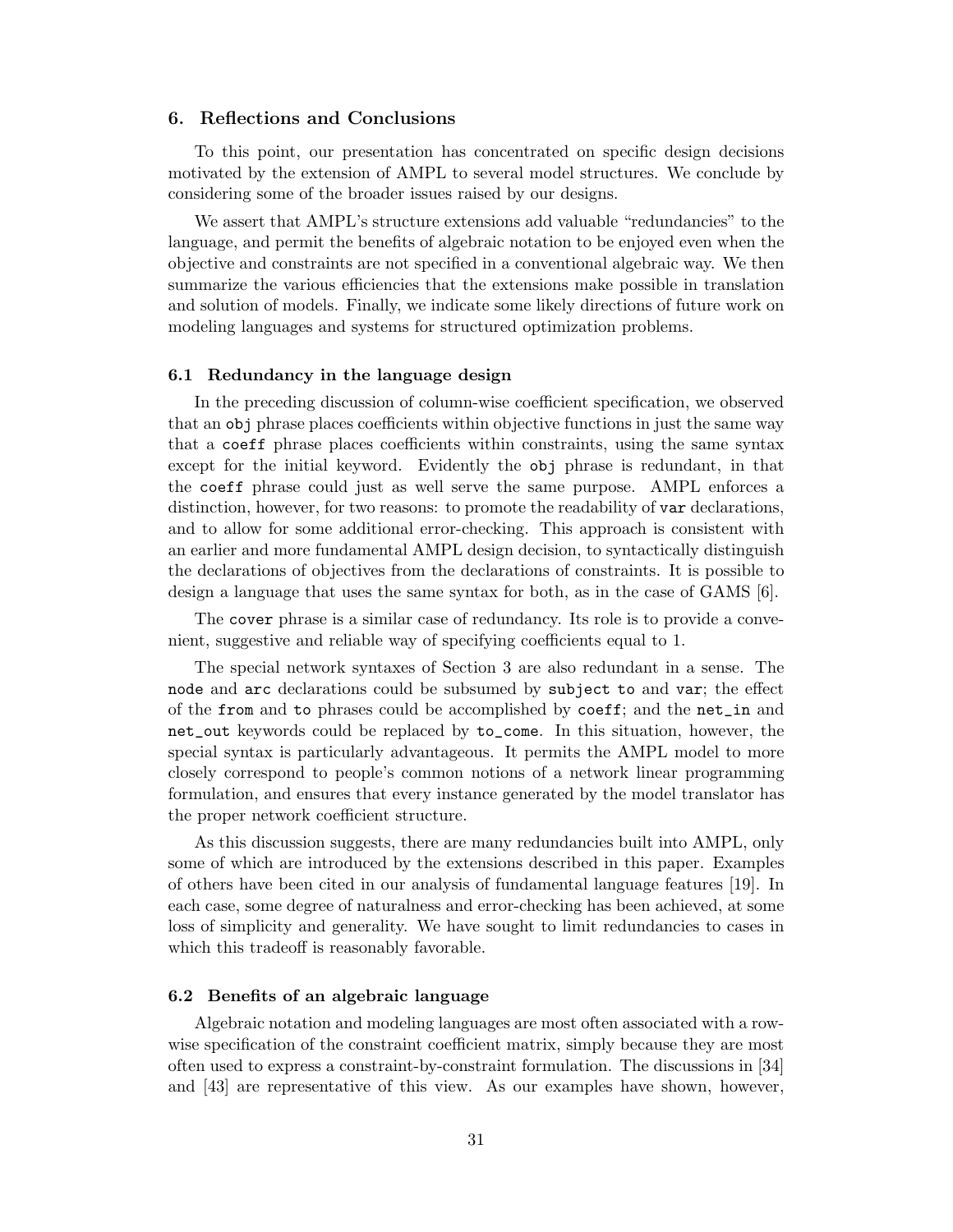many of the features of an algebraic language are just as valuable in a column-wise specification.

AMPL's apparatus for describing data—in set and param declarations—is seen in Figures 3–2, 5–1 and 5–2 to provide equally good support for row-wise and column-wise constraint specifications. AMPL indexing expressions also prove to be equally useful whether they are indexing sums in an algebraic declaration, or constraint names in a coeff phrase.

Within a from, to, coeff or obj phrase, the coefficient value may be specified by a nontrivial algebraic expression, as in this example from the DIST model of Appendix A:

arc Manu\_RT {p in prd, f in fact:  $rpc[p,f]$  <> 0} >= 0 from  $P_RT[f]$  to  $M[p,f]$  (dp[f]  $*$  hd[f] / pt[p,f]) obj cost  $(rpc[p,f] * dp[f] * hd[f] / pt[p,f]);$ 

Column-wise specifications can make extensive use of an algebraic language in this way, even though they do not describe any complete objective or constraint algebraically.

Finally, an algebraic modeling language can accommodate convenient hybrids of column-wise and row-wise specifications. Figure 4–1 offers an example in a model of a network with side constraints. As another possibility, a model could have a nonlinear objective function expressed algebraically in a minimize or maximize declaration, but subject to network constraints specified by means of node and arc declarations.

### **6.3 Efficiency of translation**

We previously remarked that the AMPL language translator should be able to process certain set covering models much faster when they are specified columnwise, by use of the cover phrase. Table 6–1 presents evidence of this advantage; in a randomly constructed 100 by 25000 example, the speedup is by a factor of about 9.

Other tests reported in Table 6–1 show that the special syntaxes for network and piecewise-linear structures also permit a speedup, though to a much more modest degree. In the network examples, both alternatives generate the same linear program, but the translator can process the node and arc declarations somewhat more efficiently than the corresponding var and subject to declarations. In the piecewise-linear examples, the advantage is due to the P-L formulation's smaller number of variables and coefficients than the equivalent LP formulation.

### **6.4 Efficiency of solution**

Previous investigations have established that network and piecewise-linear models can be solved faster by methods that take advantage of their special structures. When AMPL is used to formulate models for these methods, its special structure syntax can make possible some additional efficiencies.

For an algorithm to take advantage of structure in a linear program, it must receive input indicating where the structure is present. If piecewise-linear functions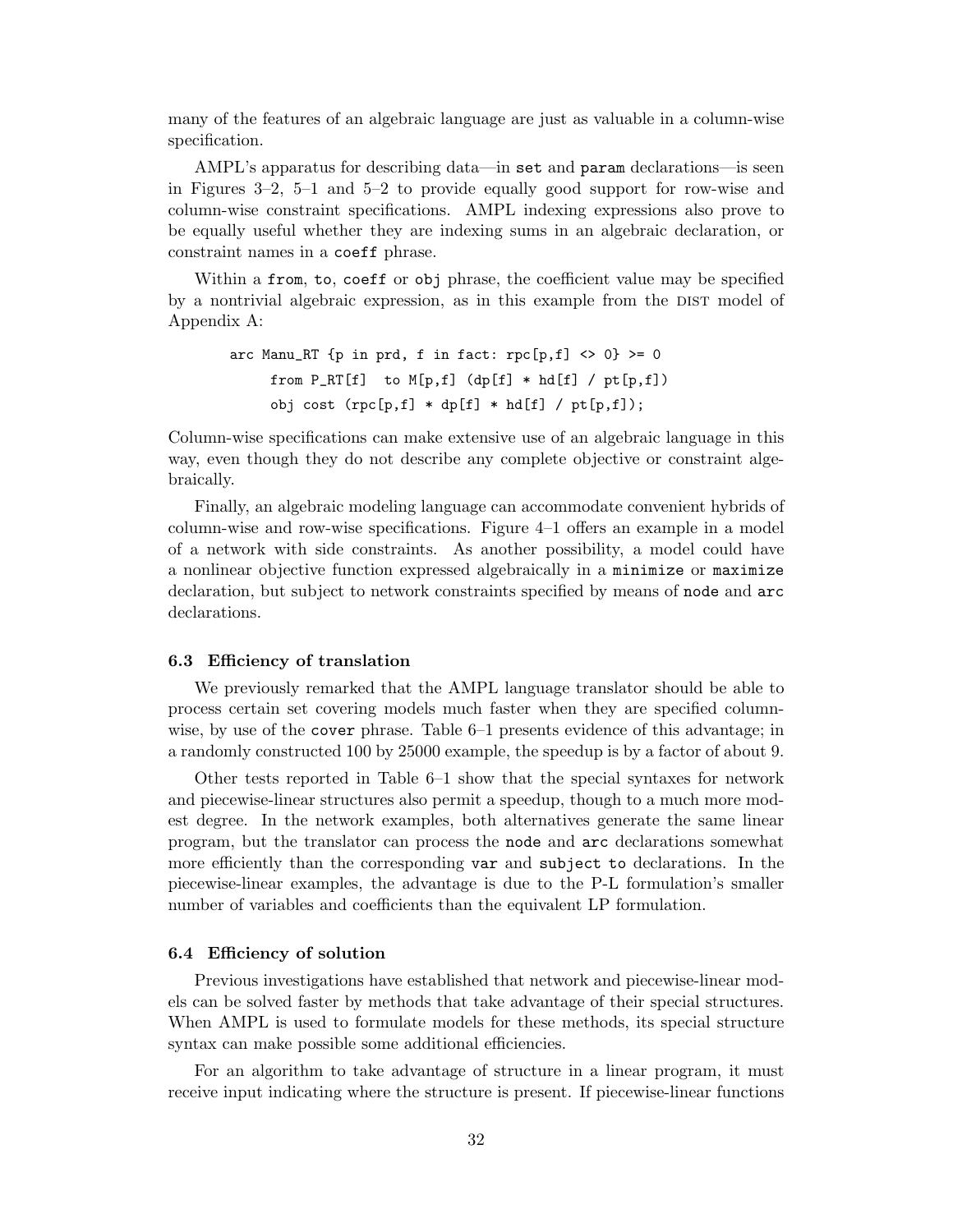|                          | <b>COVER</b> |      |            | DIST SCORE STRUC TRANS |        |
|--------------------------|--------------|------|------------|------------------------|--------|
| Without extensions 92.20 |              |      | 1.38 11.23 | 0.87                   | -14.35 |
| With extensions          | 10.37        | 1.18 | -8.80 -    | 0.77                   | -7.90  |

**Table 6–1.** *Efficiencies afforded by the AMPL structure extensions.* Timings are for the "genmod" phase of the AMPL translator, on a Sun SPARCstation 2; other phases (as described in [19]) were much more nearly the same. The test problems are as follows:

cover: The set covering model of Figure 5–1 with randomly generated data. There are 100 members in the set U, and 25000 subsets of one to five members each.

DIST: The network model of Appendix A with a realistic data file; similar to test problem SHIP12L in the netlib set [24]. There are 1268 nodes and 2295 arcs.

score: The piecewise-linear model of Appendix B with a realistic data file; equivalent to test problem FIT2P in the netlib set [24]. The piecewise-linear version has 3000 constraints in 3025 variables, with 4 or 5 linear pieces per variable.

struc: The piecewise-linear model of Appendix C with a realistic data file; equivalent to test problem SCSD8 in the netlib set [24]. The piecewise-linear version has 397 constraints in 1375 variables.

trans: The network model of Figure 3–2 with randomly generated data. There are 5000 nodes and 50455 arcs.

or network nodes and arcs are declared explicitly, then an AMPL translator can automatically generate the input that a specialized algorithm requires. If ordinary algebraic declarations are employed, however, then the algorithm must incorporate a pre-processing stage in order to make the structure explicit for its purposes.

Previous studies have described pre-processors both for network constraints [44] and for piecewise-linear objective terms [23]. These routines necessarily involve some extra cost, but they are usually cheap compared to the overall cost of translation and solution. A greater source of difficulty lies in the possibility that, due to some error in the formulation, the generated model may fail to exhibit the expected structure. A pre-processor must be relied upon to detect any such error and to communicate it in a useful way to the modeler. No analogous error handling is required when the desired structure is already explicit in the AMPL model.

### **6.5 Directions for further investigation**

There are special algorithms for other kinds of structures in linear programming. For which other structures might comparable benefits be realized, through extension of an algebraic modeling language such as AMPL? Our observations suggest that a structure is a good candidate if it is well known to modelers, and if it tends to simplify a formulation when its presence is made explicit. Introduction of a new syntax for such a structure can offer benefits in the formulation and translation of a model as well as in its solution.

Among the likely candidates for AMPL extensions, we have been investigating structures associated with stochastic programming and robust optimization. We also envision several extensions for special structures in mixed-integer programming, particularly for expressing certain logical conditions in a way that permits them to be identified as giving rise to so-called special ordered sets [2, 42]. The range of combi-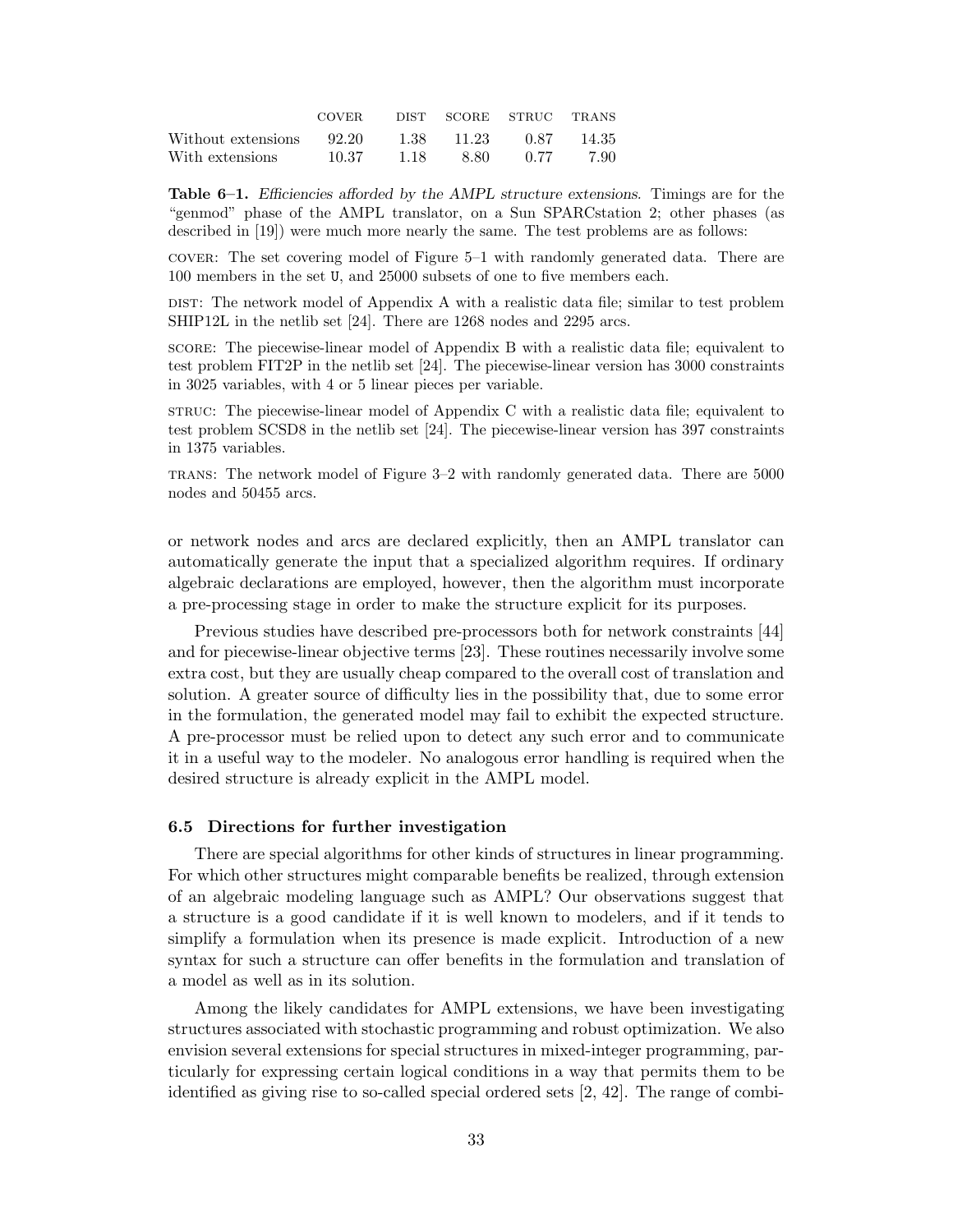natorial optimization models representable in AMPL might be further expanded by introducing more ambitious extensions, such as a way of optimizing over all subsets of a given set; however, as explained in [4], these pose much greater difficulties of translation than AMPL's current structure extensions.

For the case of network optimization models, there has been considerable interest in modeling systems that employ a natural graphical representation. The simple diagrams in Figures 3–1 and 3–3 can be generalized to a broad variety of cases; Glover, Klingman and Philips [25, 26] have shown how these diagrams (or "netforms") often provide for a very natural and convenient interface between modelers and computer systems. Implementations based on this approach have been described by Dean, Mevenkamp and Monma [13], by Jones [31, 32], by Ogryczak, Studziński and Zorychta [39], and by Steiger, Sharda and LeClaire [41].

Netform interfaces to network optimization may be regarded as an alternative to the algebraic interfaces exemplified by AMPL. The netform approach tends to be most attractive when the network diagram is central to the modeler's conception of the problem, and when the relevant parameters and variables of the problem have a direct relationship to the nodes and arcs of the diagram. Algebraic representations are most advantageous when the network diagram is incidental to the modeler's conception, when substantial manipulations of the data are described within the model, or when there are nontrivial side constraints or side variables. Rather than force a user to decide between these two approaches, several investigators have proposed to maintain parallel netform and algebraic "views" of a model. The principles of a multiple-view optimization system have been set forth by Greenberg and Murphy [27]. Kendrick [35, 36] describes a system that maintains both an algebraic view in the GAMS language [6] and a netform view, while Jones and D'Souza [33] suggest how an implementation might allow network models to be manipulated both through netforms and through AMPL formulations that use node and arc declarations.

Despite the many advantages of special-structure extensions to modeling languages, extensions are often discouraged by the complication and cost of implementation. Any new feature for a particular structure inevitably interacts with many existing features, giving rise to a variety of new language rules governing their interaction, and requiring programming changes throughout the existing language translator. The design of modeling languages to facilitate extensions is thus itself a topic for further study. A framework that permits independent extensions to be "embedded" in an existing language has been proposed by Bhargava and Kimbrough [3].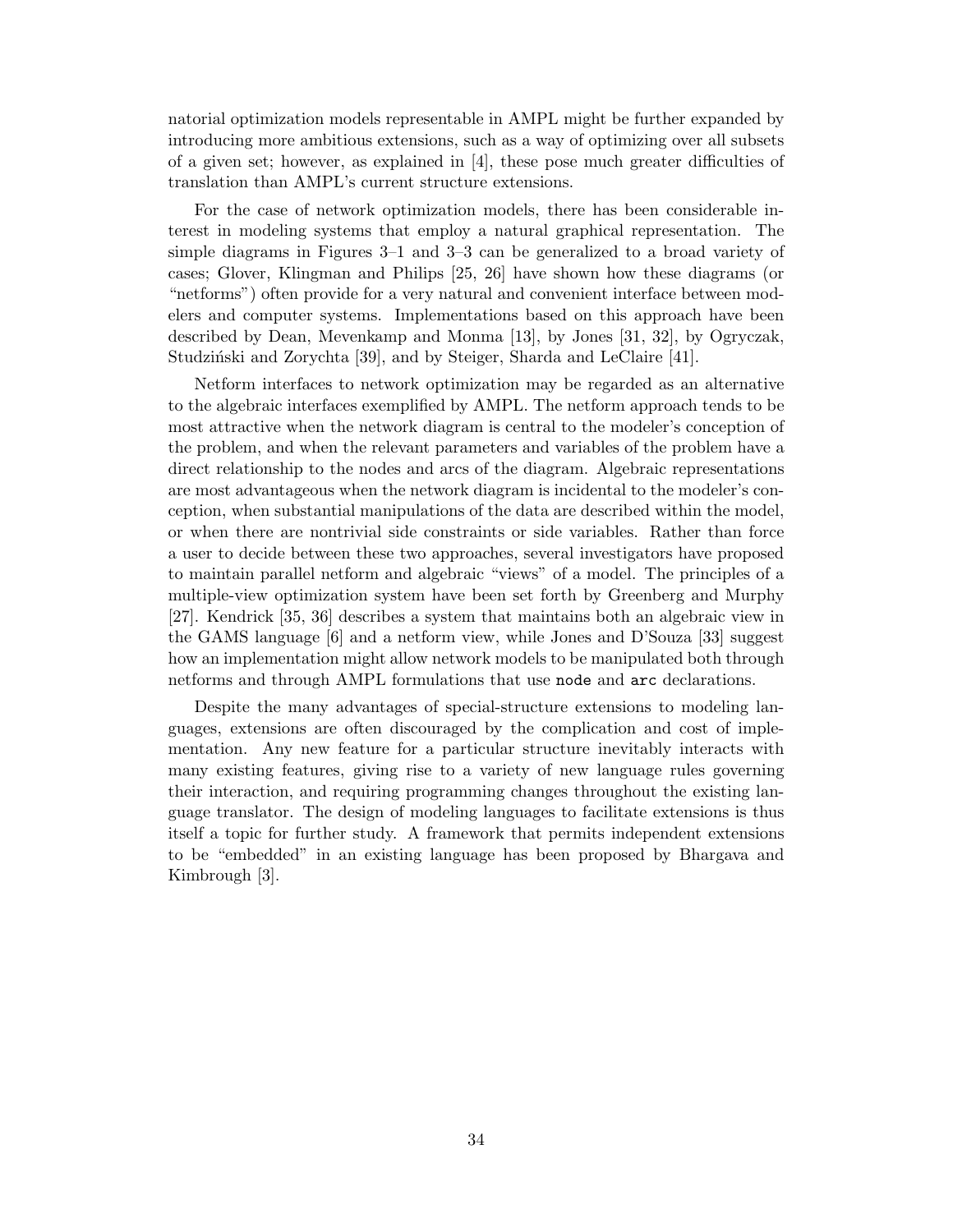### **Appendix A. DIST, a generalized network distribution model**

This generalized network model determines a production and distribution plan to meet given demands for a set of goods. An equivalent model, employing a somewhat different formulation, is described by use of algebraic constraints in [18].

```
### SHIPPING SETS AND PARAMETERS ###
set whse 'warehouses'; # Locations from which demand is satisfied
set dctr 'distribution centers' within whse;
                        # Locations from which product may be shipped
param sc 'shipping cost' {dctr,whse} >= 0;
                        # Shipping costs, to whse from dctr, in $ / 100 lb
param huge 'largest shipping cost' > 0;
                        # Largest cost allowed for a usable shipping route
param msr 'minimum size restriction' {dctr,whse} logical;
                        # True indicates a minimum-size restriction on
                        # direct shipments using this dctr --> whse route
param dsr 'direct shipment requirement' {dctr} >= 0;
                        # Minimum total demand, in pallets, needed to
                        # allow shipment on routes subject to the
                        # minimum size restriction
### PLANT SETS AND PARAMETERS ###
set fact 'factories' within dctr;
                        # Locations where product is manufactured
param rtmin 'regular-time total minimum' >= 0;
                        # Lower limit on (average) total regular-time
                        # crews employed at all factories
param rtmax 'regular-time total maximum' >= rtmin;
                        # Upper limit on (average) total regular-time
                        # crews employed at all factories
param otmin 'overtime total minimum' >= 0;
                        # Lower limit on total overtime hours at all factories
param otmax 'overtime total maximum' >= otmin;
                        # Upper limit on total overtime hours at all factories
param rmin 'regular-time minimums' {fact} >= 0;
                        # Lower limits on (average) regular-time crews
param rmax 'regular-time maximums' {f in fact} >= rmin[f];
                        # Upper limits on (average) regular-time crews
param omin 'overtime minimums' {fact} >= 0;
                        # Lower limits on overtime hours
param omax 'overtime maximums' {f in fact} >= omin[f];
                        # Upper limits on overtime hours
param hd 'hours per day' {fact} >= 0;
                        # Regular-time hours per working day
param dp 'days in period' {fact} > 0;
                        # Working days in the current planning period
```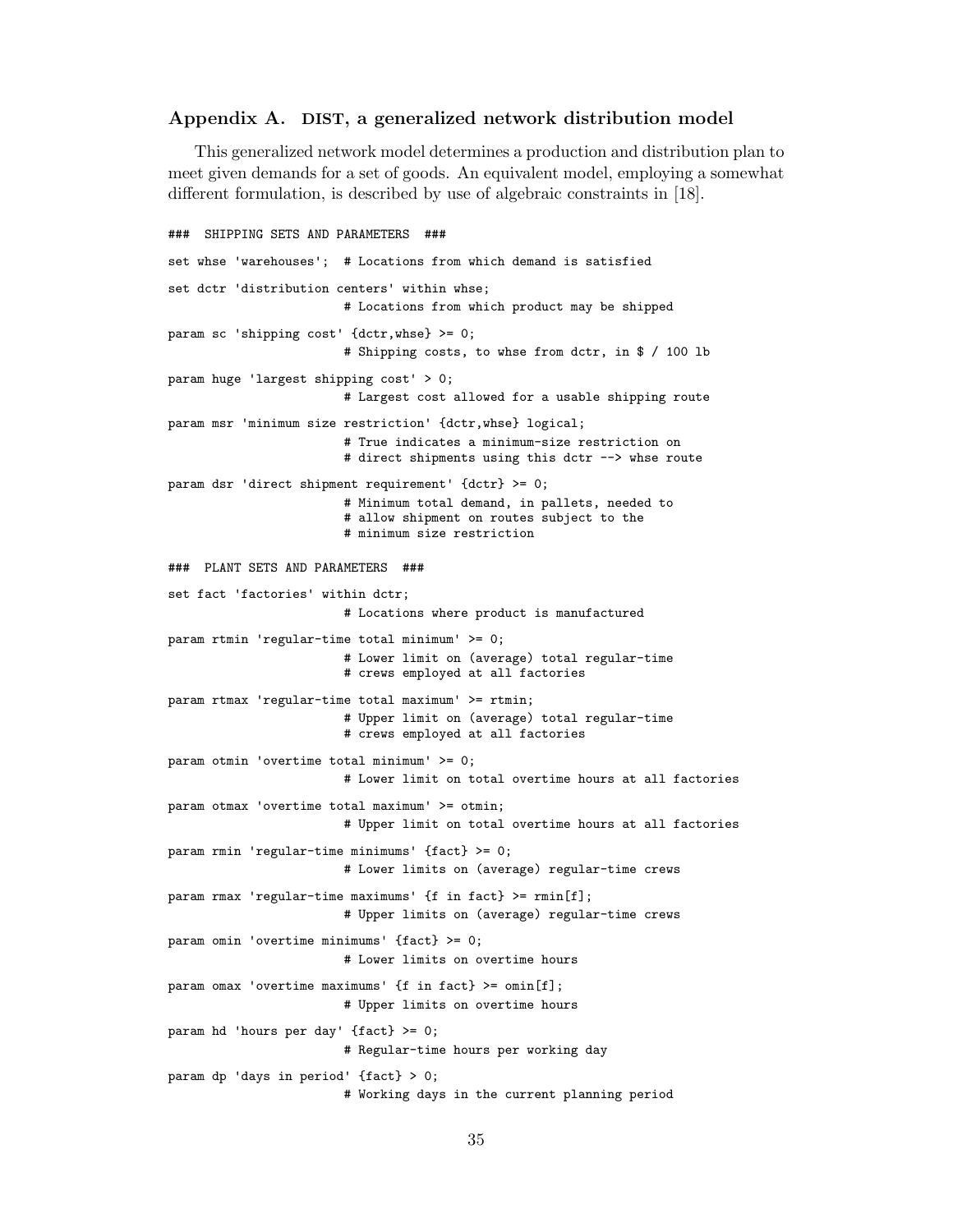```
### PRODUCT SETS AND PARAMETERS ###
set prd 'products'; # Elements of the product group
param wt 'weight' {prd} > 0;
                        # Weight in 100 lb / 1000 cases
param cpp 'cases per pallet' {prd} > 0;
                        # Cases of product per shipping pallet
param tc 'transshipment cost' {prd} >= 0;
                        # Transshipment cost in $ / 1000 cases
param pt 'production time' {prd,fact} >= 0;
                        # Crew-hours to produce 1000 cases
param rpc 'regular-time production cost' {prd,fact} >= 0;
                        # Cost of production on regular time,
                        # in $ / 1000 cases
param opc 'overtime production cost' {prd,fact} >= 0;
                        # Cost of production on overtime, in $ / 1000 cases
### DEMAND SETS AND PARAMETERS ###
param dt 'total demand' {prd} >= 0;
                        # Total demands for products, in 1000s
param ds 'demand shares' {prd,whse} >= 0.0, <= 1.0;
                        # Historical demand data, from which each
                        # warehouse's share of total demand is deduced
param dstot \{p \text{ in } prd\} := sum \{w \text{ in } whse\} ds[p,w];
                        # Total of demand shares; should be 1, but often isn't
param dem 'demand' {p in prd, w in whse} := dt[p] * ds[p,w] / dstot[p];
                        # Projected demands to be satisfied, in 1000s
set rt 'shipping routes available' :=
 {d in dctr, w in whse:
         d <> w and sc[d,w] < huge and
         (w in dctr or sum {p in prd} dem[p,w] > 0) and
         not (msr[d,w] and sum {p in prd} 1000*dem[p,w]/cpp[p] < dsr[d]) };
                        # List of ordered pairs that represent routes
                        # on which shipments are allowed
### OBJECTIVE ###
minimize cost; # Total cost: regular production, overtime
                        # production, shipping, and transshipment
### NODES ###
node RT: rtmin <= net_out <= rtmax;
                        # Source of all regular-time crews allocated
node OT: otmin <= net_out <= otmax;
                        # Source of all overtime hours allocated
node P_RT {fact}; # Sources of regular-time crews at factories
node P_OT {fact}; # Sources of overtime hours at factories
```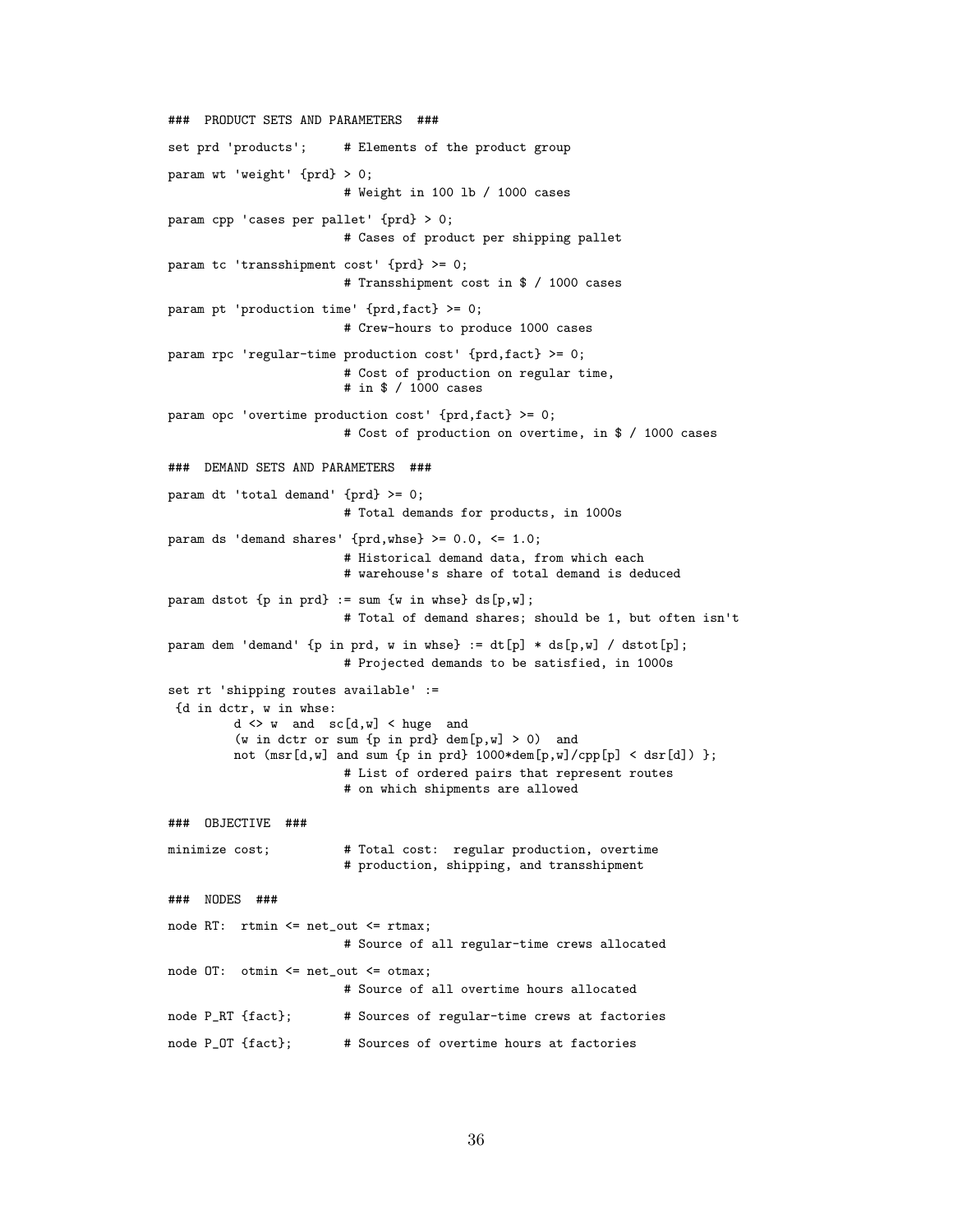```
node M {prd,fact}; # Sources of manufacturing:
                         # send to factory's W node for local demand;
                         # send to factory's D node for distribution
node D {prd,dctr}; # Sources of distribution:
                         # receive transshipped goods from center's W node;
                         # receive manufactured goods from center's M node;
                         # send to W nodes elsewhere
node W {p in prd, w in whse}: net_in = dem[p,w];# Locations of warehousing:
                         # receive from D nodes and local M node (if any),
                         # to satisfy local demand;
                         # send to local D node (if any) for transshipment
### ARCS ###
arc Work_RT {f in fact}
      from RT to P_RT[f] >= rmin[f], <= rmax[f];
                         # Regular-time crews allocated to each factory
arc Work_OT {f in fact}
      from OT to P_OT[f] >= omin[f], <= oman[f];
                         # Overtime hours allocated to each factory
arc Manu_RT \{p \text{ in } prd, f \text{ in } fact: rpc[p, f] \Leftrightarrow 0\} \ge 0from P_RT[f] to M[p,f] (dp[f] * hd[f] / pt[p,f])
      obj cost (rpc[p,f] * dp[f] * hd[f] / pt[p,f]);# Regular-time crews allocated to
                         # manufacture of each product at each factory
arc Manu_OT \{p \text{ in } prd, f \text{ in } fact: opc[p,f] \Leftrightarrow 0\} \ge 0from P_OT[f] to M[p,f] (1 / pt[p,f]) obj cost (opc[p,f] / pt[p,f]);
                         # Overtime hours allocated to
                         # manufacture of each product at each factory
arc Prod_L \{p \text{ in } prd, f \text{ in } fact\} \geq 0from M[p,f] to W[p,f];
                         # Manufacture of each product at each factory
                         # to satisfy local demand, in 1000s of units
arc Prod_D \{p in prd, f in fact} >= 0
      from M[p,f] to D[p,f];
                         # Manufacture of each product at each factory,
                         # for distribution elsewhere, in 1000s of units
arc Ship {p \text{ in } prd, (d,w) \text{ in } rt} > = 0from D[p,d] to W[p,w] obj cost (sc[d,w] * wt[p]);
                         # Shipments of each product on each allowed route
arc Trans \{p in prd, d in dctr} >= 0
      from W[p,d] to D[p,d] obj cost (tc[p]);
                         # Transshipments of each product at each
                         # distribution center
```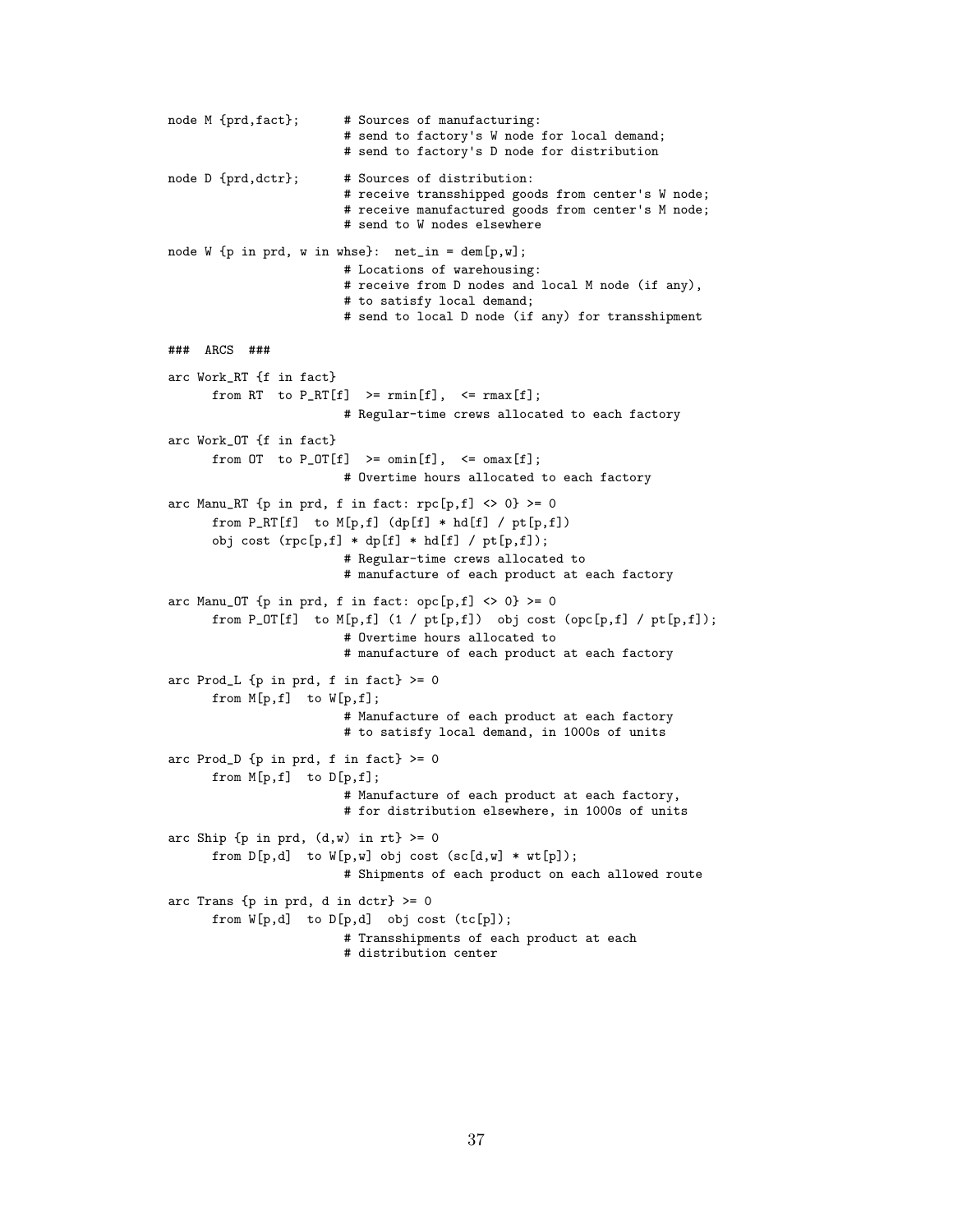### **Appendix B. SCORE, a piecewise-linear data fitting model**

This model fits linear inequalities to data, by minimizing a sum of convex piecewise-linear penalties on the deviations from an acceptable fit. The motivation comes from a problem of weighting certain customer attributes so as to distinguish "good" from "bad" credit risks.

```
### DATA ON PEOPLE ###
set Good; <br>set Bad; <br># Bad risks # Bad risks
                                       # Bad risks
set people := Good union Bad; # Everyone is either good or bad
param app_amt > 0; \qquad \qquad \qquad # General credit-approval amount
param bal_amt {people} >= app_amt; # Maximum-balance amounts of individuals
### DATA ON FACTORS ###
set factors; # Questions posed to individuals
set wt_types := {'pos','neg','free'}; # Required signs of weights
param wttyp {factors} symbolic within wt_types;
param answer {people, factors} > = 0; # Numerical responses to all questions
### DATA DEFINING THE PENALTY FUNCTION ###
# Parameters starting with G (or B) are for the good (or bad) risks
param Gpce > 1;<br>param Bpce > 1;
                                       # Linear pieces in penalty term
param Gslope {1..Gpce}; check {k in 1..Gpce-1}: Gslope[k] < Gslope[k+1];
param Bslope {1..Bpce}; check {k in 1..Bpce-1}: Bslope[k] < Bslope[k+1];
                                      # Increasing slopes in penalty term
set bkpt_types := {'A','B'};
param Gbktyp {1..Gpce-1} symbolic within bkpt_types;
param Bbktyp {1..Bpce-1} symbolic within bkpt_types;
param Gbkfac {1..Gpce-1}; check {k in 1..Gpce-2}: Gbkfac[k] <= Gbkfac[k+1];
param Bbkfac {1..Bpce-1}; check {k in 1..Bpce-2}: Bbkfac[k] <= Bbkfac[k+1];
                                       # Information to define the
                                       # increasing breakpoints in penalty
                                       # terms (see objective function)
param Gprop > 0; \qquad \qquad \qquad # Scale objective to simulate ratio
param Bprop > 0; <br> # Gprop/Bprop of goods to bads
param Gratio := (Gprop/(Gprop+Bprop)) / (card {Good}/card {people});
param Bratio := (Bprop/(Gprop+Bprop)) / (card {Bad}/card {people});
### VARIABLES ###
var Wt_const; \qquad \qquad \qquad \qquad \qquad \qquad \qquad \qquad \text{Constant term in computing all scores}var Wt \{j \text{ in factors}\} >= if wttyp[j] = 'pos' then 0 else -Infinity
                      <= if wttyp[j] = 'neg' then 0 else +Infinity;
                                      # Weights on the factors
var Sc {i in people}; \qquad # Scores for the individuals
```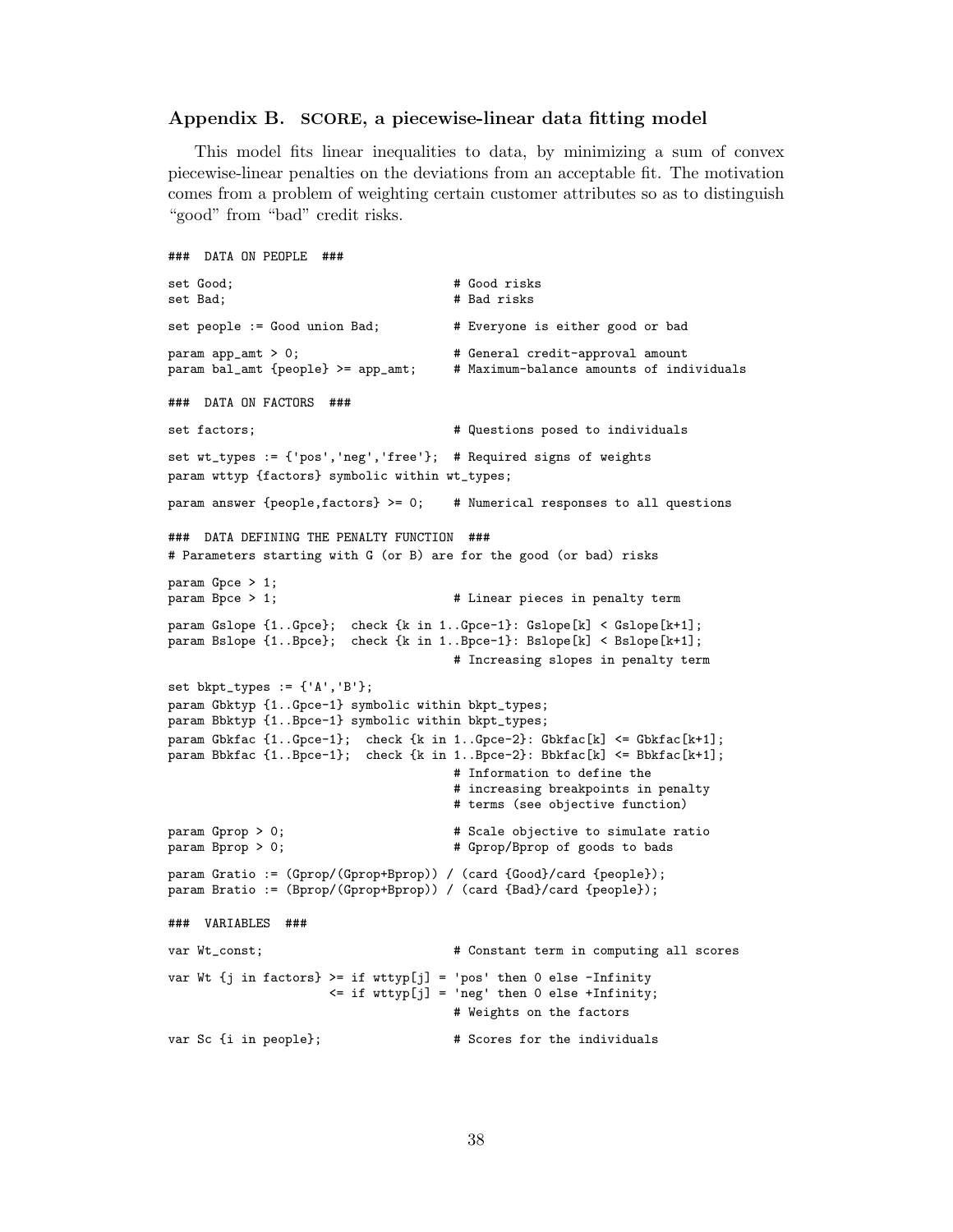```
### OBJECTIVE ###
minimize penalty: # Sum of penalties for all individuals
   Gratio * sum {i in Good} << {k in 1..Gpce-1} if Gbktyp[k] = 'A'
                                    then Gbkfac[k]*app_amt
                                    else Gbkfac[k]*bal_amt[i];
                                {k in 1..Gpce} Gslope[k] >> Sc[i] +
   Bratio * sum {i in Bad} << {k in 1..Bpce-1} if Bbktyp[k] = 'A'
                                    then Bbkfac[k]*app_amt
                                    else Bbkfac[k]*bal_amt[i];
                                \{k \text{ in } 1..\texttt{Bpce}\}Bslope[k] >> Sc[i];
### CONSTRAINTS ###
def_Sc {i in people}:
   \verb|Sc[i] = Wt\_const + sum \{j \text{ in factors}\} \text{ answer}[i,j] * Wt[j];# Score = sum of answers times weights
```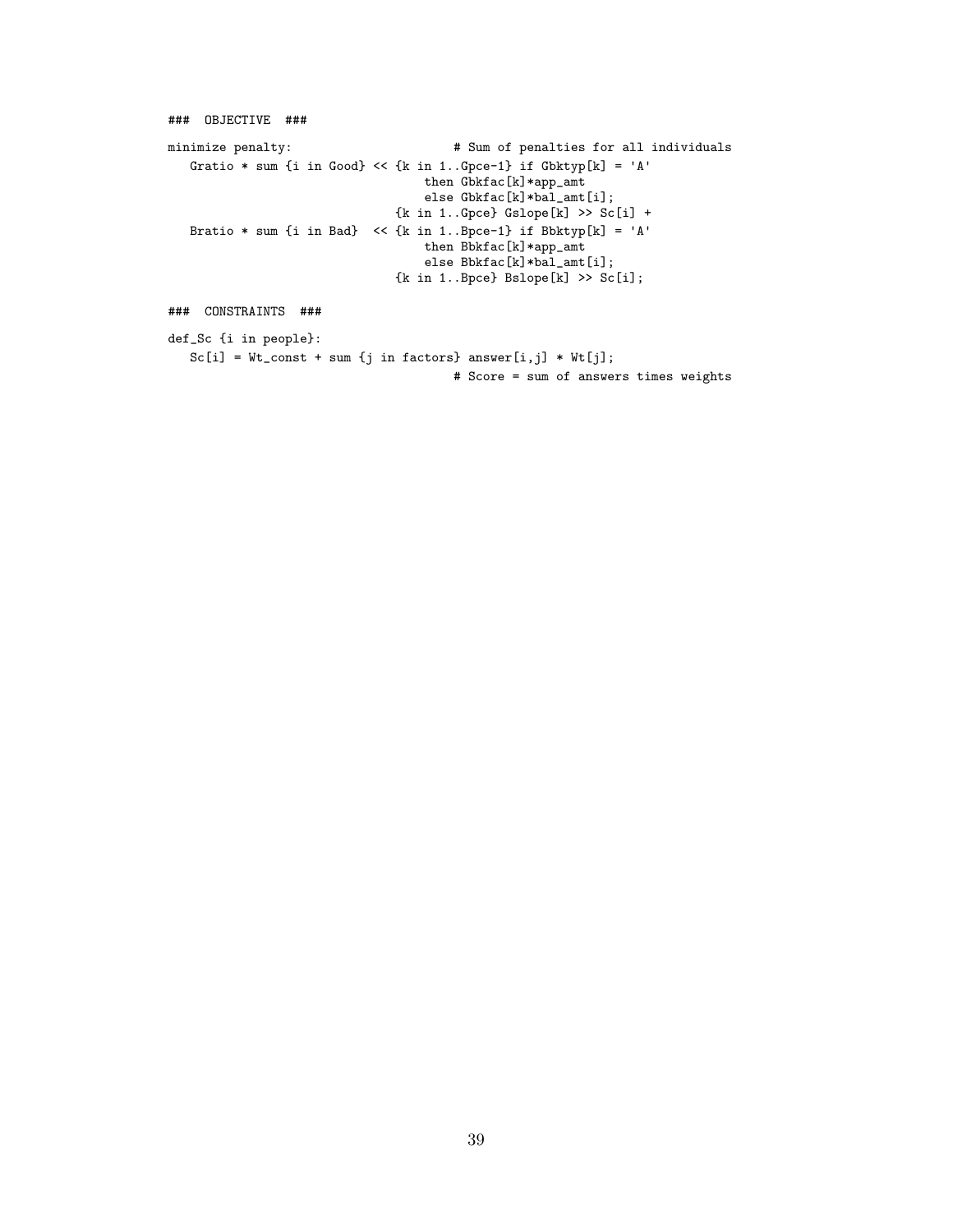### **Appendix C. STRUC, a piecewise-linear structural design model**

Given a set of admissible joints and a set of admissible bars connecting the joints, this model determines bar widths that minimize the total weight of the structure while maintaining an equilibrium with external loads [15, 28]. Each term of the objective is the length of a bar times the absolute value of the force (positive for tension, negative for compression) on the bar.

```
### DATA ###
set joints;
set bars within {i in joints, j in joints: i \leftrightarrow j};
                                      # Definition of admissible structure:
                                      # each bar connects two joints
param fixed symbolic in joints; # Designated position of fixed support
param rolling symbolic in joints; # Designated position of roller support
param density > 0;<br>
param yield_stress > 0;<br>
# Yield_stress of bar mate
                                      # Yield stress of bar material
param xpos {joints}; # Horizontal positions of joints
param ypos {joints}; # Vertical positions of joints
   check \{(i,j) in bars}: xpos[i] <> xpos[j] or ypos[i] <> ypos[j];
param xload {joints}; <br>param yload {joints}; <br># Vertical external loads on joints
                                      # Vertical external loads on joints
param length \{(i,j) in bars} :=
                      sqrt ((xpos[j]-xpos[i])^2 + (ypos[j]-ypos[i])^2);# Bar lengths calculated from positions
param xcos \{(i,j) in bars} := (xpos[j]-xpos[i]) / length[i,j];param ycos {(i,j) in bars} := (ypos[j]-ypos[i]) / length[i,j];
                                      # Cosines of bar angles with
                                      # horizontal and vertical axes
### VARIABLES ###
var Force {bars}; \qquad # Forces on bars:
                                      # positive in tension, negative in compression
### OBJECTIVE ###
minimize weight: (density / yield_stress) *
   sum \{(i,j) in bars} length[i,j] * <<0; -1,+1>> Force[i,j];
                                      # Weight is proportional to length
                                      # times absoluted value of force
### CONSTRAINTS ###
subject to xbal {k in joints: k <> fixed}:
     sum \{(i,k) in bars} xcos[i,k] * Force[i,k]- sum {(k,j) in bars} xcos[k,j] * Force[k,j] = xload[k];
subject to ybal {k in joints: k <> fixed and k <> rolling}:
     sum {(i,k) in bars} ycos[i,k] * Force[i,k]
   - sum \{(k,j) in bars} y\cos[k,j] * \text{Force}[k,j] = yload[k];# Net sum of forces must balance external
                                      # load, horizontally and vertically
```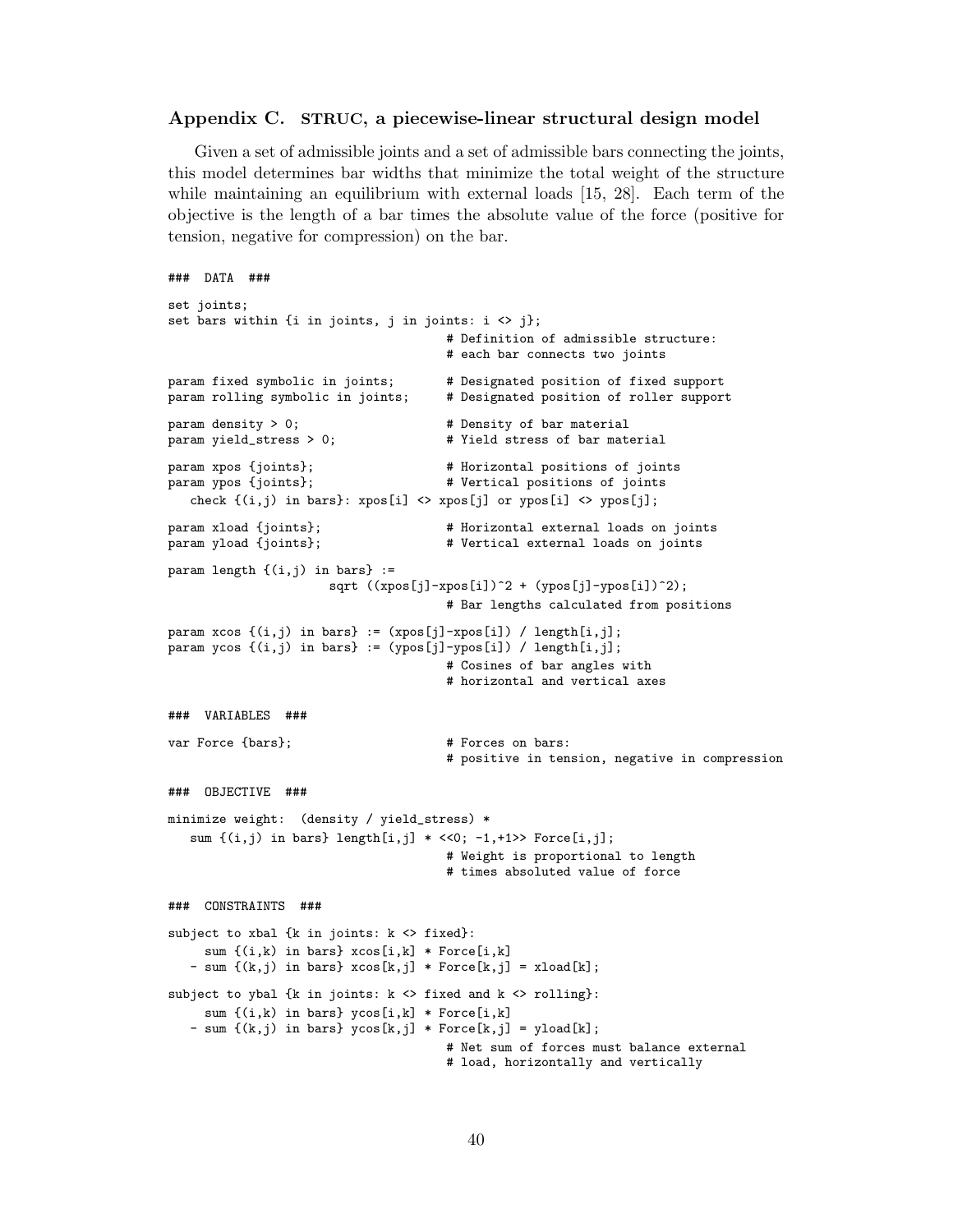### **Appendix D. TRAIN, a network allocation model**

Given a day's schedule, this network flow model allocates passenger cars to trains so as to minimize either the number of cars required or the number of car-miles run [21, 22]. The same model is formulated in [18] using algebraic constraints.

```
### SCHEDULE SETS AND PARAMETERS ###
set cities;
set links within {c1 in cities, c2 in cities: c1 <> c2};
                        # Set of cities, and set of intercity links
param last > 0 integer;
set times circular := 1..last;
                        # Number of time intervals in a day, and
                        # set of time intervals in a day
set schedule within
      {c1 in cities, t1 in times,
       c2 in cities, t2 in times: (c1,c2) in links};
                        # Member (c1,t1,c2,t2) of this set represents
                        # a train that leaves city c1 at time t1
                        # and arrives in city c2 at time t2
### DEMAND PARAMETERS ###
param section > 0 integer;
                        # Maximum number of cars in one section of a train
param demand {schedule} > 0;
                        # For each scheduled train:
                        # the smallest number of cars that
                        # can meet demand for the train
param low \{(c1,t1,c2,t2) in schedule} := ceil(demand[c1,t1,c2,t2]);
                        # Minimum number of cars needed to meet demand
param high {(c1,t1,c2,t2) in schedule}
   := max (2, min (ceil(2*demand[c1,t1,c2,t2]),
                   section*ceil(demand[c1,t1,c2,t2]/section));
                        # Maximum number of cars allowed on a train:
                        # 2 if demand is for less than one car;
                        # otherwise, lesser of
                        # number of cars needed to hold twice the demand, and
                        # number of cars in minimum number of sections needed
### DISTANCE PARAMETERS ###
param dist_table {links} >= 0 default 0.0;
param distance \{(c1, c2) in links} > 0
   := if dist_table[c1,c2] > 0 then dist_table[c1,c2] else dist_table[c2,c1];
                        # Inter-city distances: distance[c1,c2] is miles
                        # between city c1 and city c2
### OBJECTIVES ###
minimize cars; \qquad # Number of cars in the system:
                        # sum of unused cars and cars in trains during
                        # the last time interval of the day
minimize miles; # Total car-miles run by all scheduled trains in a day
```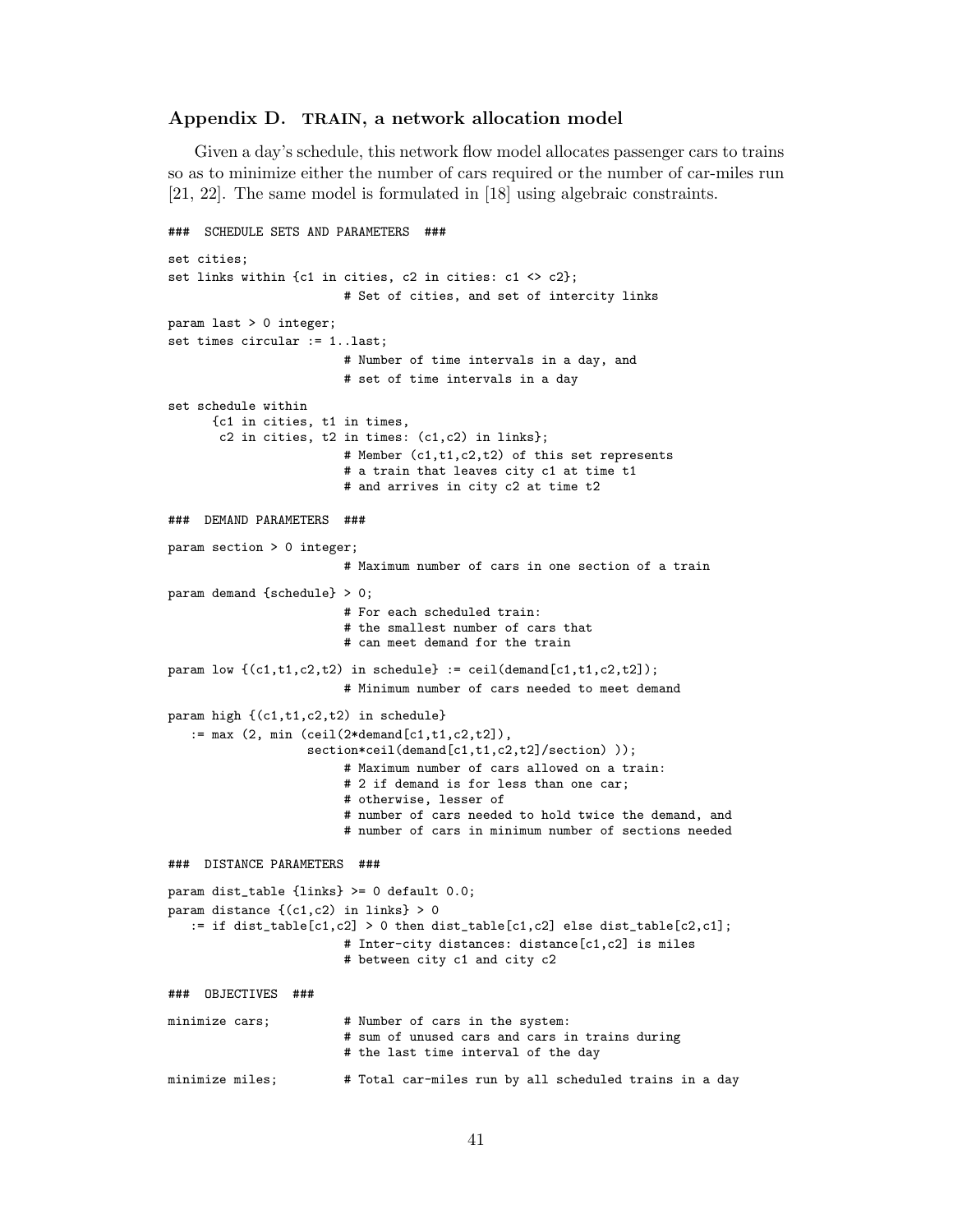```
### NODES ###
node N {cities,times}; # For every city and time:
                        # unused cars in present interval will equal
                        # unused cars in previous interval,
                        # plus cars just arriving in trains,
                        # minus cars just leaving in trains
### ARCS ###
arc U {c in cities, t in times} >= 0
     from N[c, t] to N[c, next(t)]obj {if t = last} cars 1;
                        # U[c,t] is the number of unused cars stored
                        # at city c in the interval beginning at time t
arc X {(c1,t1,c2,t2) in schedule}
      >= low[c1,t1,c2,t2] <= high[c1,t1,c2,t2]
     from N[c1,t1] to N[c2,t2]
      obj {if t2 < t1} cars 1
      obj miles distance[c1,c2];
                        # X[c1,t1,c2,t2] is the number of cars assigned
                        # to the scheduled train that leaves c1 at t1
                        # and arrives in c2 at t2
                        # The bounds insure that the cars meet demand,
                        # but that they are not so far in excess of demand
                        # that unnecessary sections are required
```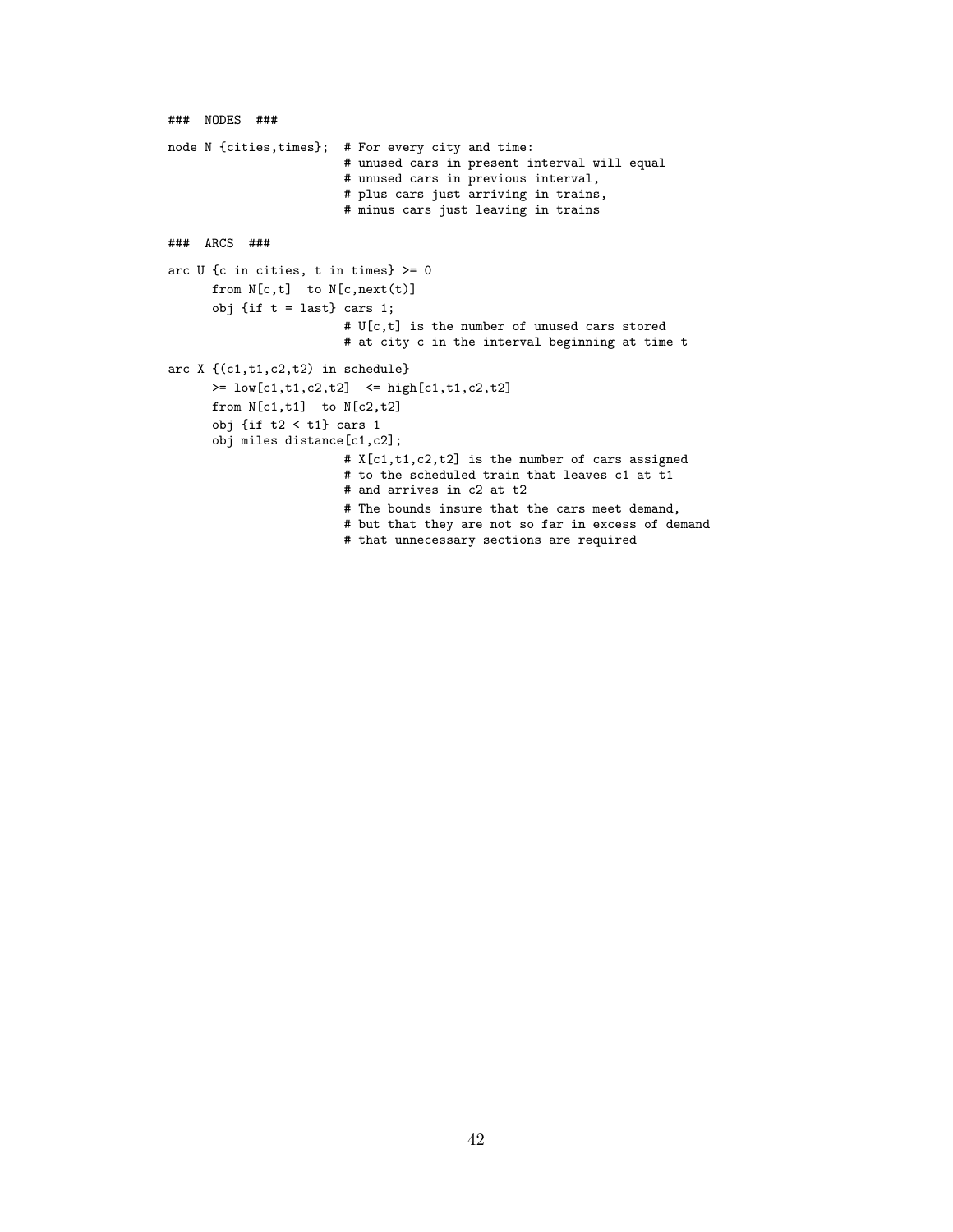# **References**

- [1] E.M.L. Beale, 1970. Advanced Algorithmic Features for General Mathematical Programming Systems. In J. Abadie, ed., *Integer and Nonlinear Programming,* American Elsevier Publishing Company, New York, pp. 119–137.
- [2] E.M.L. Beale and J.A. Tomlin, 1970. Special Facilities in a General Mathematical Programming System for Non-Convex Problems Using Ordered Sets of Variables. In J. Lawrence, ed., *OR 69: Proceedings of the Fifth International Conference on Operational Research,* Tavistock Publications, London, pp. 447–454.
- [3] H.K. Bhargava and S.O. Kimbrough, 1993. Model Management: An Embedded Languages Approach. Technical report, Naval Postgraduate School, Monterey, CA; to appear in *Decision Support Systems.*
- [4] J.J. BISSCHOP and R. FOURER, 1990. New Constructs for the Description of Combinatorial Optimization Problems in Algebraic Modeling Languages. Memorandum no. 901, Faculty of Applied Mathematics, University of Twente, Enschede, The Netherlands; to appear in *Annals of Operations Research.*
- [5] J. Bisschop and A. Meeraus, 1982. On the Development of a General Algebraic Modeling System in a Strategic Planning Environment. *Mathematical Programming Study* **20,** 1–29.
- [6] A. Brooke, D. Kendrick and A. Meeraus, 1992. *GAMS: A User's Guide, Release 2.25.* The Scientific Press, South San Francisco, CA.
- [7] A. Charnes, W.W. Cooper and R.O. Ferguson, 1955. Optimal Estimation of Executive Compensation by Linear Programming. *Management Science* **1,** 138–151.
- [8] V. CHVÁTAL, 1983. *Linear Programming.* W.H. Freeman and Company, New York.
- [9] CPLEX Optimization Inc., 1992. *Using the CPLEX Callable Library and CPLEX Mixed Integer Library.* Incline Village, NV.
- [10] G.B. Dantzig, 1956. Recent Advances in Linear Programming. *Management Science* **2,** 131–144.
- [11] G.B. Dantzig, 1960. On the Significance of Solving Linear Programming Problems with Some Integer Variables. *Econometrica* **28,** 30–44.
- [12] G.B. Dantzig, S. Johnson and W. White, 1958. A Linear Programming Approach to the Chemical Equilibrium Problem. *Management Science* **5,** 38–43.
- [13] N. Dean, M. Mevenkamp and C.L. Monma, 1992. NETPAD: An Interactive Graphics System for Network Modeling and Optimization. In O. Balci, R. Sharda and S.A. Zenios, eds., *Computer Science and Operations Research: New Developments in Their Interfaces,* Pergamon Press, New York, pp. 231–243.
- [14] D. De Wolf, O. Janssens de Bisthoven and Y. Smeers, 1991. The Simplex Algorithm Extended to Piecewise-Linearly Constrained Problems I: the Method and an Implementation. Discussion paper, Center for Operations Research and Econometrics, Louvain-La-Neuve, Belgium.
- [15] W.S. Dorn, R.E. Gomory and H.J. Greenberg, 1964. Automatic Design of Optimal Structures. *Journal de Mécanique* **3**, 25–52.
- [16] R. Fourer, 1983. Modeling Languages versus Matrix Generators for Linear Programming. *ACM Transactions on Mathematical Software* **9,** 143–183.
- [17] R. Fourer, 1992. A Simplex Algorithm for Piecewise-Linear Programming III: Computational Analysis and Applications. *Mathematical Programming* **53,** 213–235.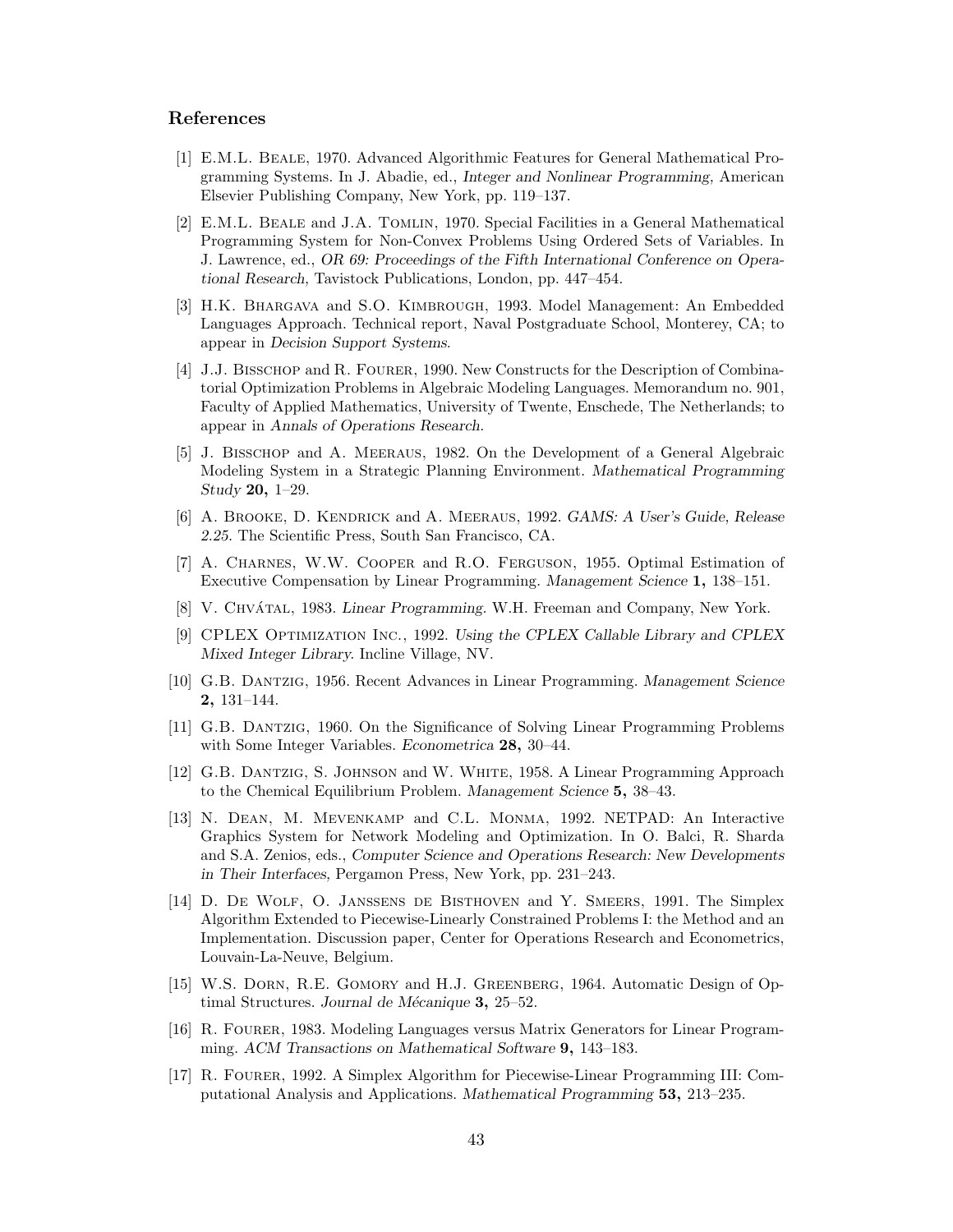- [18] R. Fourer, D.M. Gay and B.W. Kernighan, 1987. AMPL: A Mathematical Programming Language. Computing Science Technical Report 133, AT&T Bell Laboratories, Murray Hill, NJ; also Technical Report 87-03, Department of Industrial Engineering and Management Sciences, Northwestern University, Evanston, IL.
- [19] R. Fourer, D.M. Gay and B.W. Kernighan, 1990. A Modeling Language for Mathematical Programming. *Management Science* **36,** 519–554.
- [20] R. Fourer, D.M. Gay and B.W. Kernighan, 1992. *AMPL: A Modeling Language for Mathematical Programming.* The Scientific Press, South San Francisco, CA.
- [21] R. Fourer, J.B. Gertler and H.J. Simkowitz, 1977. Models of Railroad Passenger-Car Requirements in the Northeast Corridor. *Annals of Economic and Social Measurement* **6,** 367–398.
- [22] R. Fourer, J.B. Gertler and H.J. Simkowitz, 1978. Optimal Fleet Sizing and Allocation for Improved Rail Service in the Northeast Corridor. *Transportation Research Record* **656,** 40–45.
- [23] R. Fourer and R.E. Marsten, 1992. Solving Piecewise-Linear Programs: Experiments with a Simplex Approach. *ORSA Journal on Computing* **4,** 16–31.
- [24] D.M. Gay, 1985. Electronic Mail Distribution of Linear Programming Test Problems. *Committee on Algorithms Newsletter* **13,** 10–12. Also Numerical Analysis Manuscript 86-0, AT&T Bell Laboratories, Murray Hill, NJ.
- [25] F. Glover, D. Klingman and N. Phillips, 1990. Netform Modeling and Applications. *Interfaces* **20:**4, 7–27.
- [26] F. Glover, D. Klingman and N.V. Phillips, 1992. *Network Models in Optimization and their Applications in Practice.* Wiley, New York.
- [27] H.J. Greenberg and F.H. Murphy, 1992. Views of Mathematical Programming Models and Their Instances. Technical report, University of Colorado at Denver, Denver, CO.
- [28] J.K. Ho, 1975. Optimal Design of Multi-Stage Structures: A Nested Decomposition Approach. *Computers & Structures* **5,** 249–255.
- [29] M.S. Hung, W.O. Rom and A.D. Waren, 1993. *Optimization with OSL.* The Scientific Press, South San Francisco, CA.
- [30] J.P. Jarvis and D.R. Shier, 1990. Netsolve: Interactive Software for Network Optimization. *Operations Research Letters* **9,** 275–282.
- [31] C.V. Jones, 1990. An Introduction to Graph-Based Modeling Systems, Part I: Overview. *ORSA Journal on Computing* **2,** 136–151.
- [32] C.V. Jones, 1991. An Introduction to Graph-Based Modeling Systems, Part II: Graph-Grammars and the Implementation. *ORSA Journal on Computing* **3,** 180–206.
- [33] C. Jones and K. D'Souza, 1992. Graph-Grammars for Minimum Cost Network Flow Modeling. Faculty of Business Administration, Simon Fraser University, Burnaby, British Columbia, Canada.
- [34] G. Kahan, 1982. Walking through a Columnar Approach to Linear Programming of a Business. *Interfaces* **12:**3, 32–39.
- [35] D.A. KENDRICK, 1990. Parallel Model Representations. *Expert Systems With Applications* **1,** 383–389.
- [36] D.A. KENDRICK, 1991. A Graphical Interface for Production and Transportation System Modeling: PTS. *Computer Science in Economics and Management* **4.**